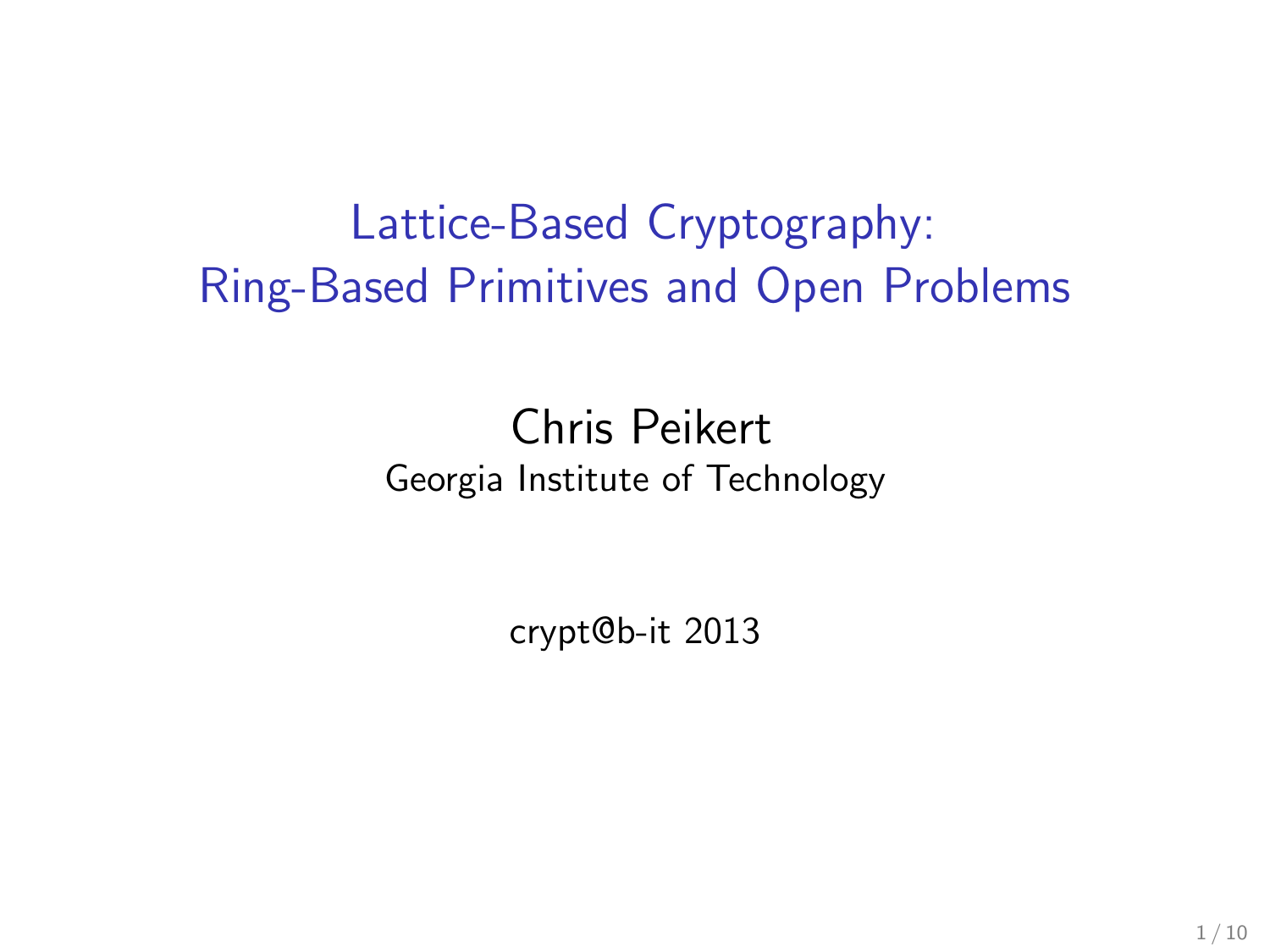#### $SIS$  [Ajtai'96,...] and LWE [Regev'05] **SIS** find short  $\mathbf{z} \neq \mathbf{0}$  s.t.  $\mathbf{A}\mathbf{z} = \mathbf{0}$   $(\mathbf{A}, \mathbf{b}^t = \mathbf{s}^t\mathbf{A} + \mathbf{e}^t)$  vs.  $(\mathbf{A}, \mathbf{b}^t)$ LWE

 $2/10$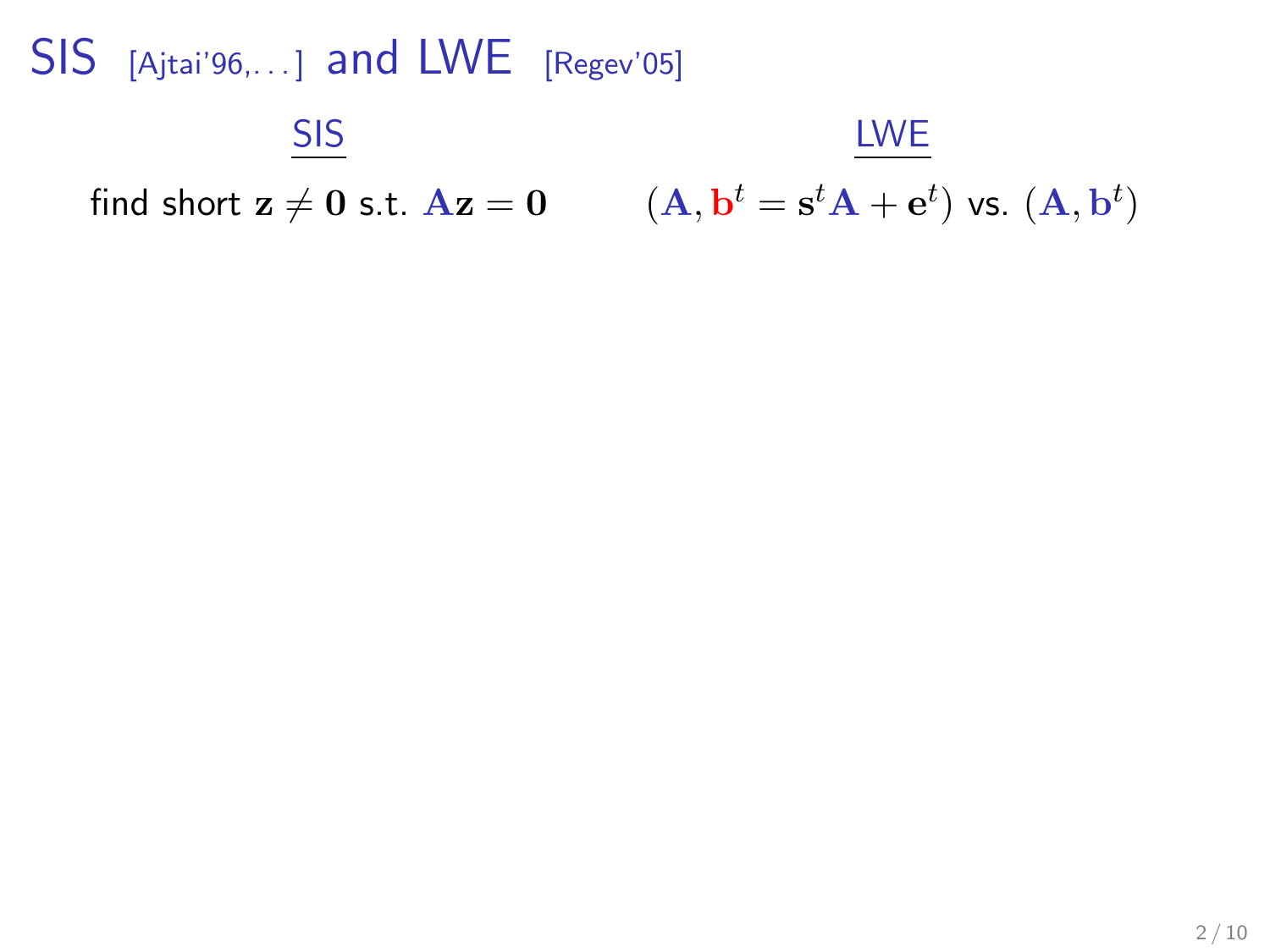#### $SIS$  [Ajtai'96,...] and LWE [Regev'05] SIS find short  $z \neq 0$  s.t.  $Az = 0$ LWE  $(\mathbf{A},\mathbf{b}^t=\mathbf{s}^t\mathbf{A}+\mathbf{e}^t)$  vs.  $(\mathbf{A},\mathbf{b}^t)$

▶ 'Computational' (search) problem a la factoring, CDH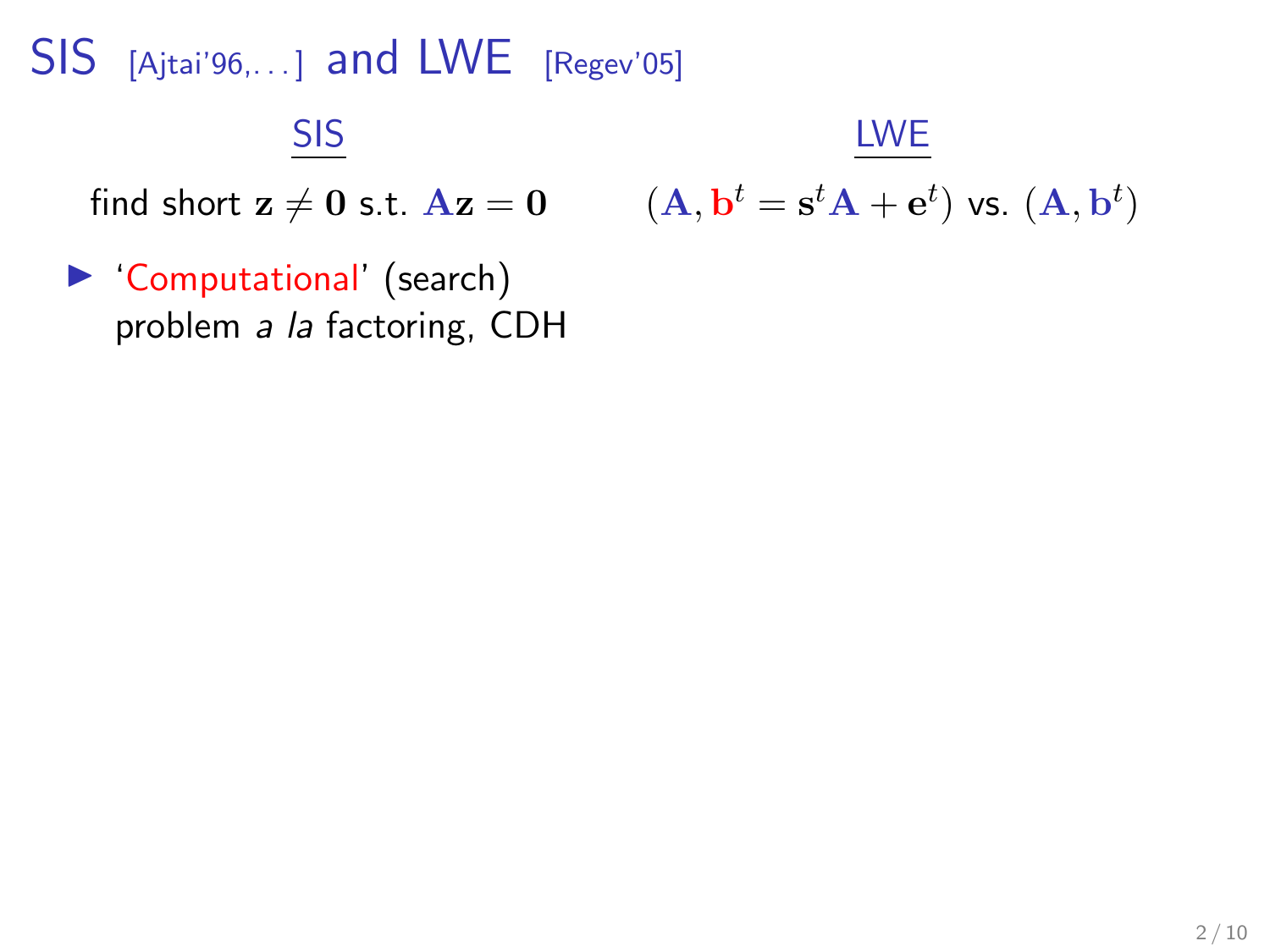#### SIS

find short  $z \neq 0$  s.t.  $Az = 0$ 

▶ 'Computational' (search) problem a la factoring, CDH LWE

$$
(\mathbf{A},\mathbf{b}^t=\mathbf{s}^t\mathbf{A}+\mathbf{e}^t) \text{ vs. } (\mathbf{A},\mathbf{b}^t)
$$

 $\blacktriangleright$  'Decisional' problem *a la* QR, DCR, DDH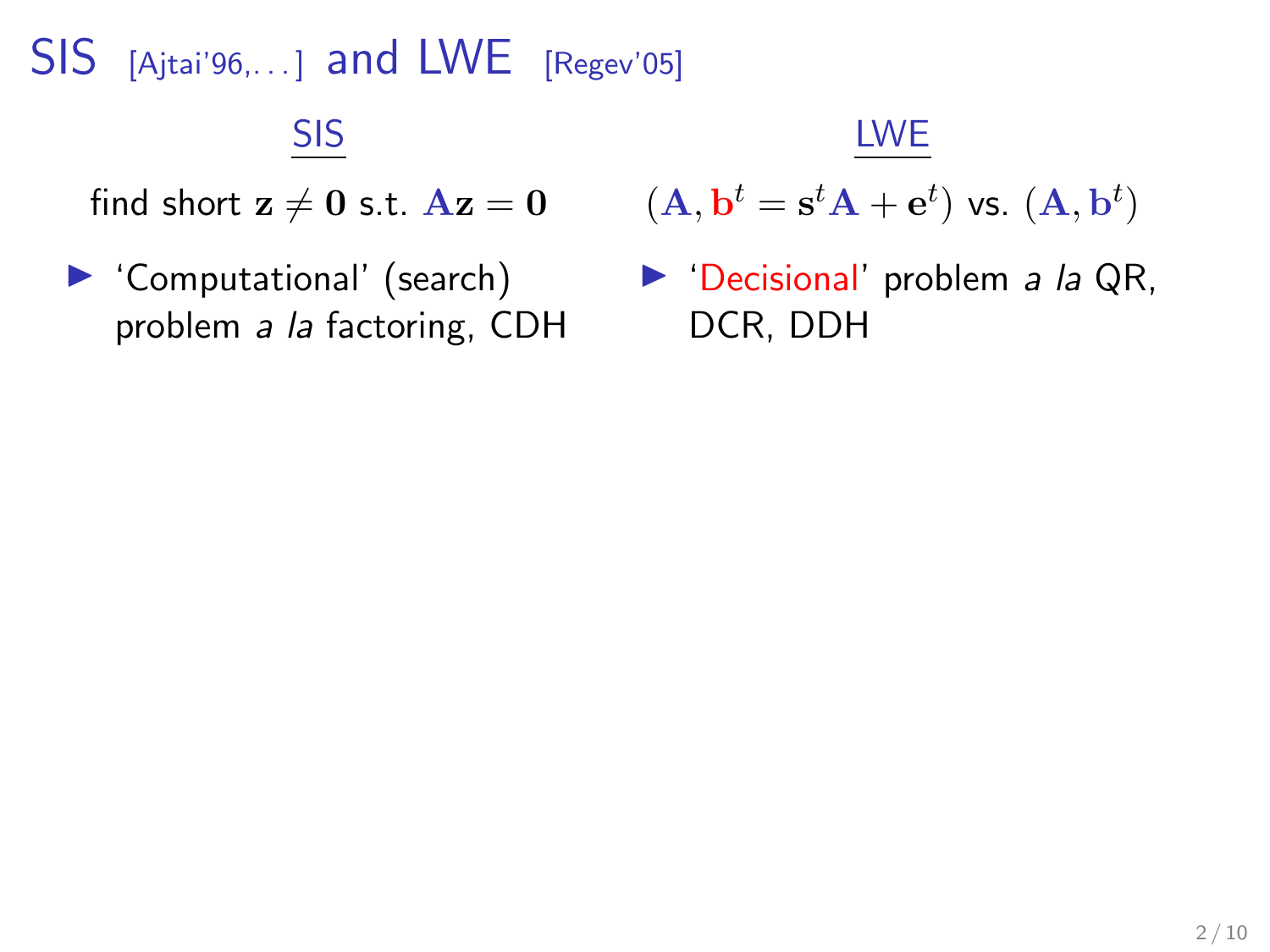#### SIS

find short  $z \neq 0$  s.t.  $Az = 0$ 

- ▶ 'Computational' (search) problem a la factoring, CDH
- $\blacktriangleright$  Many valid solutions  $z$

LWE

$$
(\mathbf{A},\mathbf{b}^t=\mathbf{s}^t\mathbf{A}+\mathbf{e}^t) \text{ vs. } (\mathbf{A},\mathbf{b}^t)
$$

 $\blacktriangleright$  'Decisional' problem *a la* QR, DCR, DDH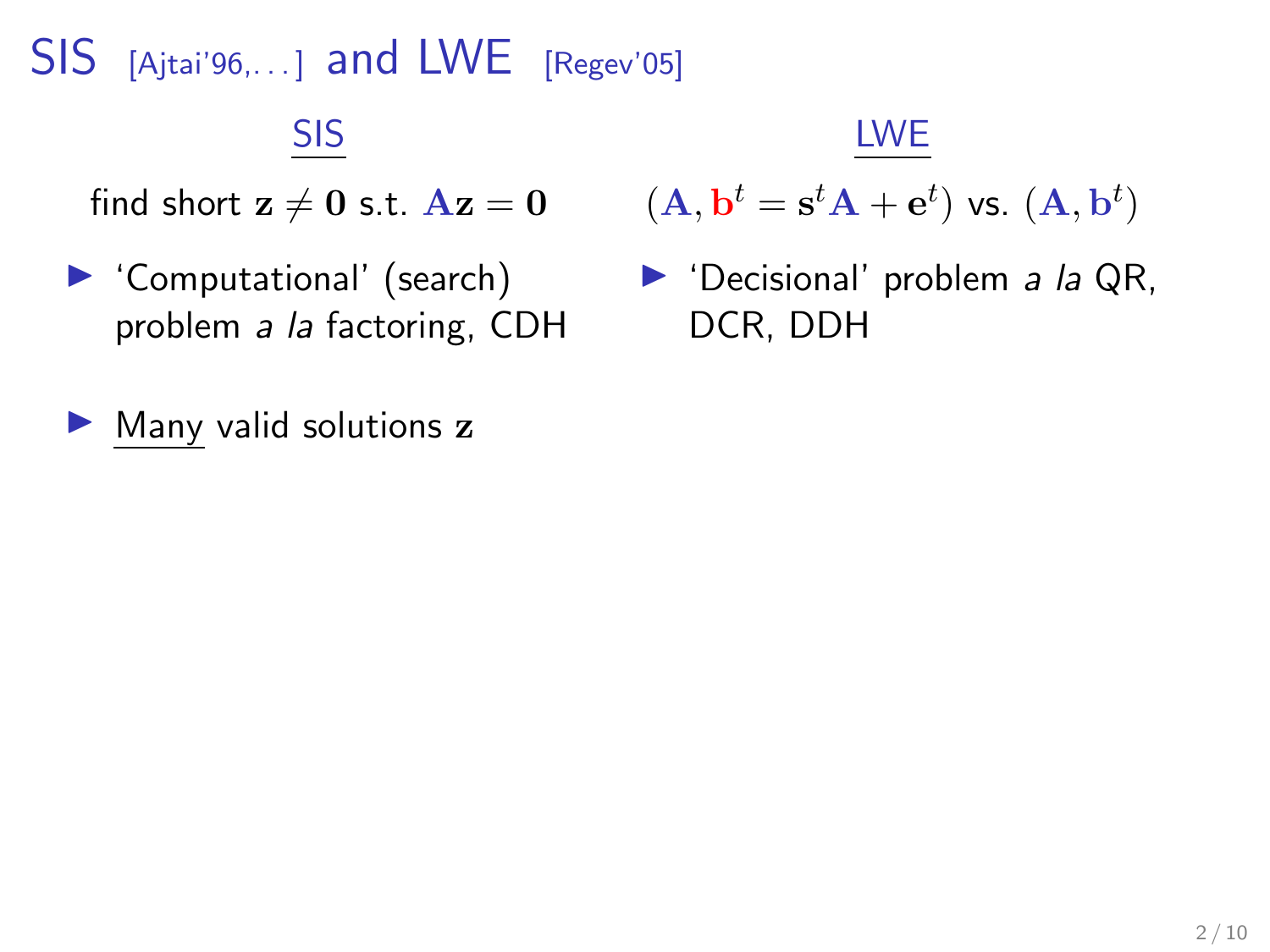#### SIS

find short  $z \neq 0$  s.t.  $Az = 0$ 

- ▶ 'Computational' (search) problem a la factoring, CDH
- $\blacktriangleright$  Many valid solutions z

LWE

$$
(\mathbf{A},\mathbf{b}^t=\mathbf{s}^t\mathbf{A}+\mathbf{e}^t) \text{ vs. } (\mathbf{A},\mathbf{b}^t)
$$

- $\blacktriangleright$  'Decisional' problem *a la* QR, DCR, DDH
- $\blacktriangleright$  Unique solution s, e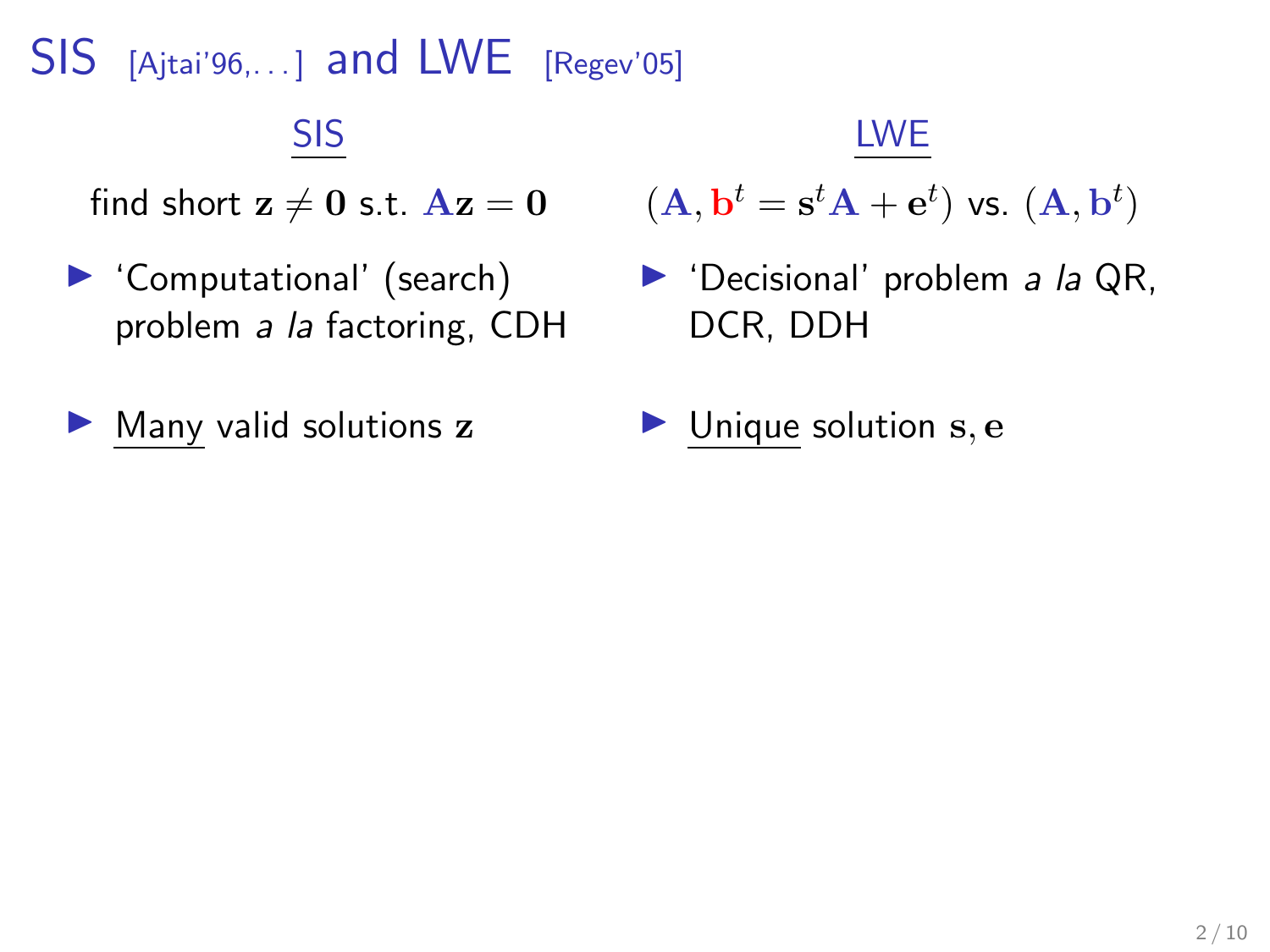#### SIS

find short  $z \neq 0$  s.t.  $Az = 0$ 

- $\blacktriangleright$  'Computational' (search) problem a la factoring, CDH
- $\blacktriangleright$  Many valid solutions z
- ▶ Applications: OWF / CRHF, signatures, ID schemes

'minicrypt'

#### LWE

$$
(\mathbf{A},\mathbf{b}^t=\mathbf{s}^t\mathbf{A}+\mathbf{e}^t) \text{ vs. } (\mathbf{A},\mathbf{b}^t)
$$

- $\blacktriangleright$  'Decisional' problem *a la* QR, DCR, DDH
- $\blacktriangleright$  Unique solution s, e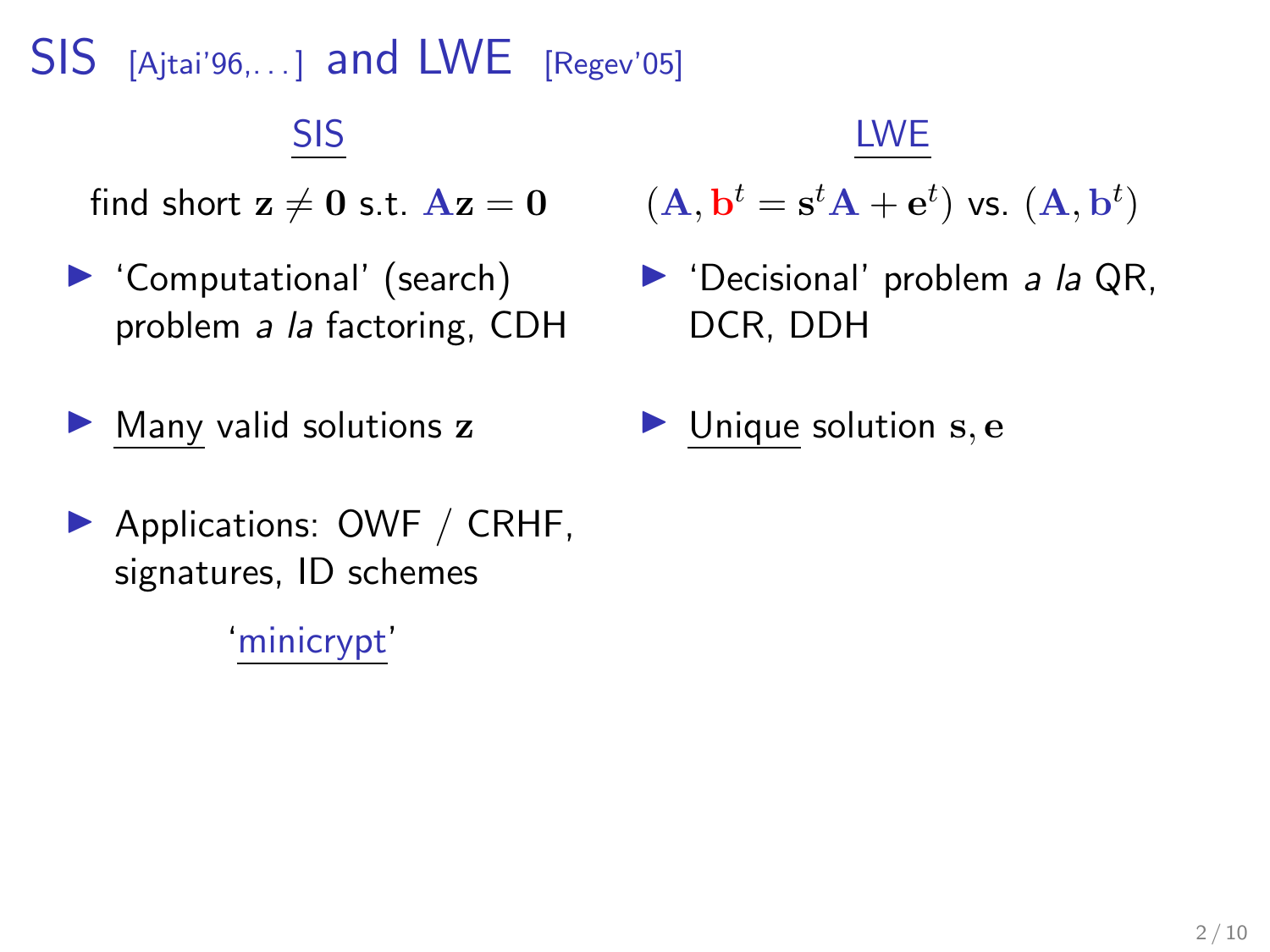$\overline{S}$  [Ajtai'96,...] and LWE [Regev'05]

#### SIS

find short  $z \neq 0$  s.t.  $Az = 0$ 

- $\blacktriangleright$  'Computational' (search) problem a la factoring, CDH
- $\blacktriangleright$  Many valid solutions  $z$
- $\blacktriangleright$  Applications: OWF / CRHF, signatures, ID schemes

'minicrypt'

LWE

$$
(\mathbf{A},\mathbf{b}^t=\mathbf{s}^t\mathbf{A}+\mathbf{e}^t) \text{ vs. } (\mathbf{A},\mathbf{b}^t)
$$

- $\blacktriangleright$  'Decisional' problem *a la* QR, DCR, DDH
- $\blacktriangleright$  Unique solution s, e
- $\blacktriangleright$  Applications: PKE, OT, ID-based encryption, FHE, . . .

'CRYPTOMANIA'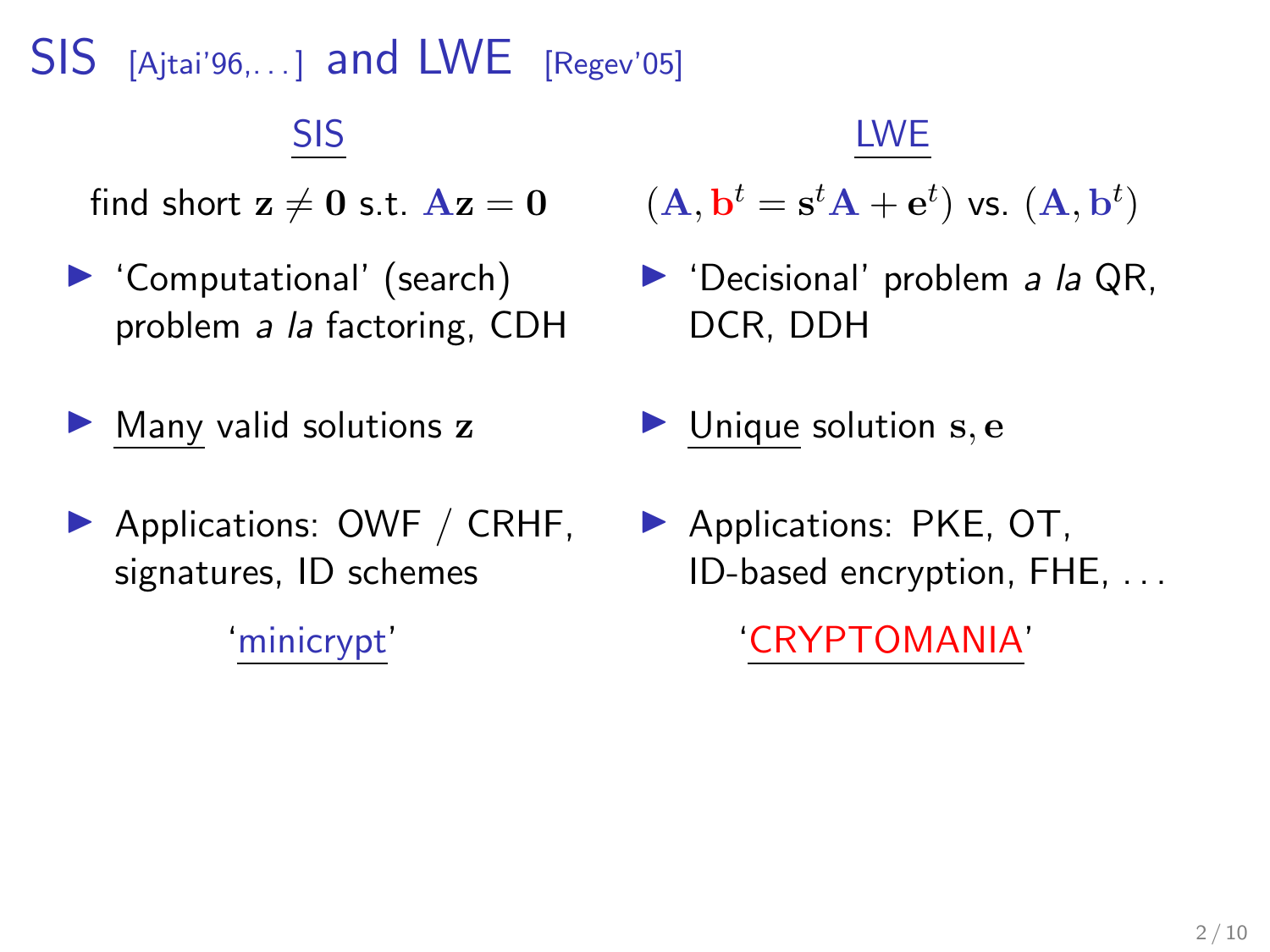# SIS/LWE are Efficient (...sort of)

 $\blacktriangleright$  Each pseudorandom scalar  $b$ requires an  $n$ -dim inner product

$$
(- \; \; \mathrm{s}^t \; -)\left(\begin{matrix} \vert \\ \mathrm{a} \\ \vert \end{matrix}\right) + e \; = \; b \in \mathbb{Z}_q
$$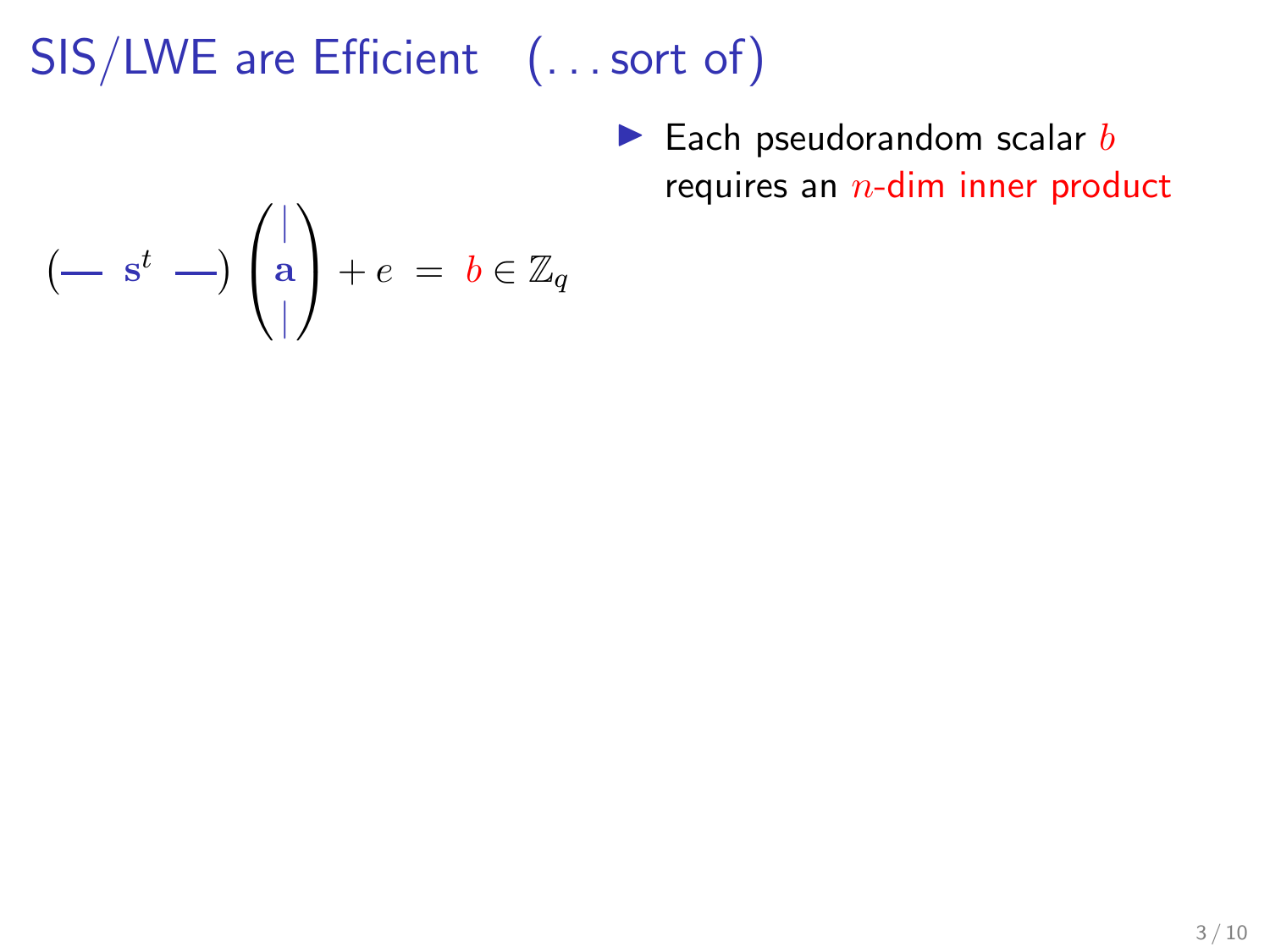# SIS/LWE are Efficient (...sort of)

 $(-s^t - )$ 

 $\sqrt{ }$  $\mathcal{L}$ 

| a |

 $\setminus$ 

- $\blacktriangleright$  Each pseudorandom scalar  $b$ requires an  $n$ -dim inner product
- $+ e = b \in \mathbb{Z}_q$ ▶ Can amortize each a over many secrets  $\mathbf{s}_i$ , but still  $\tilde{O}(n)$  work per scalar  $b$ .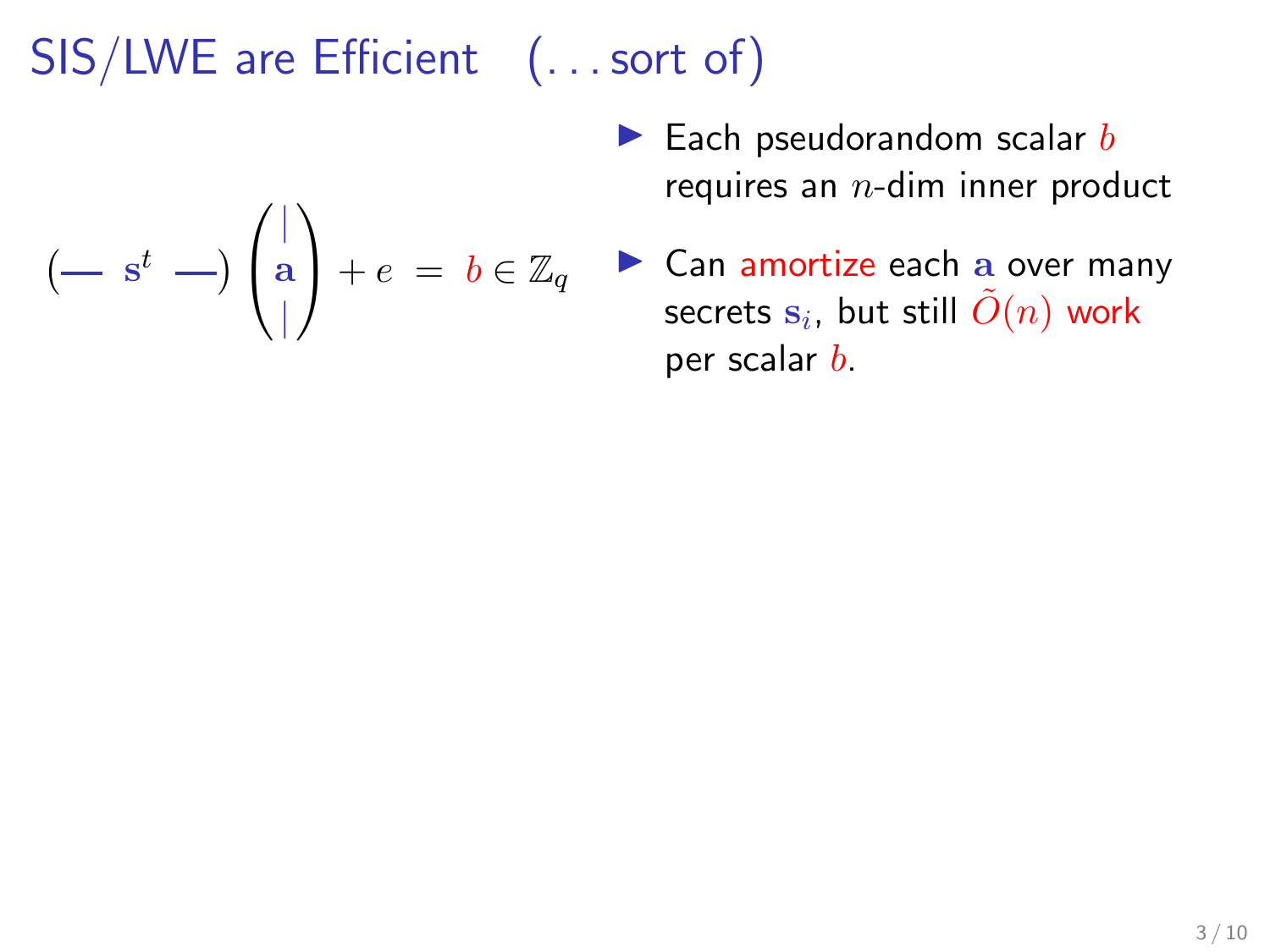# SIS/LWE are Efficient (...sort of)

 $+ e = b \in \mathbb{Z}_q$ 

 $(-s^t - )$ 

 $\sqrt{ }$  $\mathcal{L}$ 

| a |

 $\setminus$ 

- $\blacktriangleright$  Each pseudorandom scalar  $b$ requires an  $n$ -dim inner product
- ▶ Can amortize each a over many secrets  $\mathbf{s}_i$ , but still  $\tilde{O}(n)$  work per scalar  $b$ .
- ► Crypto functions have rather large key sizes:  $\Omega(n^2)$  bits

$$
pk = \underbrace{\begin{pmatrix} \dots & \mathbf{A} & \dots \\ \dots & \mathbf{A} & \dots \\ \dots & \dots \\ \dots & \dots \\ \dots & \dots \end{pmatrix}}_{m \approx n \log q}
$$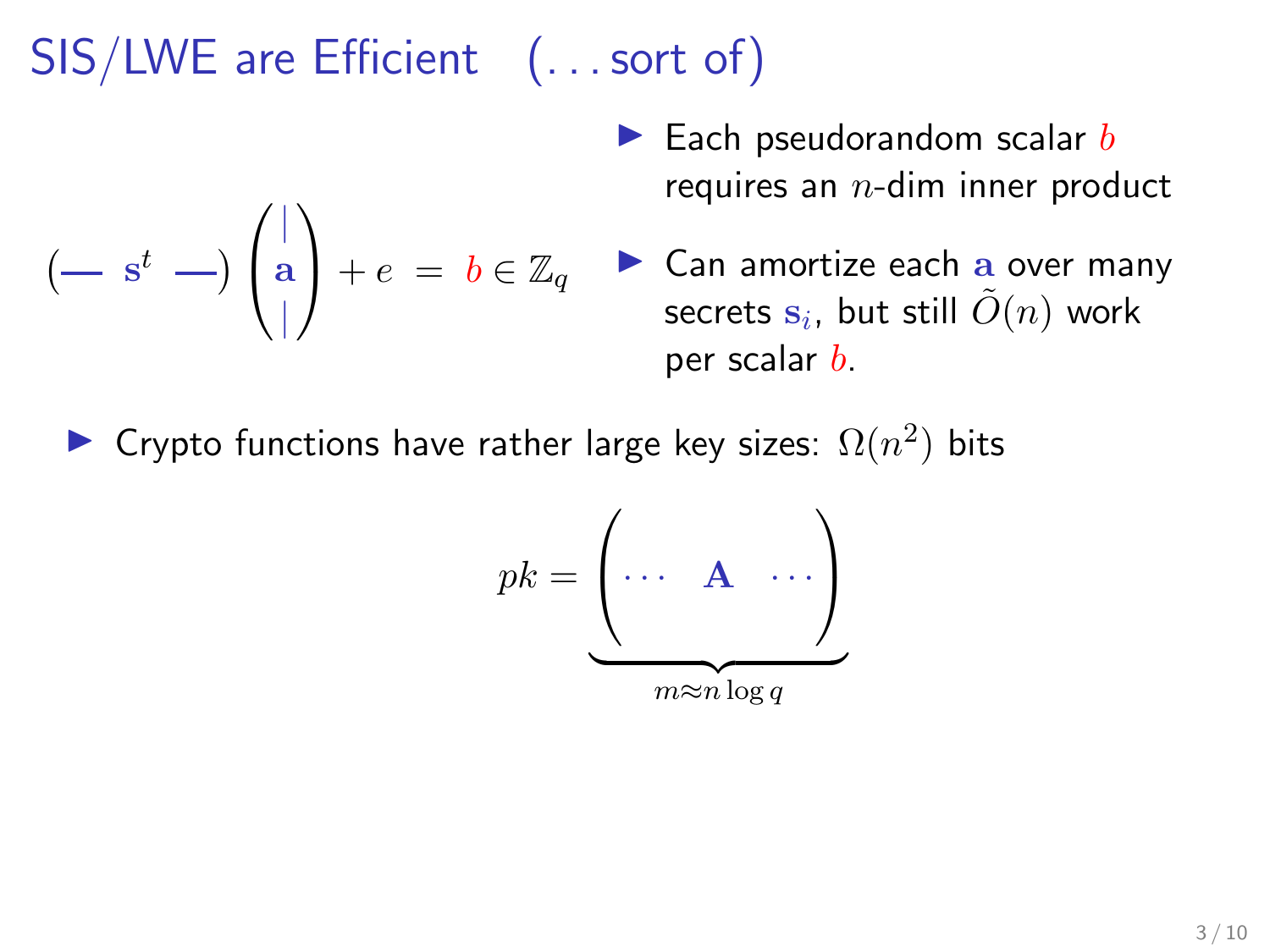# SIS/LWE are Efficient (... sort of)

 $+ e = b \in \mathbb{Z}_q$ 

 $(-s^t - )$ 

 $\sqrt{ }$  $\mathcal{L}$ 

| a |

 $\setminus$ 

- $\blacktriangleright$  Each pseudorandom scalar  $b$ requires an  $n$ -dim inner product
- $\triangleright$  Can amortize each a over many secrets  $\mathbf{s}_i$ , but still  $\tilde{O}(n)$  work per scalar  $b$ .
- ► Crypto functions have rather large key sizes:  $\Omega(n^2)$  bits

$$
pk = \underbrace{\begin{pmatrix} \dots & \mathbf{A} & \dots \\ \dots & \mathbf{A} & \dots \\ \dots & \dots \\ \dots & \dots \\ \dots & \dots \end{pmatrix}}_{m \approx n \log q}
$$

► Can fix A for all users, but still  $\tilde{\Omega}(n^2)$  time to evaluate functions.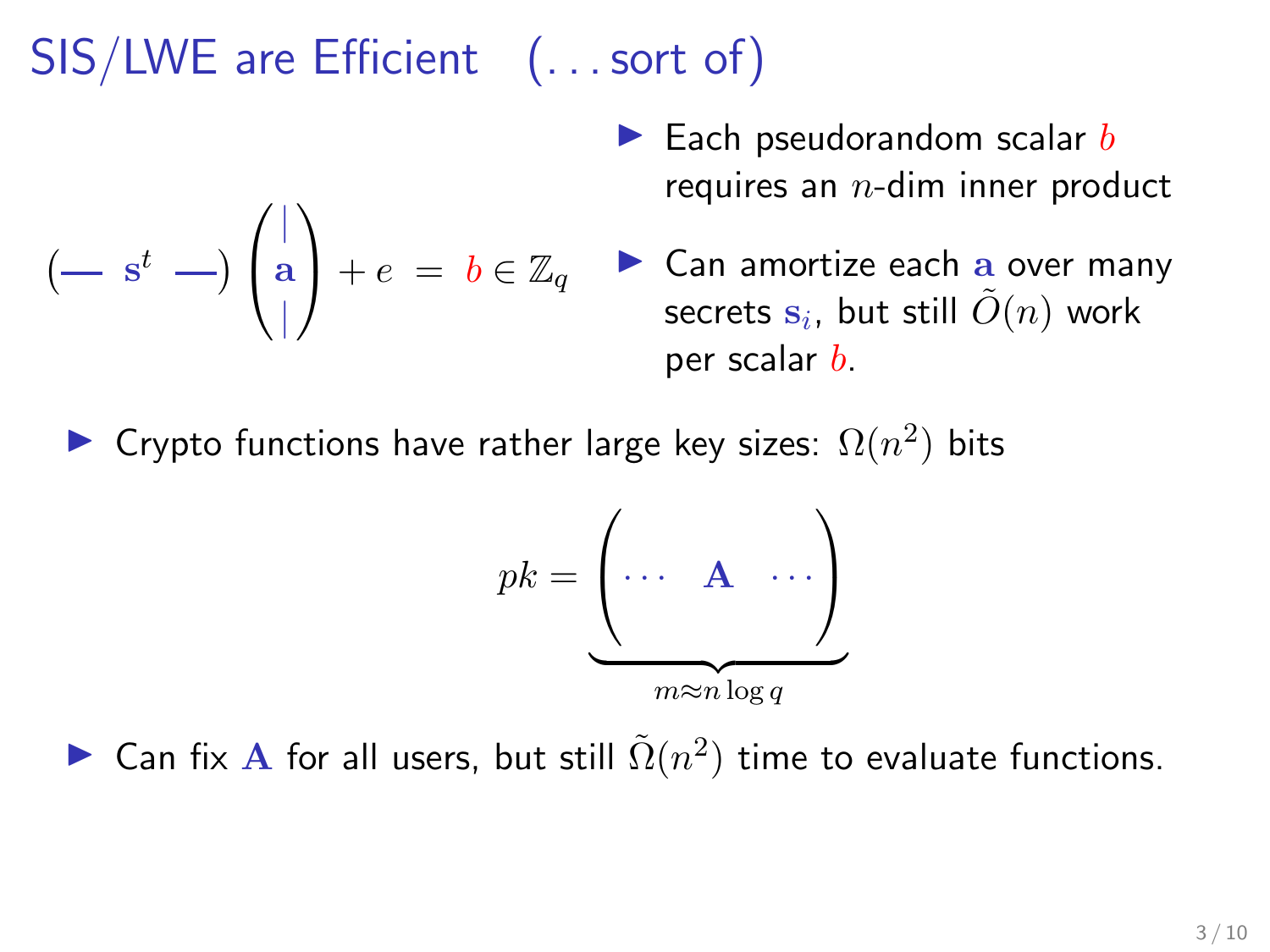$$
\begin{pmatrix} | \\ \mathbf{a}_1 \\ | \end{pmatrix} \star \begin{pmatrix} | \\ \mathbf{x}_1 \\ | \end{pmatrix} + \dots + \begin{pmatrix} | \\ \mathbf{a}_m \\ | \end{pmatrix} \star \begin{pmatrix} | \\ \mathbf{x}_m \\ | \end{pmatrix} = \begin{pmatrix} | \\ \mathbf{u} \\ | \end{pmatrix} \in \mathbb{Z}_q^n
$$

$$
\begin{pmatrix} | \\ \mathbf{s} \\ | \end{pmatrix} \star \begin{pmatrix} | \\ \mathbf{a}_1 \\ | \end{pmatrix} + \begin{pmatrix} | \\ \mathbf{e} \\ | \end{pmatrix} = \begin{pmatrix} | \\ \mathbf{b} \\ | \end{pmatrix} \in \mathbb{Z}_q^n
$$

SIS: *n*-dimensional  $x_i$ , and  $m \approx \log q$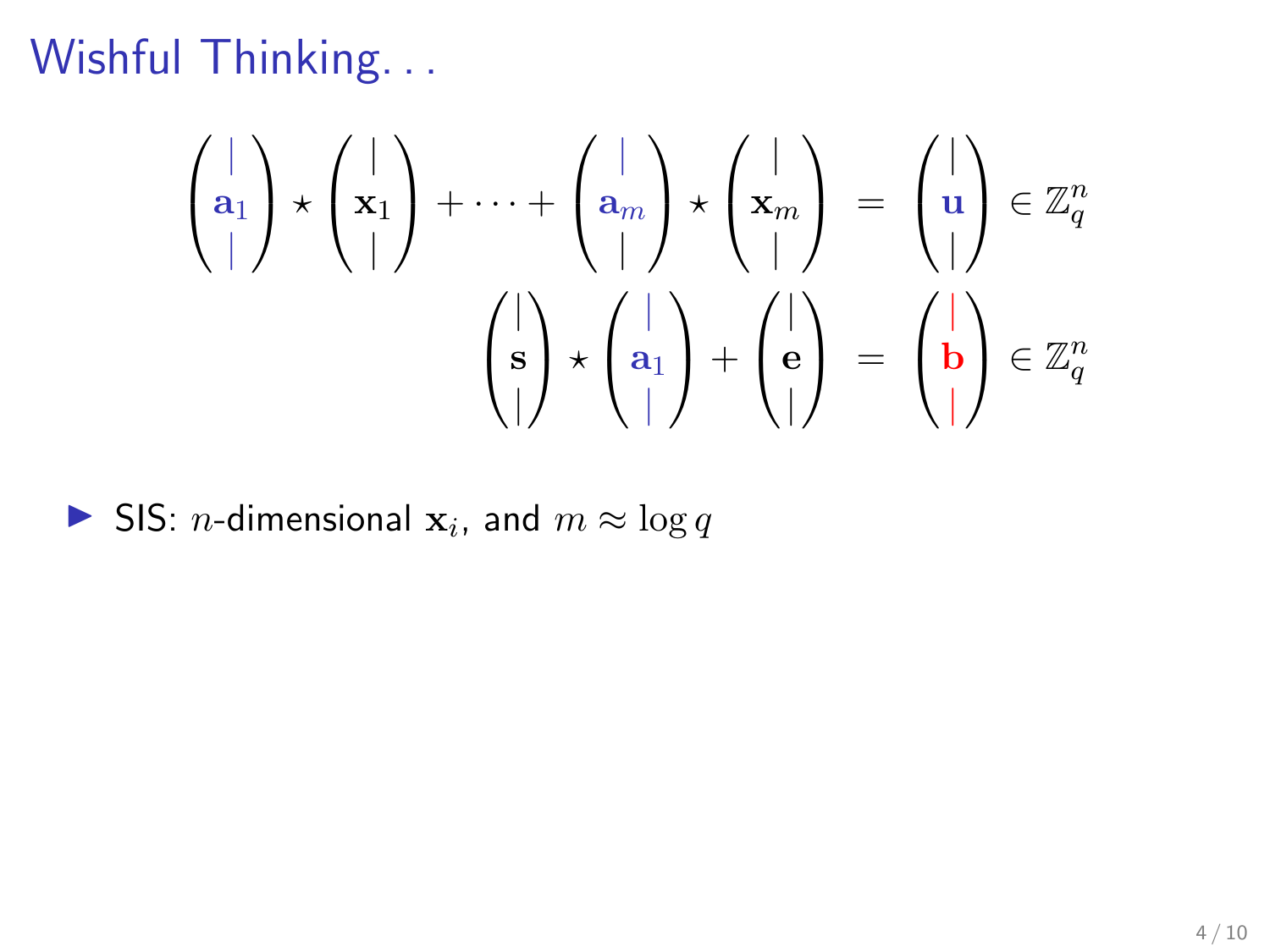$$
\begin{pmatrix} | \\ \mathbf{a}_1 \\ | \end{pmatrix} \star \begin{pmatrix} | \\ \mathbf{x}_1 \\ | \end{pmatrix} + \dots + \begin{pmatrix} | \\ \mathbf{a}_m \\ | \end{pmatrix} \star \begin{pmatrix} | \\ \mathbf{x}_m \\ | \end{pmatrix} = \begin{pmatrix} | \\ \mathbf{u} \\ | \end{pmatrix} \in \mathbb{Z}_q^n
$$

$$
\begin{pmatrix} | \\ \mathbf{s} \\ | \end{pmatrix} \star \begin{pmatrix} | \\ \mathbf{a}_1 \\ | \end{pmatrix} + \begin{pmatrix} | \\ \mathbf{e} \\ | \end{pmatrix} = \begin{pmatrix} | \\ \mathbf{b} \\ | \end{pmatrix} \in \mathbb{Z}_q^n
$$

- SIS: *n*-dimensional  $x_i$ , and  $m \approx \log q$
- $\blacktriangleright$  LWE: each  $\star$  operation yields n pseudorandom scalars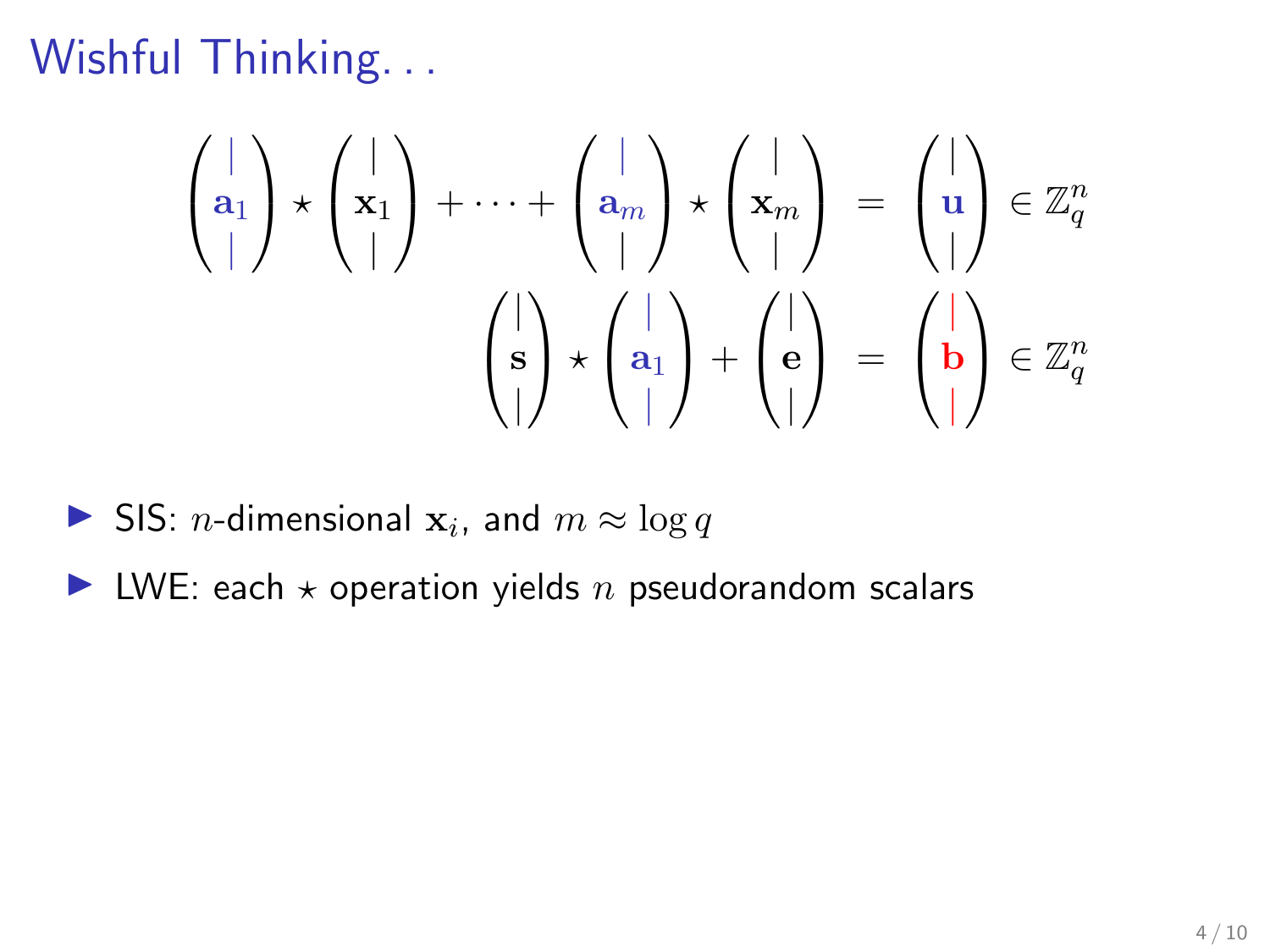$$
\begin{pmatrix} | \\ \mathbf{a}_1 \\ | \end{pmatrix} \star \begin{pmatrix} | \\ \mathbf{x}_1 \\ | \end{pmatrix} + \dots + \begin{pmatrix} | \\ \mathbf{a}_m \\ | \end{pmatrix} \star \begin{pmatrix} | \\ \mathbf{x}_m \\ | \end{pmatrix} = \begin{pmatrix} | \\ \mathbf{u} \\ | \end{pmatrix} \in \mathbb{Z}_q^n
$$

$$
\begin{pmatrix} | \\ \mathbf{s} \\ | \end{pmatrix} \star \begin{pmatrix} | \\ \mathbf{a}_1 \\ | \end{pmatrix} + \begin{pmatrix} | \\ \mathbf{e} \\ | \end{pmatrix} = \begin{pmatrix} | \\ \mathbf{b} \\ | \end{pmatrix} \in \mathbb{Z}_q^n
$$

- SIS: *n*-dimensional  $x_i$ , and  $m \approx \log q$
- $\blacktriangleright$  LWE: each  $\star$  operation yields n pseudorandom scalars

#### **Key Question**

 $\blacktriangleright$  How to define ' $\star$ ' so SIS and LWE are fast and secure?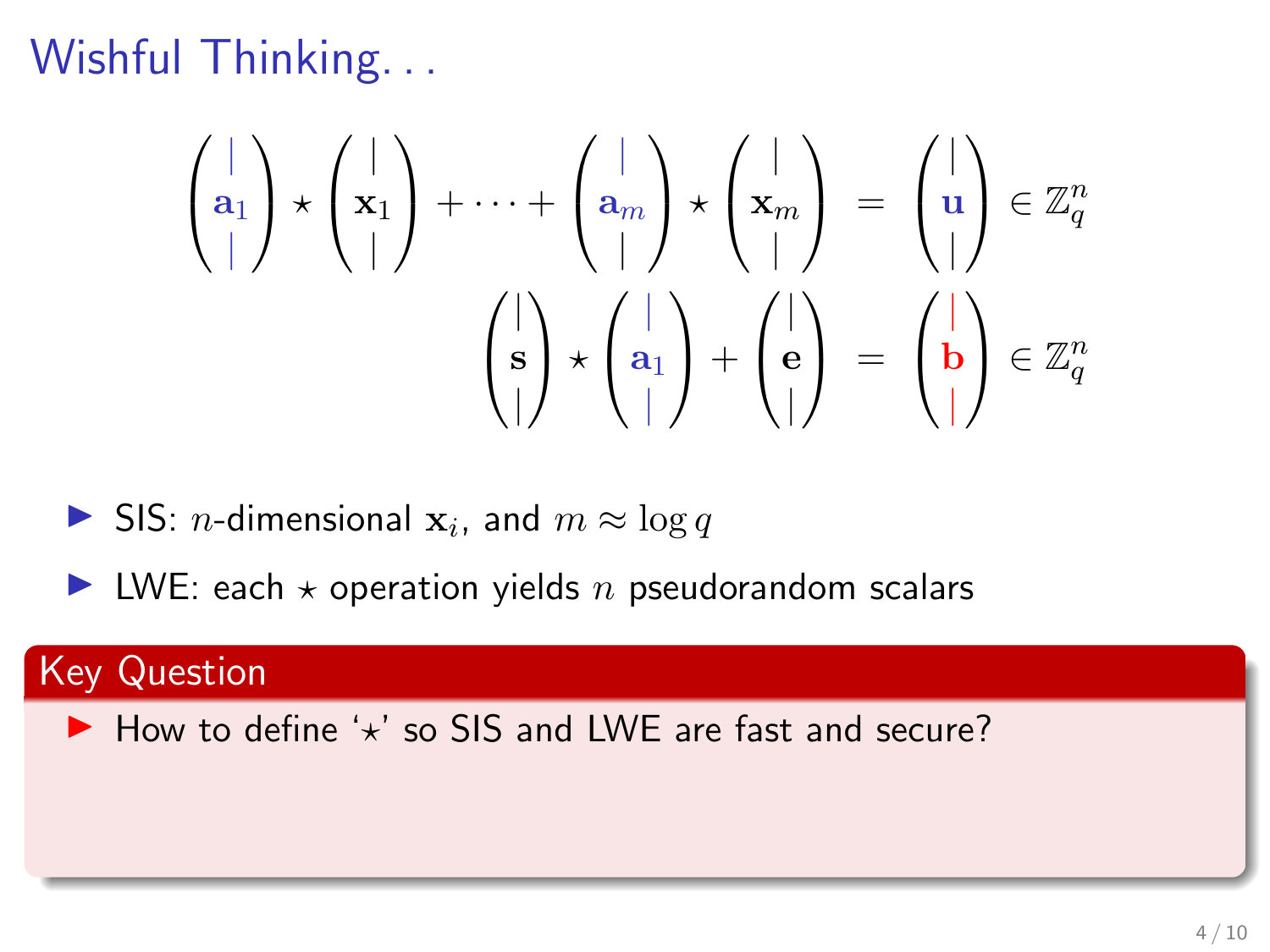$$
\begin{pmatrix} | \\ \mathbf{a}_1 \\ | \end{pmatrix} \star \begin{pmatrix} | \\ \mathbf{x}_1 \\ | \end{pmatrix} + \dots + \begin{pmatrix} | \\ \mathbf{a}_m \\ | \end{pmatrix} \star \begin{pmatrix} | \\ \mathbf{x}_m \\ | \end{pmatrix} = \begin{pmatrix} | \\ \mathbf{u} \\ | \end{pmatrix} \in \mathbb{Z}_q^n
$$

$$
\begin{pmatrix} | \\ \mathbf{s} \\ | \end{pmatrix} \star \begin{pmatrix} | \\ \mathbf{a}_1 \\ | \end{pmatrix} + \begin{pmatrix} | \\ \mathbf{e} \\ | \end{pmatrix} = \begin{pmatrix} | \\ \mathbf{b} \\ | \end{pmatrix} \in \mathbb{Z}_q^n
$$

- SIS: *n*-dimensional  $x_i$ , and  $m \approx \log q$
- $\blacktriangleright$  LWE: each  $\star$  operation yields n pseudorandom scalars

#### **Key Question**

- $\blacktriangleright$  How to define ' $\star$ ' so SIS and LWE are fast and secure?
- $\triangleright$  Careful: coordinate-wise multiplication is not secure!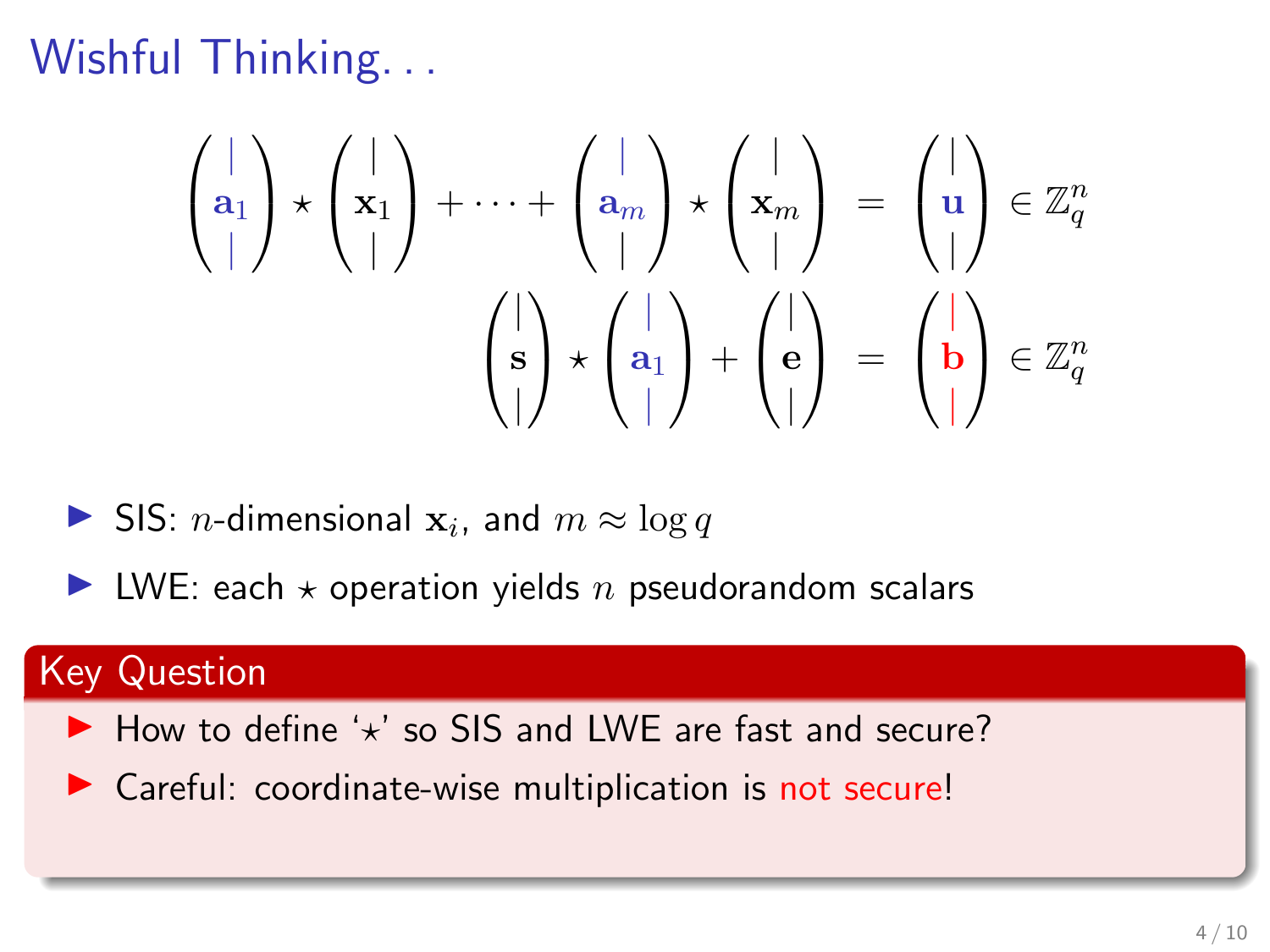$$
\begin{pmatrix} | \\ \mathbf{a}_1 \\ | \end{pmatrix} \star \begin{pmatrix} | \\ \mathbf{x}_1 \\ | \end{pmatrix} + \dots + \begin{pmatrix} | \\ \mathbf{a}_m \\ | \end{pmatrix} \star \begin{pmatrix} | \\ \mathbf{x}_m \\ | \end{pmatrix} = \begin{pmatrix} | \\ \mathbf{u} \\ | \end{pmatrix} \in \mathbb{Z}_q^n
$$

$$
\begin{pmatrix} | \\ \mathbf{s} \\ | \end{pmatrix} \star \begin{pmatrix} | \\ \mathbf{a}_1 \\ | \end{pmatrix} + \begin{pmatrix} | \\ \mathbf{e} \\ | \end{pmatrix} = \begin{pmatrix} | \\ \mathbf{b} \\ | \end{pmatrix} \in \mathbb{Z}_q^n
$$

- SIS: *n*-dimensional  $x_i$ , and  $m \approx \log q$
- $\blacktriangleright$  LWE: each  $\star$  operation yields n pseudorandom scalars

#### Key Question

- $\blacktriangleright$  How to define ' $\star$ ' so SIS and LWE are fast and secure?
- $\triangleright$  Careful: coordinate-wise multiplication is not secure!
- $\blacktriangleright$  Answer: multiplication in a suitable polynomial ring.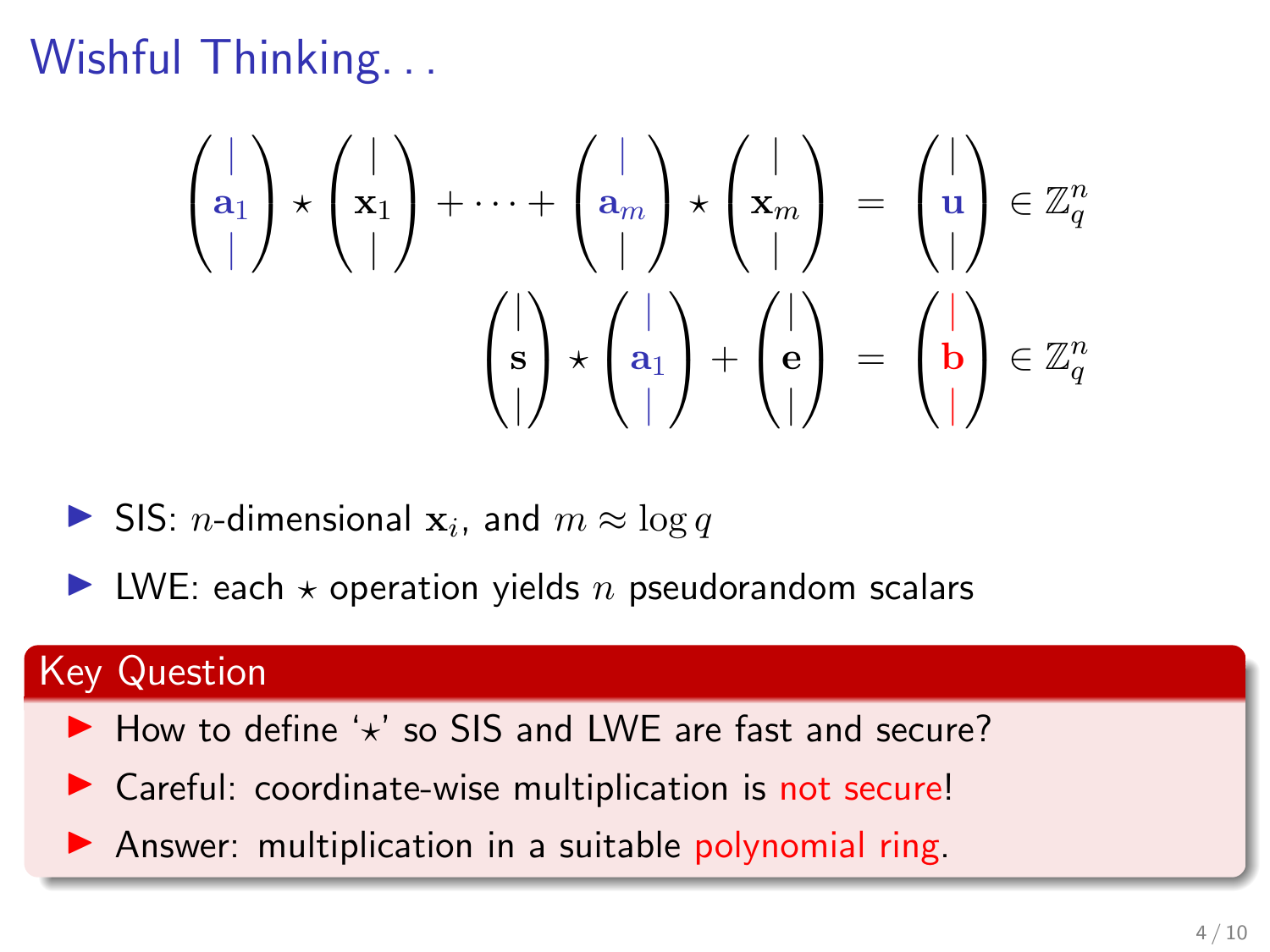$\blacktriangleright$  Define  $R := \mathbb{Z}[X]/(X^n - 1)$  and  $R_q := R/qR = \mathbb{Z}_q[X]/(X^n - 1)$ , as in NTRU [HPS'98]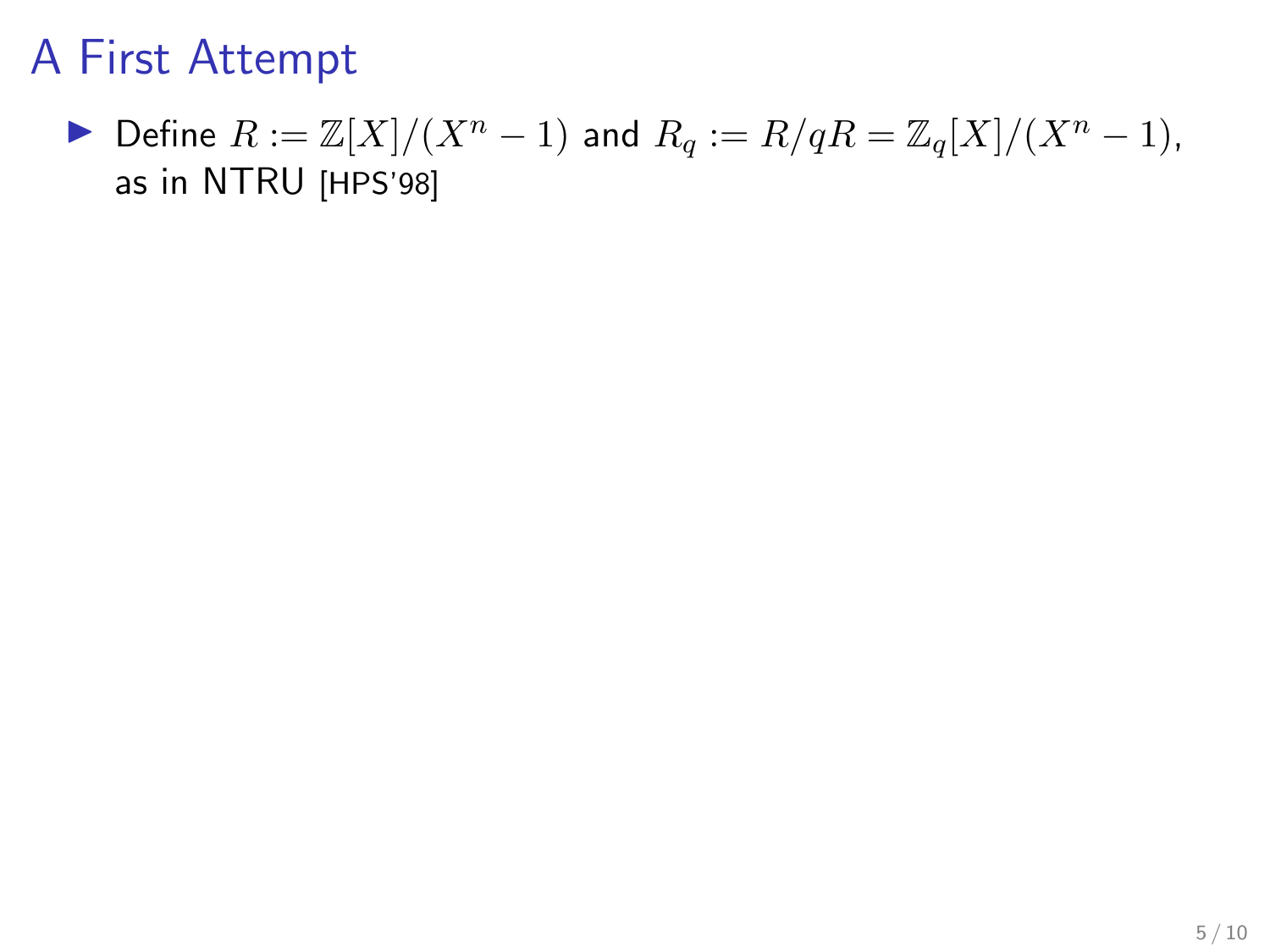- $\blacktriangleright$  Define  $R := \mathbb{Z}[X]/(X^n 1)$  and  $R_q := R/qR = \mathbb{Z}_q[X]/(X^n 1)$ , as in NTRU [HPS'98]
- $\blacktriangleright$  Multiplication  $\star$  in R (or  $R_q$ ) is "cyclic convolution:"

$$
a(X) \cdot b(X) \leftrightarrow \begin{pmatrix} a_0 \\ a_1 \\ \vdots \\ a_{n-1} \end{pmatrix} \star \begin{pmatrix} b_0 \\ b_1 \\ \vdots \\ b_{n-1} \end{pmatrix} = \underbrace{\begin{pmatrix} a_0 & a_{n-1} & \cdots & a_1 \\ a_1 & a_0 & \cdots & a_2 \\ \vdots & \ddots & \vdots \\ a_{n-1} & a_{n-2} & \cdots & a_0 \end{pmatrix}}_{\text{rot(a)}} \begin{pmatrix} b_0 \\ b_1 \\ \vdots \\ b_{n-1} \end{pmatrix}
$$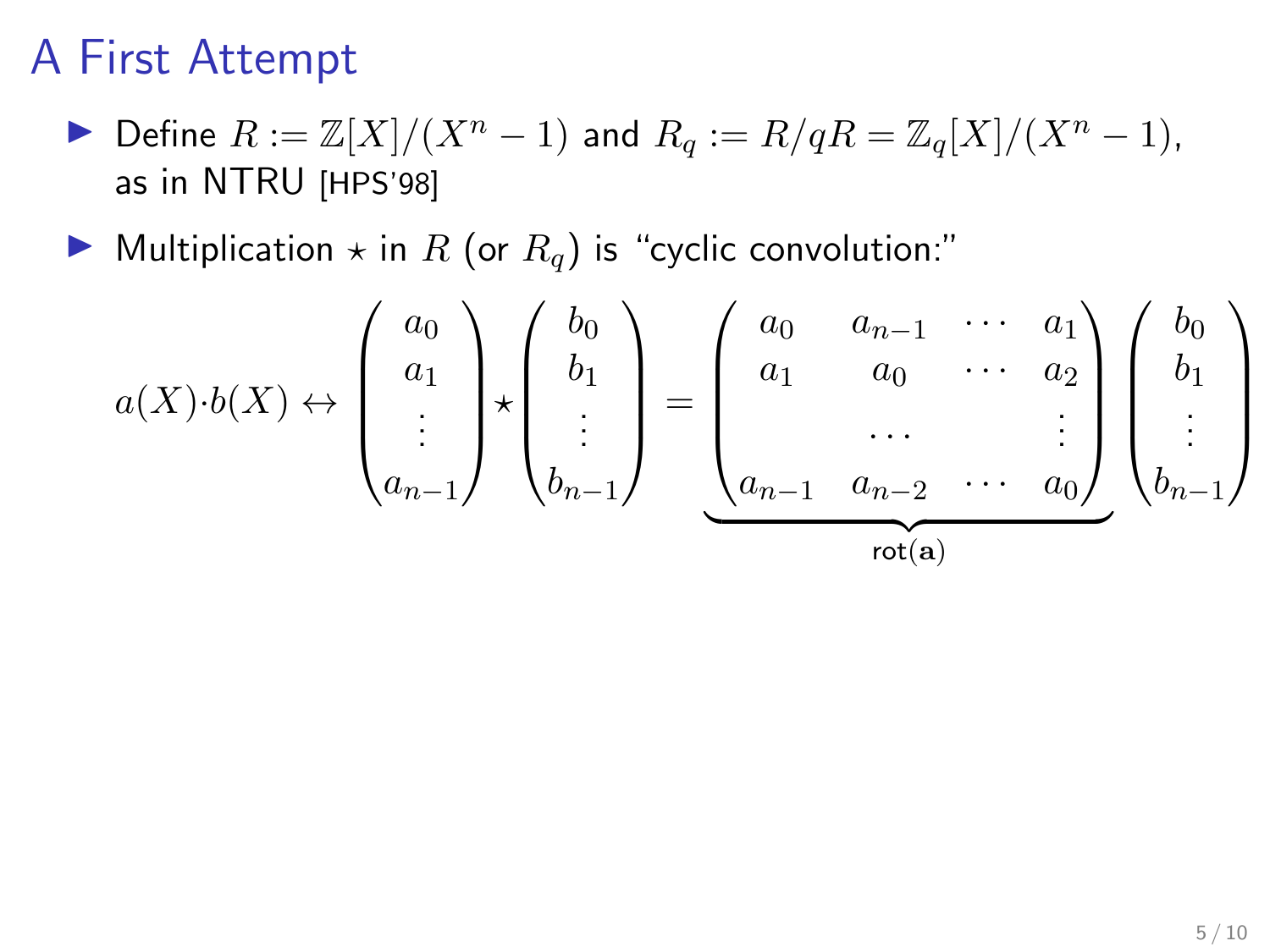- $\blacktriangleright$  Define  $R := \mathbb{Z}[X]/(X^n 1)$  and  $R_q := R/qR = \mathbb{Z}_q[X]/(X^n 1)$ , as in NTRU [HPS'98]
- $\blacktriangleright$  Multiplication  $\star$  in R (or  $R_q$ ) is "cyclic convolution:"

$$
a(X) \cdot b(X) \leftrightarrow \begin{pmatrix} a_0 \\ a_1 \\ \vdots \\ a_{n-1} \end{pmatrix} \star \begin{pmatrix} b_0 \\ b_1 \\ \vdots \\ b_{n-1} \end{pmatrix} = \underbrace{\begin{pmatrix} a_0 & a_{n-1} & \cdots & a_1 \\ a_1 & a_0 & \cdots & a_2 \\ \vdots & \ddots & \vdots \\ a_{n-1} & a_{n-2} & \cdots & a_0 \end{pmatrix}}_{\text{rot}(a)} \begin{pmatrix} b_0 \\ b_1 \\ \vdots \\ b_{n-1} \end{pmatrix}
$$

There are sub-quadratic algorithms for computing  $\star$  (later).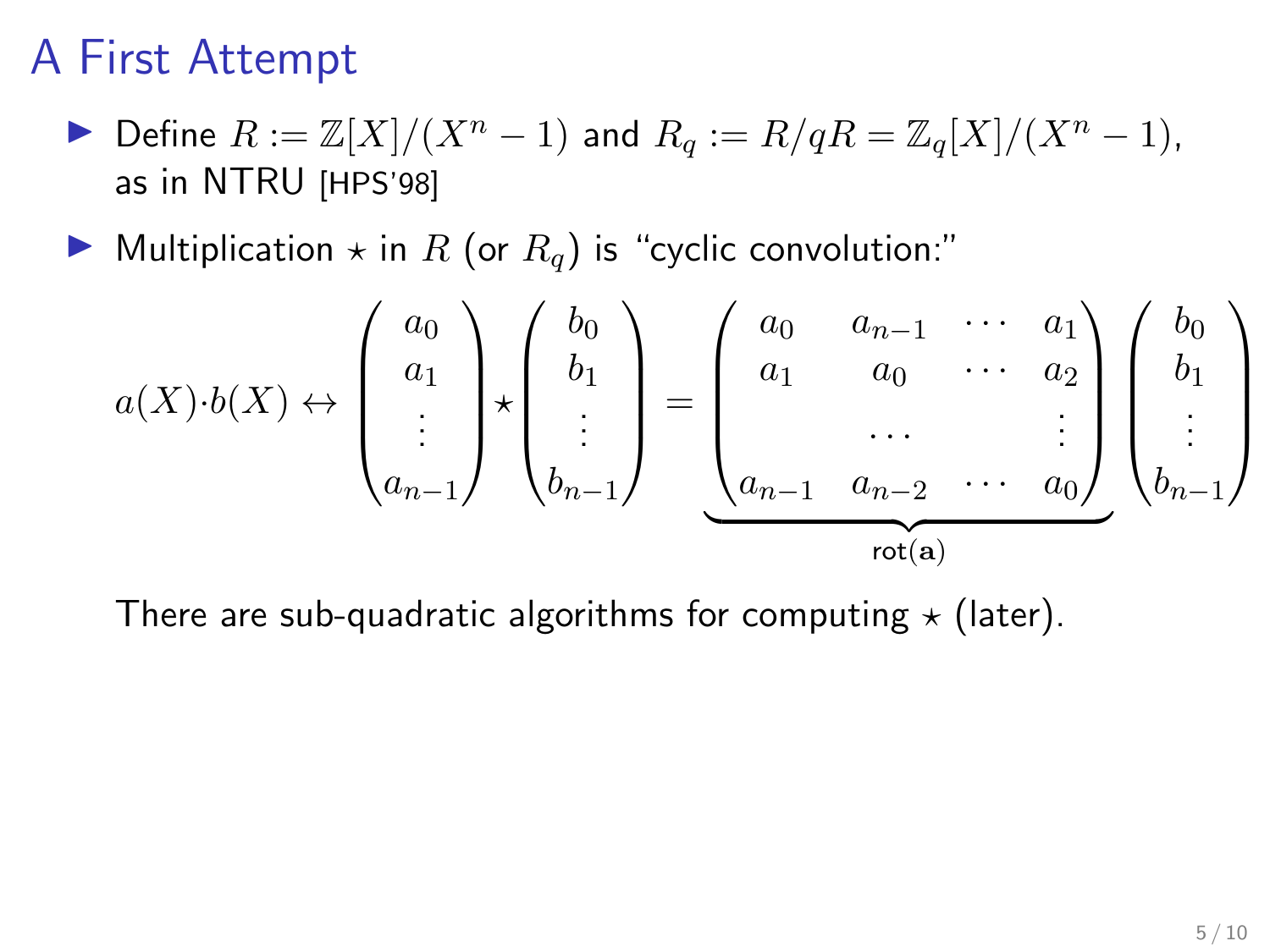- $\triangleright$  Define  $R := \mathbb{Z}[X]/(X^n 1)$  and  $R_q := R/qR = \mathbb{Z}_q[X]/(X^n 1)$ , as in NTRU [HPS'98]
- $\blacktriangleright$  Multiplication  $\star$  in R (or  $R_q$ ) is "cyclic convolution:"

$$
a(X) \cdot b(X) \leftrightarrow \begin{pmatrix} a_0 \\ a_1 \\ \vdots \\ a_{n-1} \end{pmatrix} \star \begin{pmatrix} b_0 \\ b_1 \\ \vdots \\ b_{n-1} \end{pmatrix} = \underbrace{\begin{pmatrix} a_0 & a_{n-1} & \cdots & a_1 \\ a_1 & a_0 & \cdots & a_2 \\ \vdots & \ddots & \vdots \\ a_{n-1} & a_{n-2} & \cdots & a_0 \end{pmatrix}}_{\text{rot}(a)} \begin{pmatrix} b_0 \\ b_1 \\ \vdots \\ b_{n-1} \end{pmatrix}
$$

There are sub-quadratic algorithms for computing  $\star$  (later).

For 'short'  $x_i \in R$ , is this ring-SIS function one-way? Coll. resistant?

$$
\begin{pmatrix} | \\ \mathbf{a}_1 \\ | \end{pmatrix} \star \begin{pmatrix} | \\ \mathbf{x}_1 \\ | \end{pmatrix} + \cdots + \begin{pmatrix} | \\ \mathbf{a}_m \\ | \end{pmatrix} \star \begin{pmatrix} | \\ \mathbf{x}_m \\ | \end{pmatrix} = \begin{pmatrix} | \\ \mathbf{u} \\ | \end{pmatrix} \in R_q
$$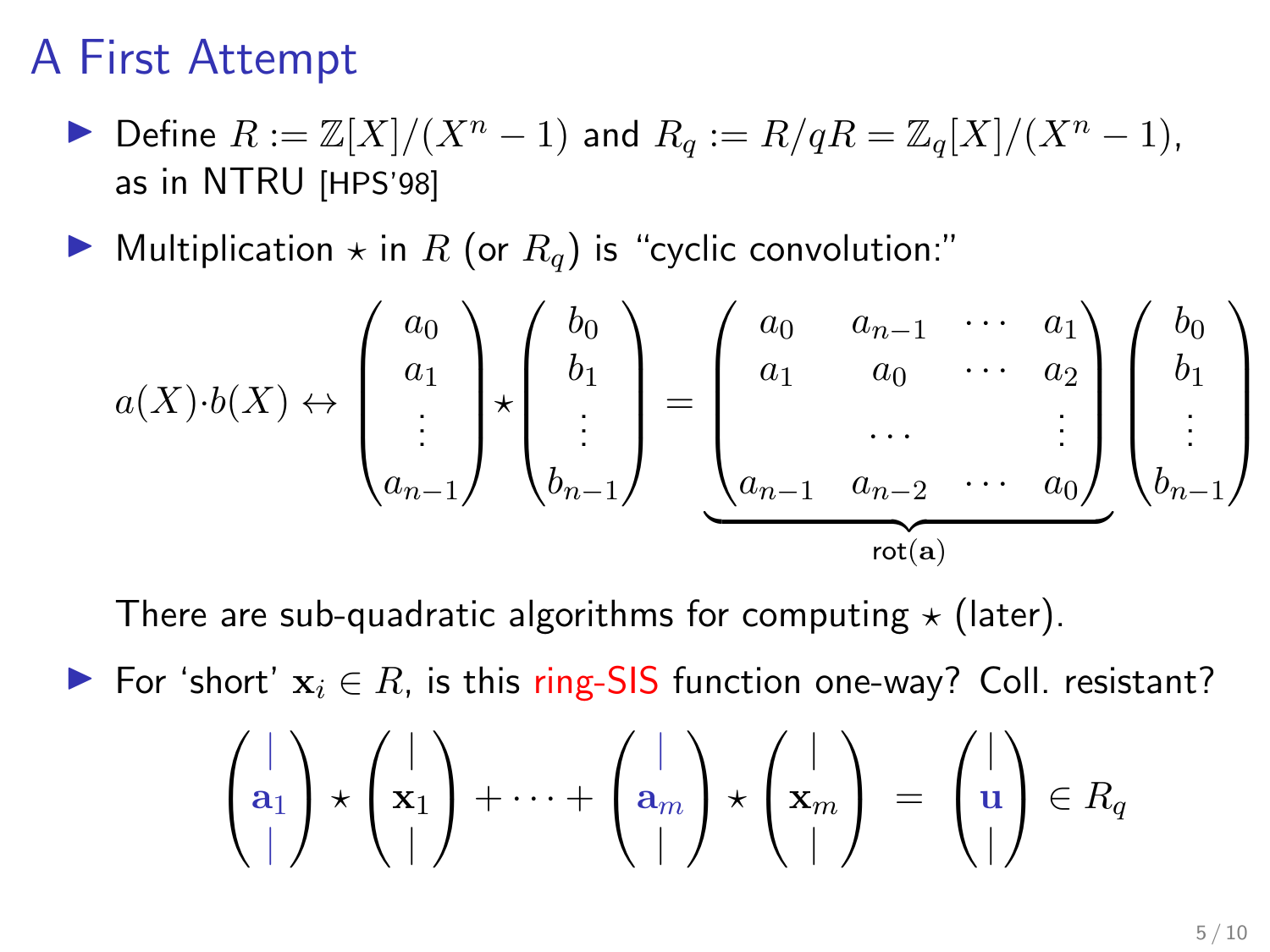For 'short'  $x_i$  ∈ R, is this 'ring-SIS' function one-way? Coll. resistant?

$$
\begin{pmatrix} | \\ \mathbf{a}_1 \\ | \end{pmatrix} \star \begin{pmatrix} | \\ \mathbf{x}_1 \\ | \end{pmatrix} + \cdots + \begin{pmatrix} | \\ \mathbf{a}_m \\ | \end{pmatrix} \star \begin{pmatrix} | \\ \mathbf{x}_m \\ | \end{pmatrix} = \begin{pmatrix} | \\ \mathbf{u} \\ | \end{pmatrix} \in R_q
$$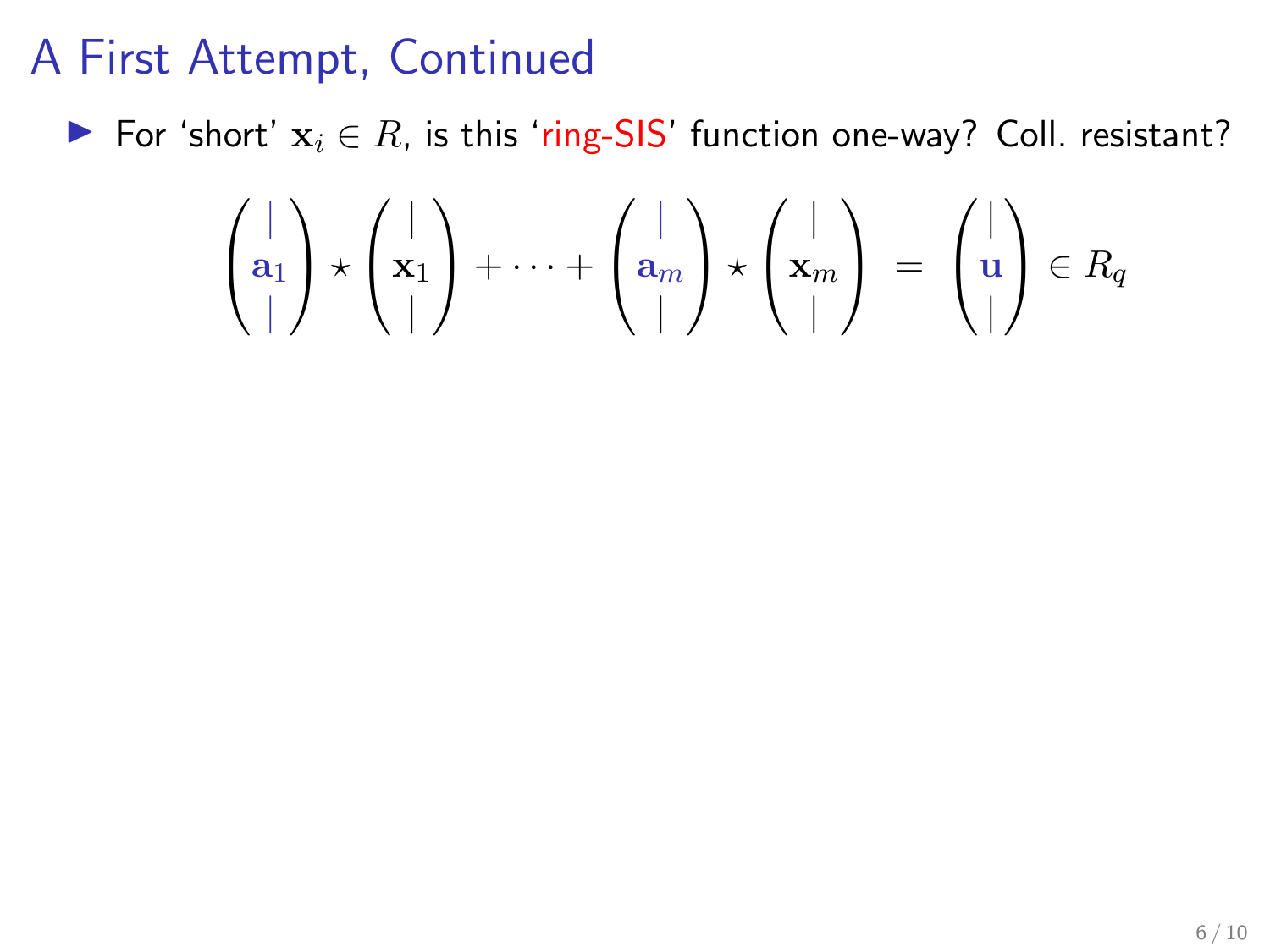$\triangleright$  For 'short'  $x_i \in R$ , is this 'ring-SIS' function one-way? Coll. resistant?

$$
\begin{pmatrix} | \\ \mathbf{a}_1 \\ | \end{pmatrix} \star \begin{pmatrix} | \\ \mathbf{x}_1 \\ | \end{pmatrix} + \cdots + \begin{pmatrix} | \\ \mathbf{a}_m \\ | \end{pmatrix} \star \begin{pmatrix} | \\ \mathbf{x}_m \\ | \end{pmatrix} = \begin{pmatrix} | \\ \mathbf{u} \\ | \end{pmatrix} \in R_q
$$

I [Micciancio'02]: the function is one-way, if  $SVP_{\gamma}$  on ideal lattices in  $R = \mathbb{Z}[X]/(X^n - 1)$  is hard in the worst case.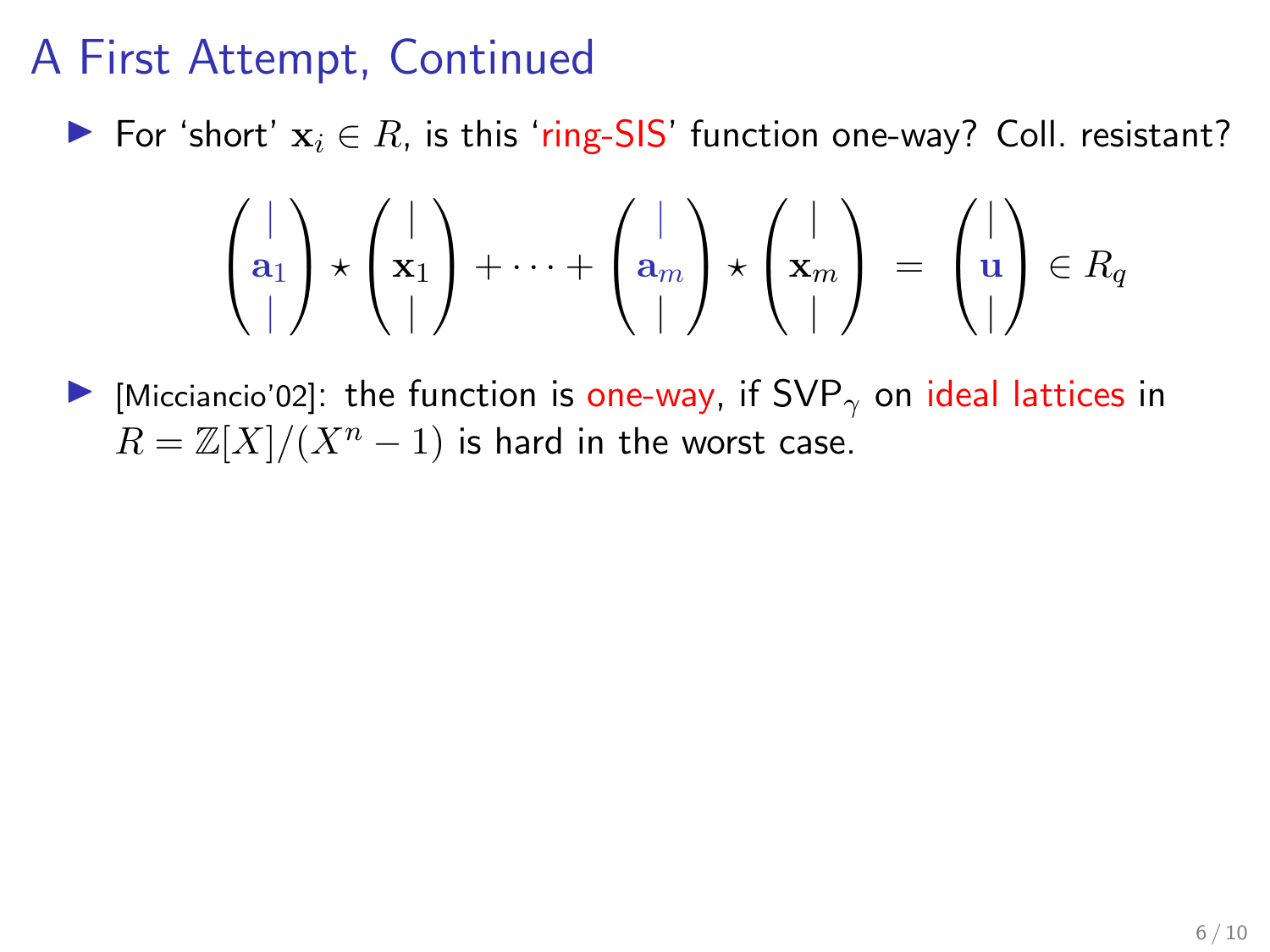For 'short'  $x_i \in R$ , is this 'ring-SIS' function one-way? Coll. resistant?

$$
\begin{pmatrix} | \\ \mathbf{a}_1 \\ | \end{pmatrix} \star \begin{pmatrix} | \\ \mathbf{x}_1 \\ | \end{pmatrix} + \cdots + \begin{pmatrix} | \\ \mathbf{a}_m \\ | \end{pmatrix} \star \begin{pmatrix} | \\ \mathbf{x}_m \\ | \end{pmatrix} = \begin{pmatrix} | \\ \mathbf{u} \\ | \end{pmatrix} \in R_q
$$

- I Micciancio'02]: the function is one-way, if  $SVP_{\gamma}$  on ideal lattices in  $R = \mathbb{Z}[X]/(X^n - 1)$  is hard in the worst case.
- $\blacktriangleright$  [PR'06,LM'06]: the function is not collision resistant!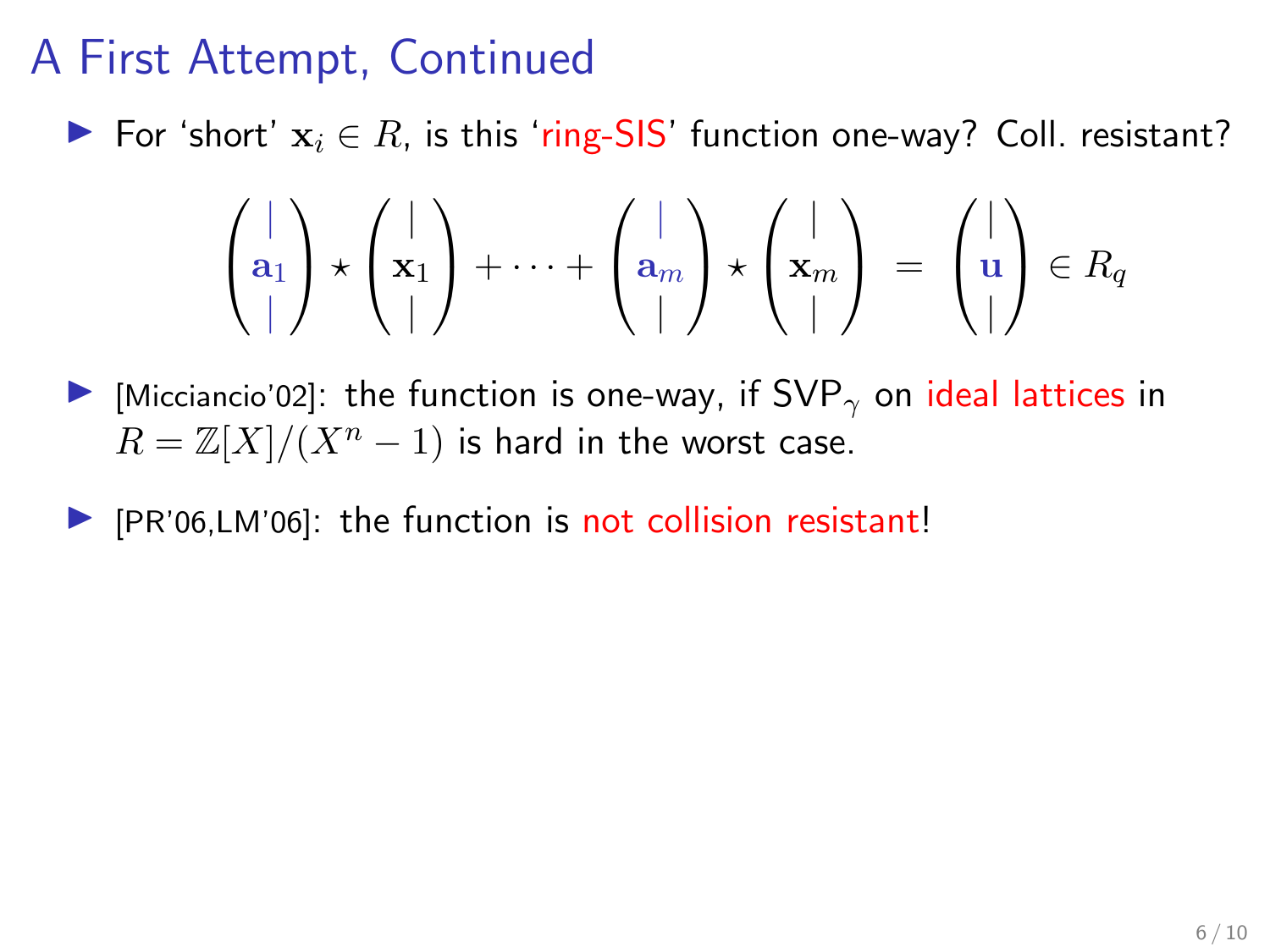For 'short'  $x_i \in R$ , is this 'ring-SIS' function one-way? Coll. resistant?

$$
\begin{pmatrix} | \\ \mathbf{a}_1 \\ | \end{pmatrix} \star \begin{pmatrix} | \\ \mathbf{x}_1 \\ | \end{pmatrix} + \cdots + \begin{pmatrix} | \\ \mathbf{a}_m \\ | \end{pmatrix} \star \begin{pmatrix} | \\ \mathbf{x}_m \\ | \end{pmatrix} = \begin{pmatrix} | \\ \mathbf{u} \\ | \end{pmatrix} \in R_q
$$

I Micciancio'02]: the function is one-way, if  $SVP_{\gamma}$  on ideal lattices in  $R = \mathbb{Z}[X]/(X^n - 1)$  is hard in the worst case.

 $\blacktriangleright$  [PR'06,LM'06]: the function is not collision resistant!

★ With prob  $1/q$ , we have  $a(1) = a_0 + a_1 + \cdots + a_{n-1} = 0 \in \mathbb{Z}_q$ .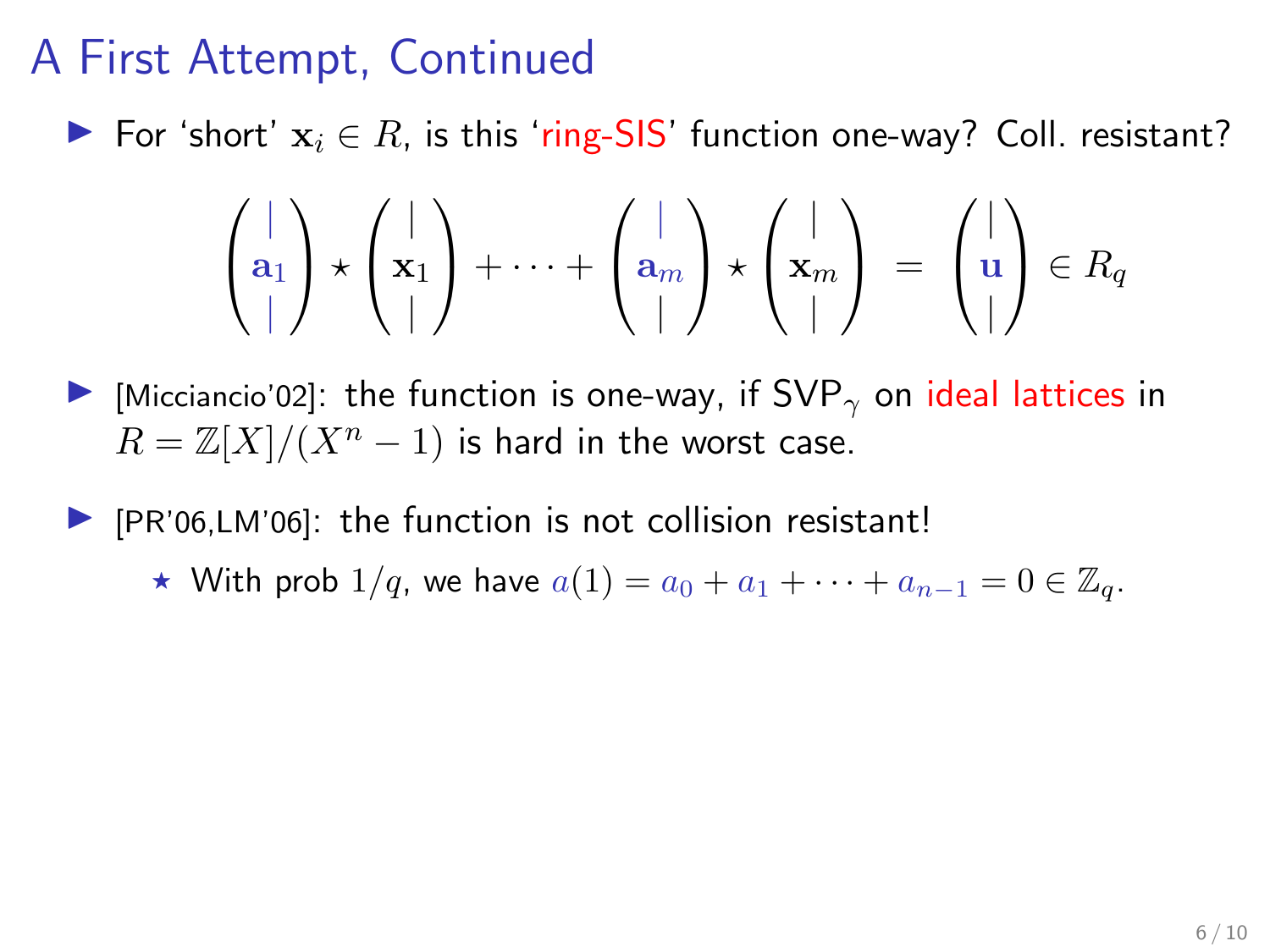**For 'short'**  $x_i$  ∈ R, is this 'ring-SIS' function one-way? Coll. resistant?

$$
\begin{pmatrix} | \\ \mathbf{a}_1 \\ | \end{pmatrix} \star \begin{pmatrix} | \\ \mathbf{x}_1 \\ | \end{pmatrix} + \cdots + \begin{pmatrix} | \\ \mathbf{a}_m \\ | \end{pmatrix} \star \begin{pmatrix} | \\ \mathbf{x}_m \\ | \end{pmatrix} = \begin{pmatrix} | \\ \mathbf{u} \\ | \end{pmatrix} \in R_q
$$

I Micciancio'02]: the function is one-way, if  $SVP_{\gamma}$  on ideal lattices in  $R = \mathbb{Z}[X]/(X^n - 1)$  is hard in the worst case.

[PR'06,LM'06]: the function is not collision resistant!

- ★ With prob  $1/q$ , we have  $a(1) = a_0 + a_1 + \cdots + a_{n-1} = 0 \in \mathbb{Z}_q$ .
- $\star$  Then for  $\mathbf{x} = \mathbf{1}$ , we have  $\mathbf{a} \star \mathbf{x} = \text{rot}(\mathbf{a}) \cdot \mathbf{x} = \mathbf{0} \in R_q$ .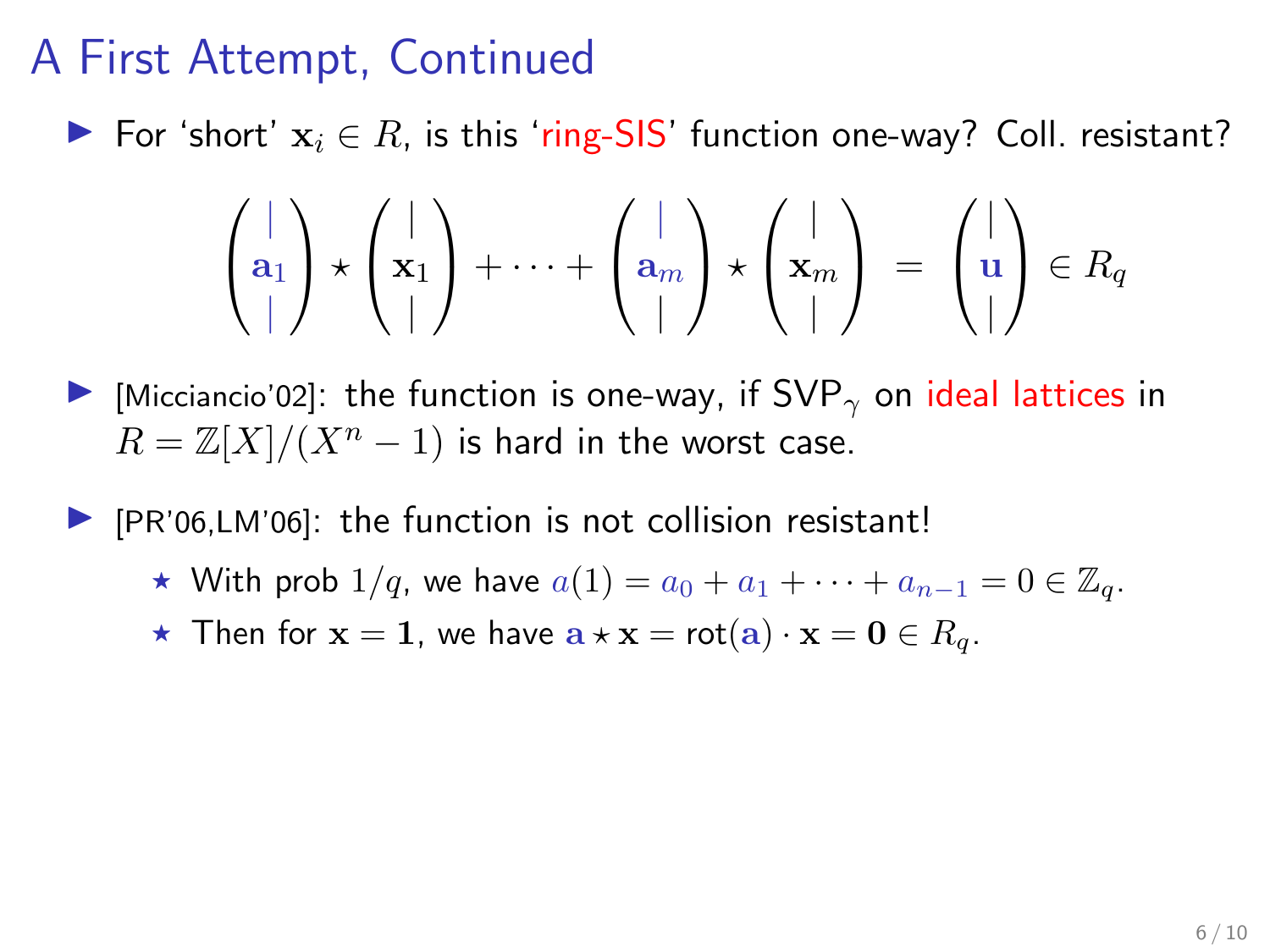**For 'short'**  $x_i$  ∈ R, is this 'ring-SIS' function one-way? Coll. resistant?

$$
\begin{pmatrix} | \\ \mathbf{a}_1 \\ | \end{pmatrix} \star \begin{pmatrix} | \\ \mathbf{x}_1 \\ | \end{pmatrix} + \cdots + \begin{pmatrix} | \\ \mathbf{a}_m \\ | \end{pmatrix} \star \begin{pmatrix} | \\ \mathbf{x}_m \\ | \end{pmatrix} = \begin{pmatrix} | \\ \mathbf{u} \\ | \end{pmatrix} \in R_q
$$

I Micciancio'02]: the function is one-way, if  $SVP_{\gamma}$  on ideal lattices in  $R = \mathbb{Z}[X]/(X^n - 1)$  is hard in the worst case.

[PR'06,LM'06]: the function is not collision resistant!

- ★ With prob  $1/q$ , we have  $a(1) = a_0 + a_1 + \cdots + a_{n-1} = 0 \in \mathbb{Z}_q$ .
- $\star$  Then for  $\mathbf{x} = \mathbf{1}$ , we have  $\mathbf{a} \star \mathbf{x} = \text{rot}(\mathbf{a}) \cdot \mathbf{x} = \mathbf{0} \in R_q$ .
- $\star$  Algebraically,  $(X-1)|a(X) \Rightarrow a(X)(1 + X + \cdots + X^{n-1}) = 0 \bmod (X^n - 1).$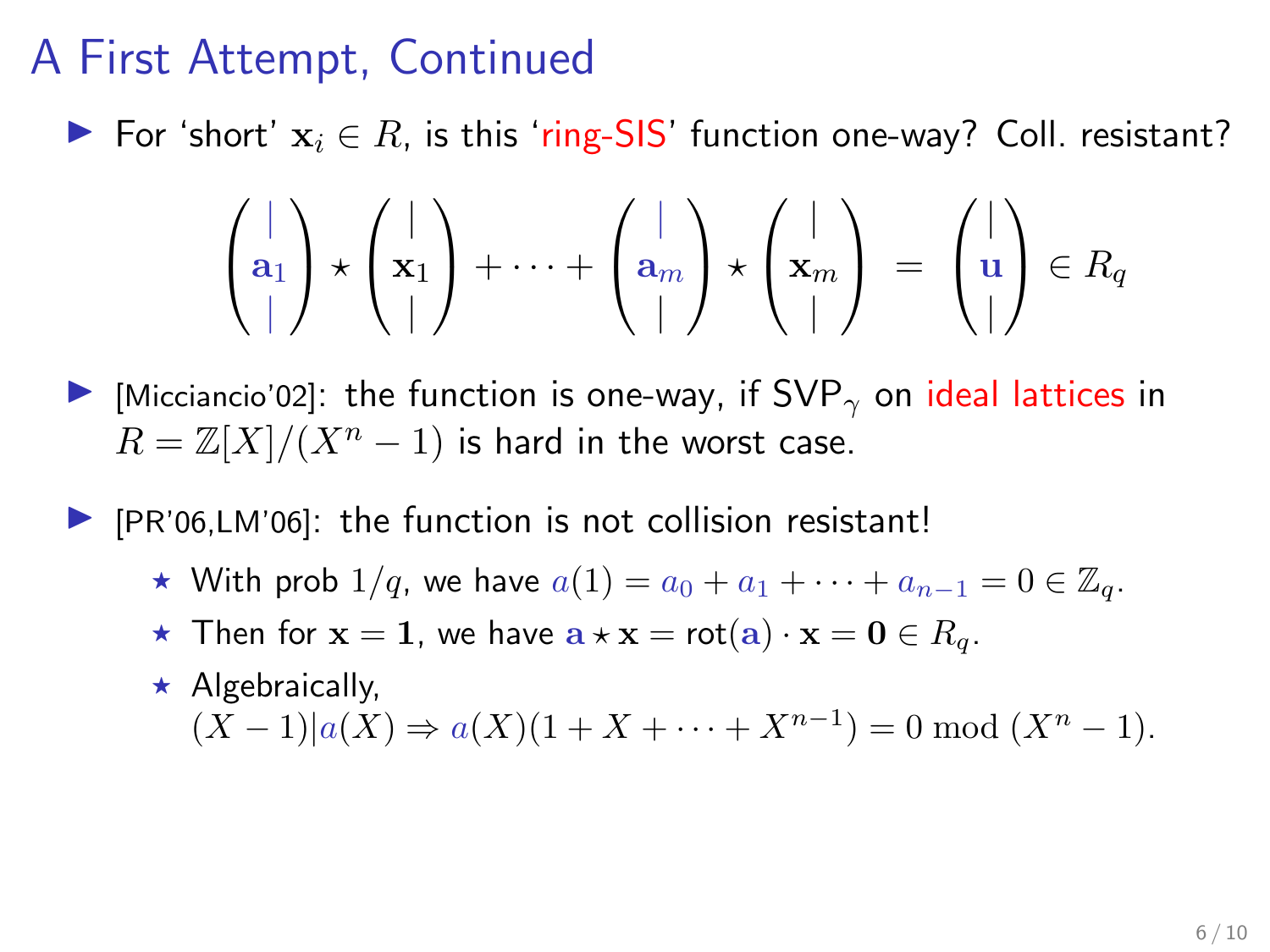For 'short'  $x_i \in R$ , is this 'ring-SIS' function one-way? Coll. resistant?

$$
\begin{pmatrix} | \\ \mathbf{a}_1 \\ | \end{pmatrix} \star \begin{pmatrix} | \\ \mathbf{x}_1 \\ | \end{pmatrix} + \cdots + \begin{pmatrix} | \\ \mathbf{a}_m \\ | \end{pmatrix} \star \begin{pmatrix} | \\ \mathbf{x}_m \\ | \end{pmatrix} = \begin{pmatrix} | \\ \mathbf{u} \\ | \end{pmatrix} \in R_q
$$

I Micciancio'02]: the function is one-way, if  $SVP_{\gamma}$  on ideal lattices in  $R = \mathbb{Z}[X]/(X^n - 1)$  is hard in the worst case.

 $\blacktriangleright$  [PR'06,LM'06]: the function is not collision resistant!

- ★ With prob  $1/q$ , we have  $a(1) = a_0 + a_1 + \cdots + a_{n-1} = 0 \in \mathbb{Z}_q$ .
- $\star$  Then for  $\mathbf{x} = \mathbf{1}$ , we have  $\mathbf{a} \star \mathbf{x} = \text{rot}(\mathbf{a}) \cdot \mathbf{x} = \mathbf{0} \in R_q$ .
- $\star$  Algebraically,  $(X-1)|a(X) \Rightarrow a(X)(1 + X + \cdots + X^{n-1}) = 0 \bmod (X^n - 1).$
- $\triangleright$  Main problem:  $R = \mathbb{Z}[X]/(X^n 1)$  is not an integral domain, because  $X^n - 1$  is reducible.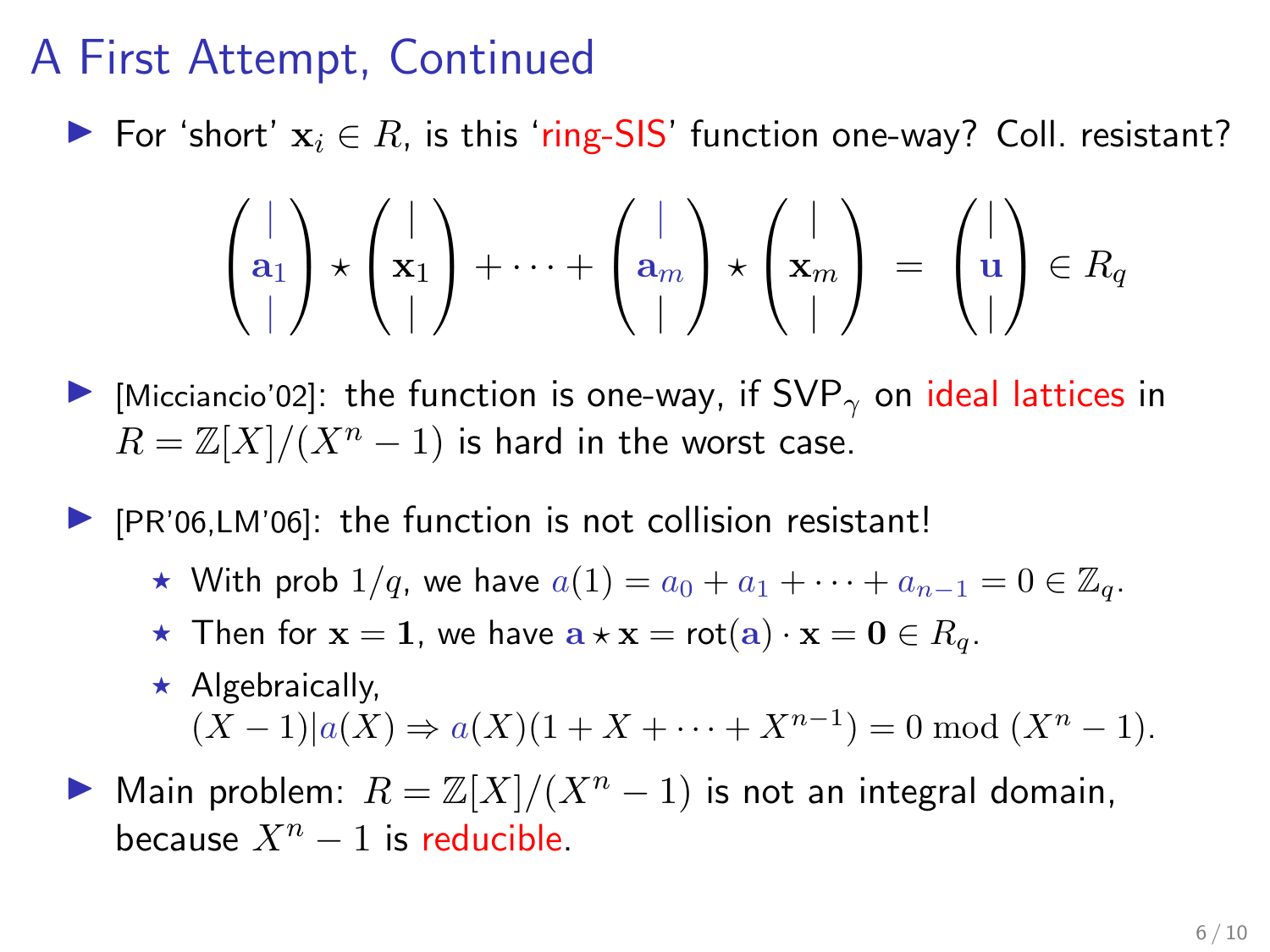$$
\blacktriangleright \ R:=\mathbb{Z}[X]/(X^n+1) \text{ and } R_q=R/qR \text{, for } n=2^k \text{ and } q=1 \bmod 2n.
$$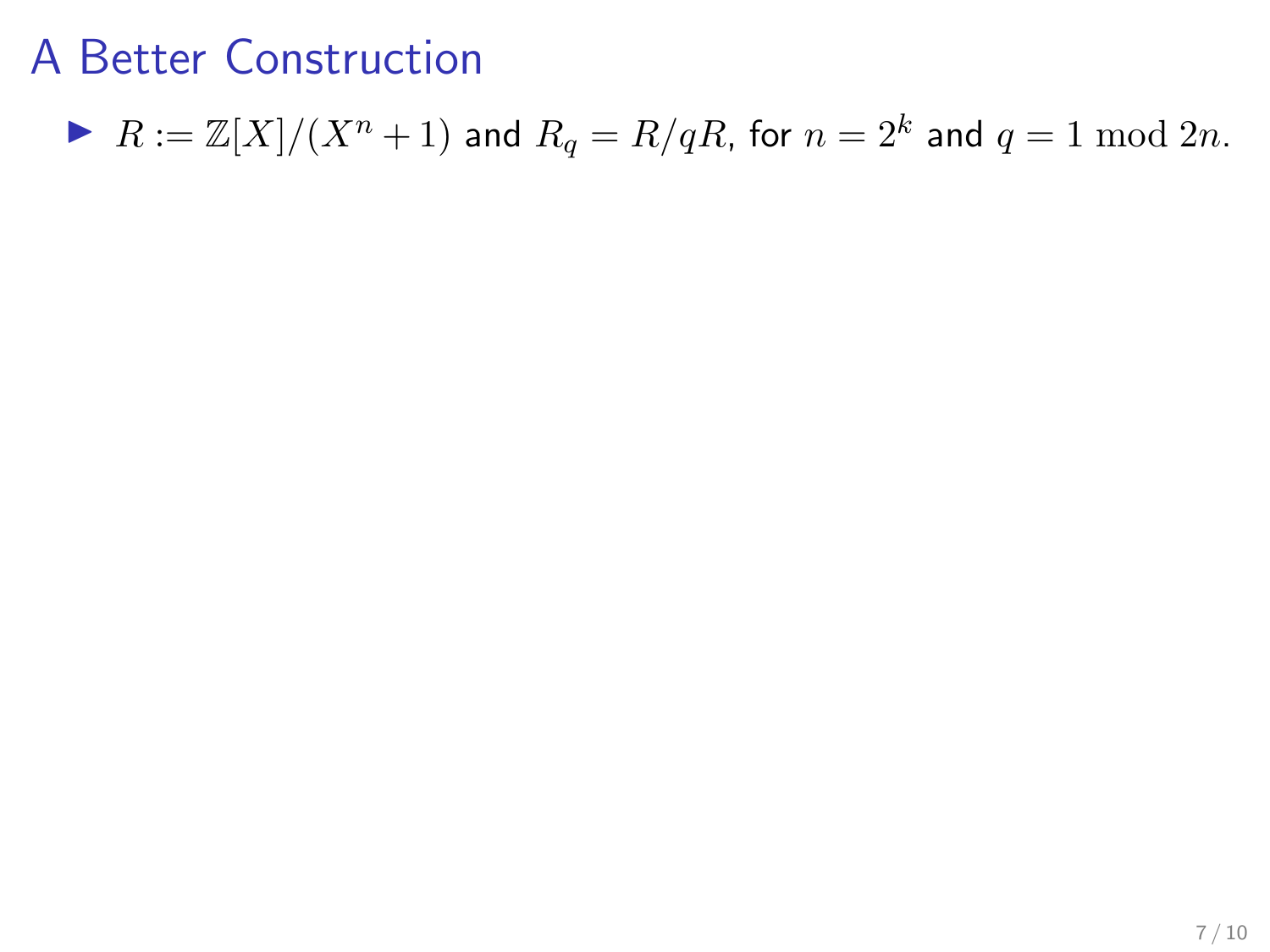$\blacktriangleright$   $R := \mathbb{Z}[X]/(X^n + 1)$  and  $R_q = R/qR$ , for  $n = 2^k$  and  $q = 1 \bmod 2n$ .  $(X<sup>n</sup> + 1$  is irreducible over  $\mathbb{Z}$ , but "splits completely" over  $\mathbb{Z}_q$ .)

7 / 10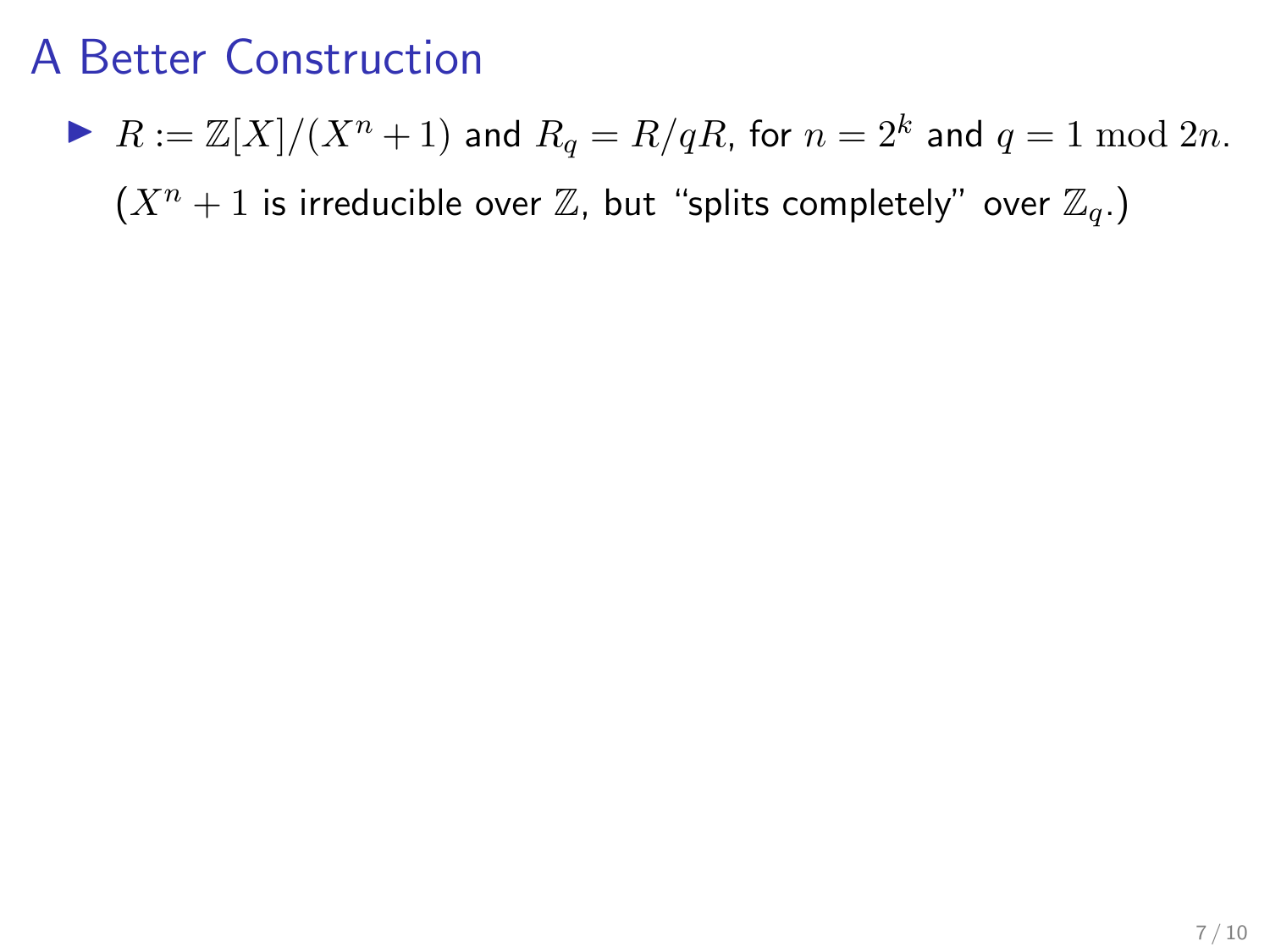- $\blacktriangleright$   $R := \mathbb{Z}[X]/(X^n + 1)$  and  $R_q = R/qR$ , for  $n = 2^k$  and  $q = 1 \bmod 2n$ .  $(X<sup>n</sup> + 1$  is irreducible over  $\mathbb{Z}$ , but "splits completely" over  $\mathbb{Z}_q$ .)
- $\blacktriangleright$  Multiplication  $\star$  in R (or  $R_q$ ) is "anti-cyclic convolution"

$$
\begin{pmatrix} a_0 \\ a_1 \\ \vdots \\ a_{n-1} \end{pmatrix} \star \begin{pmatrix} b_0 \\ b_1 \\ \vdots \\ b_{n-1} \end{pmatrix} = \begin{pmatrix} a_0 & -a_{n-1} & \cdots & -a_1 \\ a_1 & a_0 & \cdots & -a_2 \\ \cdots & \cdots & \cdots & \cdots \\ a_{n-1} & a_{n-2} & \cdots & a_0 \end{pmatrix} \begin{pmatrix} b_0 \\ b_1 \\ \vdots \\ b_{n-1} \end{pmatrix}
$$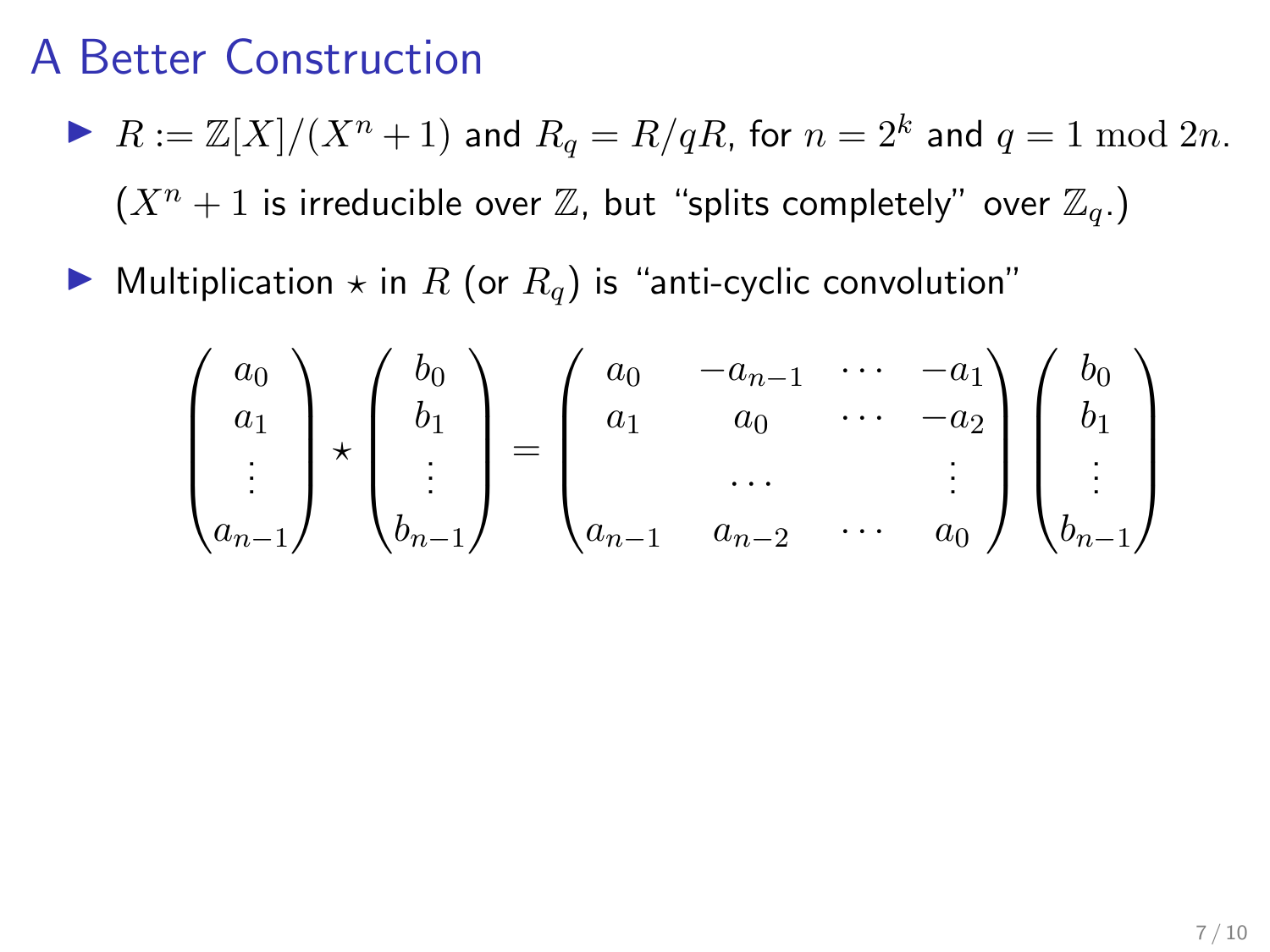- $\blacktriangleright$   $R := \mathbb{Z}[X]/(X^n + 1)$  and  $R_q = R/qR$ , for  $n = 2^k$  and  $q = 1 \bmod 2n$ .  $(X<sup>n</sup> + 1$  is irreducible over  $\mathbb{Z}$ , but "splits completely" over  $\mathbb{Z}_q$ .)
- $\blacktriangleright$  Multiplication  $\star$  in R (or  $R_q$ ) is "anti-cyclic convolution"

$$
\begin{pmatrix} a_0 \\ a_1 \\ \vdots \\ a_{n-1} \end{pmatrix} \star \begin{pmatrix} b_0 \\ b_1 \\ \vdots \\ b_{n-1} \end{pmatrix} = \begin{pmatrix} a_0 & -a_{n-1} & \cdots & -a_1 \\ a_1 & a_0 & \cdots & -a_2 \\ \cdots & \cdots & \cdots & \cdots \\ a_{n-1} & a_{n-2} & \cdots & a_0 \end{pmatrix} \begin{pmatrix} b_0 \\ b_1 \\ \vdots \\ b_{n-1} \end{pmatrix}
$$

 $\blacktriangleright$  Multiplication in  $O(n \log n)$  time: use "FFT" over  $\mathbb{Z}_q$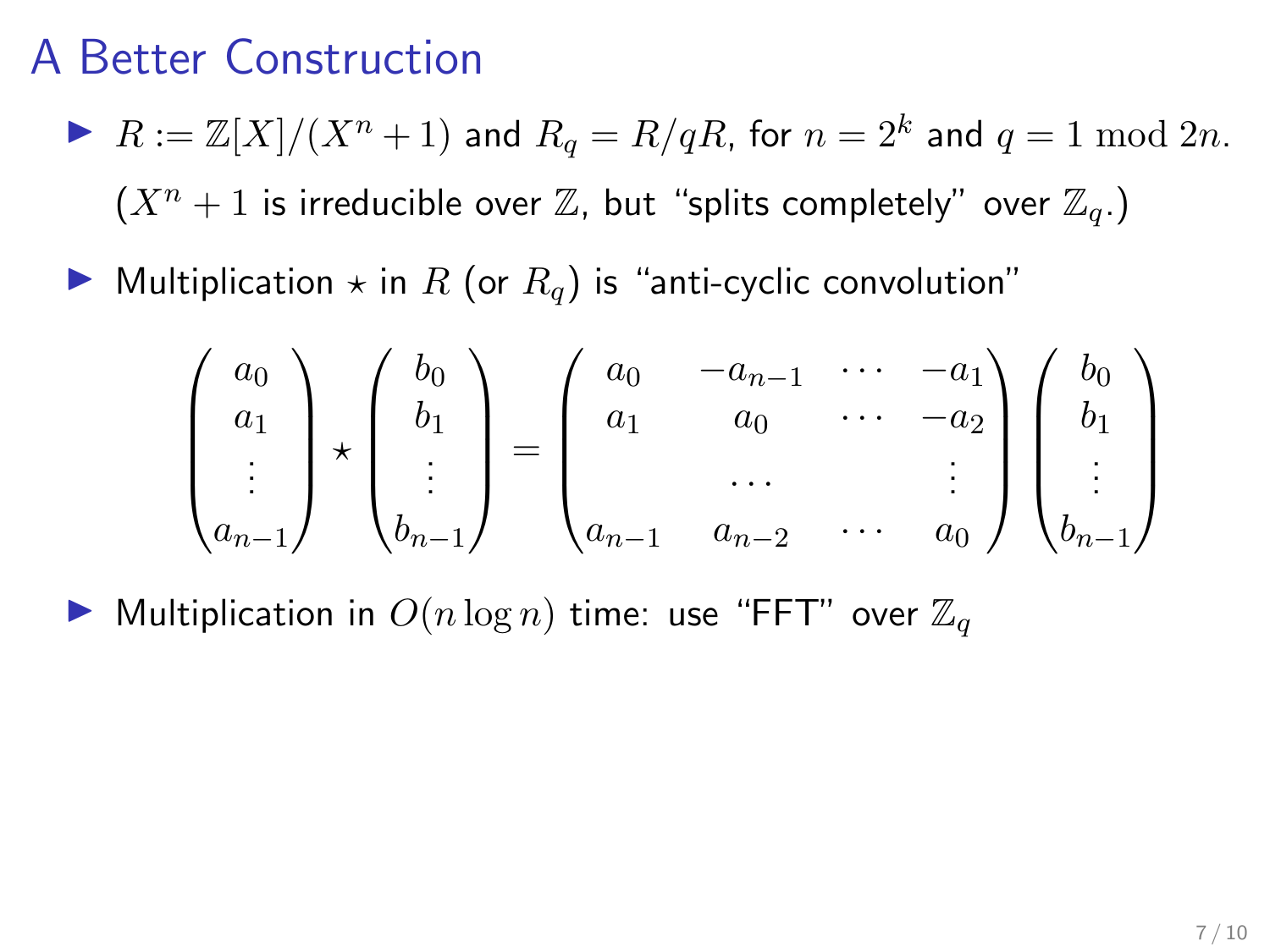- $\blacktriangleright$   $R := \mathbb{Z}[X]/(X^n + 1)$  and  $R_q = R/qR$ , for  $n = 2^k$  and  $q = 1 \bmod 2n$ .  $(X^n + 1)$  is irreducible over  $\mathbb{Z}$ , but "splits completely" over  $\mathbb{Z}_q$ .)
- $\blacktriangleright$  Multiplication  $\star$  in R (or  $R_q$ ) is "anti-cyclic convolution"

$$
\begin{pmatrix} a_0 \\ a_1 \\ \vdots \\ a_{n-1} \end{pmatrix} \star \begin{pmatrix} b_0 \\ b_1 \\ \vdots \\ b_{n-1} \end{pmatrix} = \begin{pmatrix} a_0 & -a_{n-1} & \cdots & -a_1 \\ a_1 & a_0 & \cdots & -a_2 \\ \cdots & \cdots & \cdots & \cdots \\ a_{n-1} & a_{n-2} & \cdots & a_0 \end{pmatrix} \begin{pmatrix} b_0 \\ b_1 \\ \vdots \\ b_{n-1} \end{pmatrix}
$$

 $\blacktriangleright$  Multiplication in  $O(n \log n)$  time: use "FFT" over  $\mathbb{Z}_q$ 

#### Theorem [PR'06,LM'06]

 $\blacktriangleright$  The ring-SIS function is collision resistant, if SVP<sub> $\gamma$ </sub> on ideal lattices in R is hard in the worst case.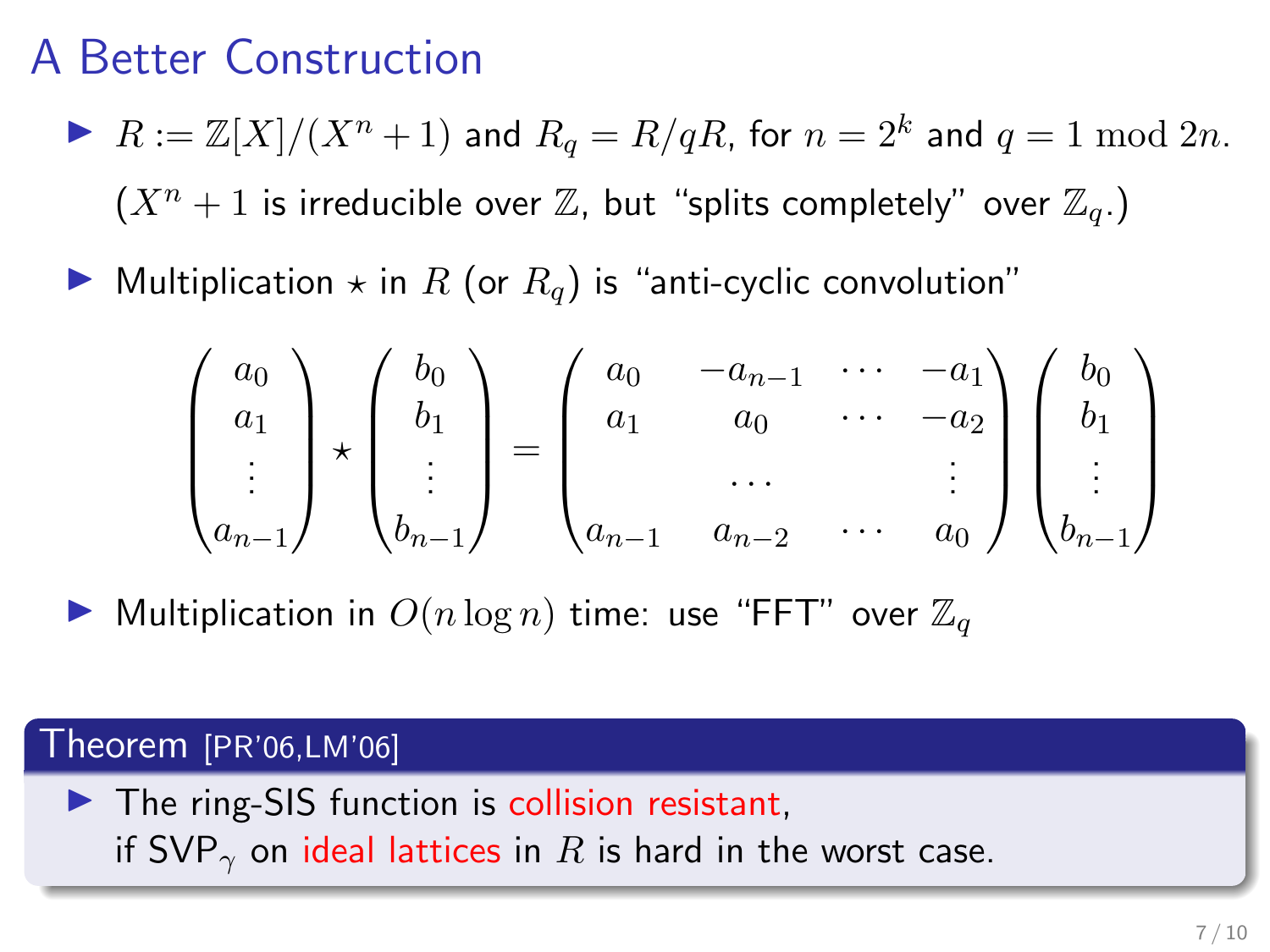- $\blacktriangleright$   $R := \mathbb{Z}[X]/(X^n + 1)$  and  $R_q = R/qR$ , for  $n = 2^k$  and  $q = 1 \bmod 2n$ .  $(X^n + 1)$  is irreducible over  $\mathbb{Z}$ , but "splits completely" over  $\mathbb{Z}_q$ .)
- $\blacktriangleright$  Multiplication  $\star$  in R (or  $R_q$ ) is "anti-cyclic convolution"

$$
\begin{pmatrix} a_0 \\ a_1 \\ \vdots \\ a_{n-1} \end{pmatrix} \star \begin{pmatrix} b_0 \\ b_1 \\ \vdots \\ b_{n-1} \end{pmatrix} = \begin{pmatrix} a_0 & -a_{n-1} & \cdots & -a_1 \\ a_1 & a_0 & \cdots & -a_2 \\ \cdots & \cdots & \cdots & \cdots \\ a_{n-1} & a_{n-2} & \cdots & a_0 \end{pmatrix} \begin{pmatrix} b_0 \\ b_1 \\ \vdots \\ b_{n-1} \end{pmatrix}
$$

 $\blacktriangleright$  Multiplication in  $O(n \log n)$  time: use "FFT" over  $\mathbb{Z}_q$ 

#### Theorem [LPR'10]

► Ring-LWE is pseudorandom if SVP<sub> $\gamma$ </sub> on ideal lattices in R is quantumly hard in the worst case.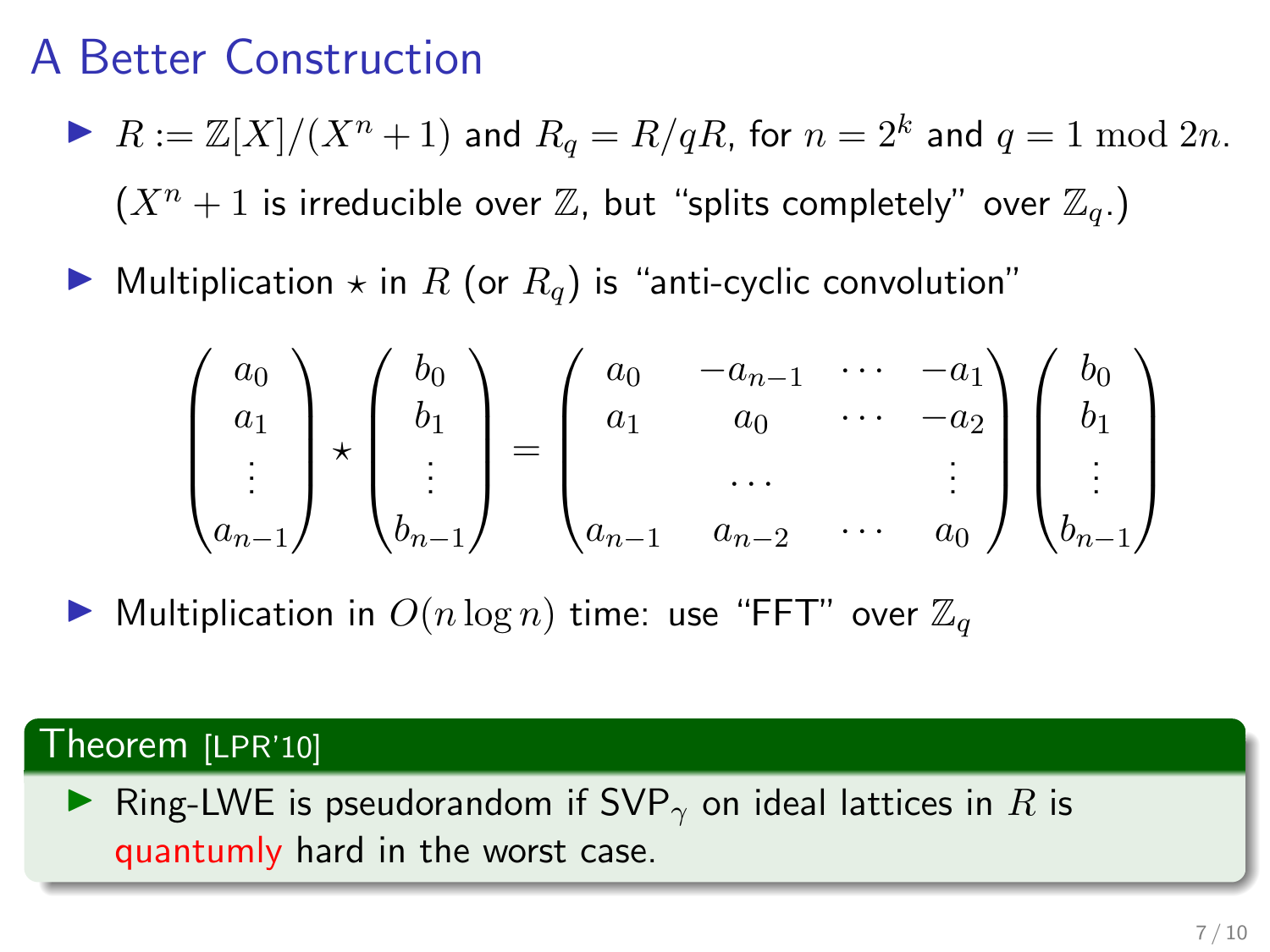- Recall example ring  $R = \mathbb{Z}[X]/(X^n + 1)$  for  $n = 2^k$ .
- An ideal  $\mathcal{I} \subseteq R$  is closed under  $+$  and  $-$ , and under  $\star$  with  $R$ .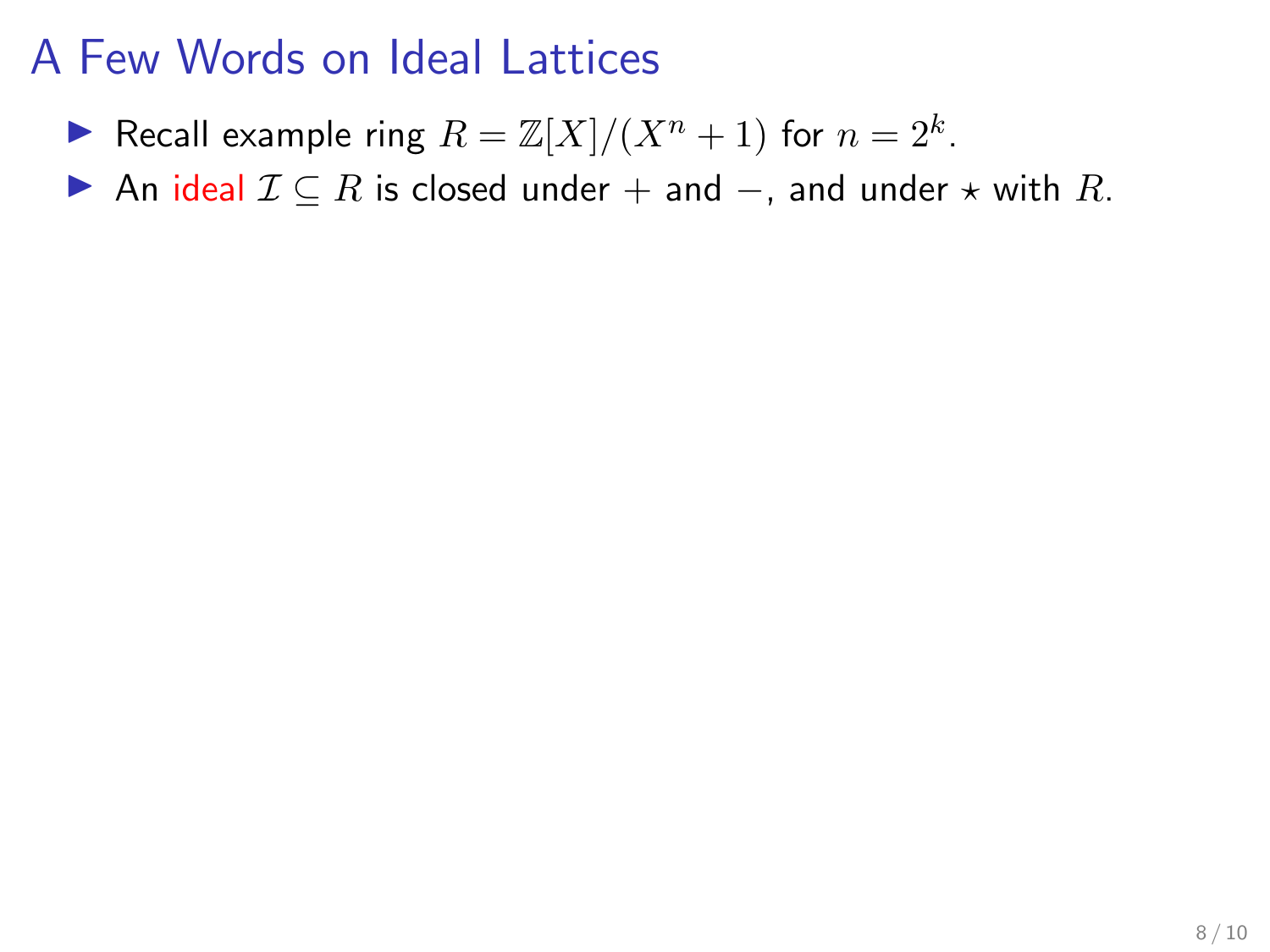- Recall example ring  $R = \mathbb{Z}[X]/(X^n + 1)$  for  $n = 2^k$ .
- An ideal  $\mathcal{I} \subseteq R$  is closed under + and  $-$ , and under  $\star$  with R.

To get ideal lattices, embed  $R$  and its ideals into  $\mathbb{Z}^n$ . How?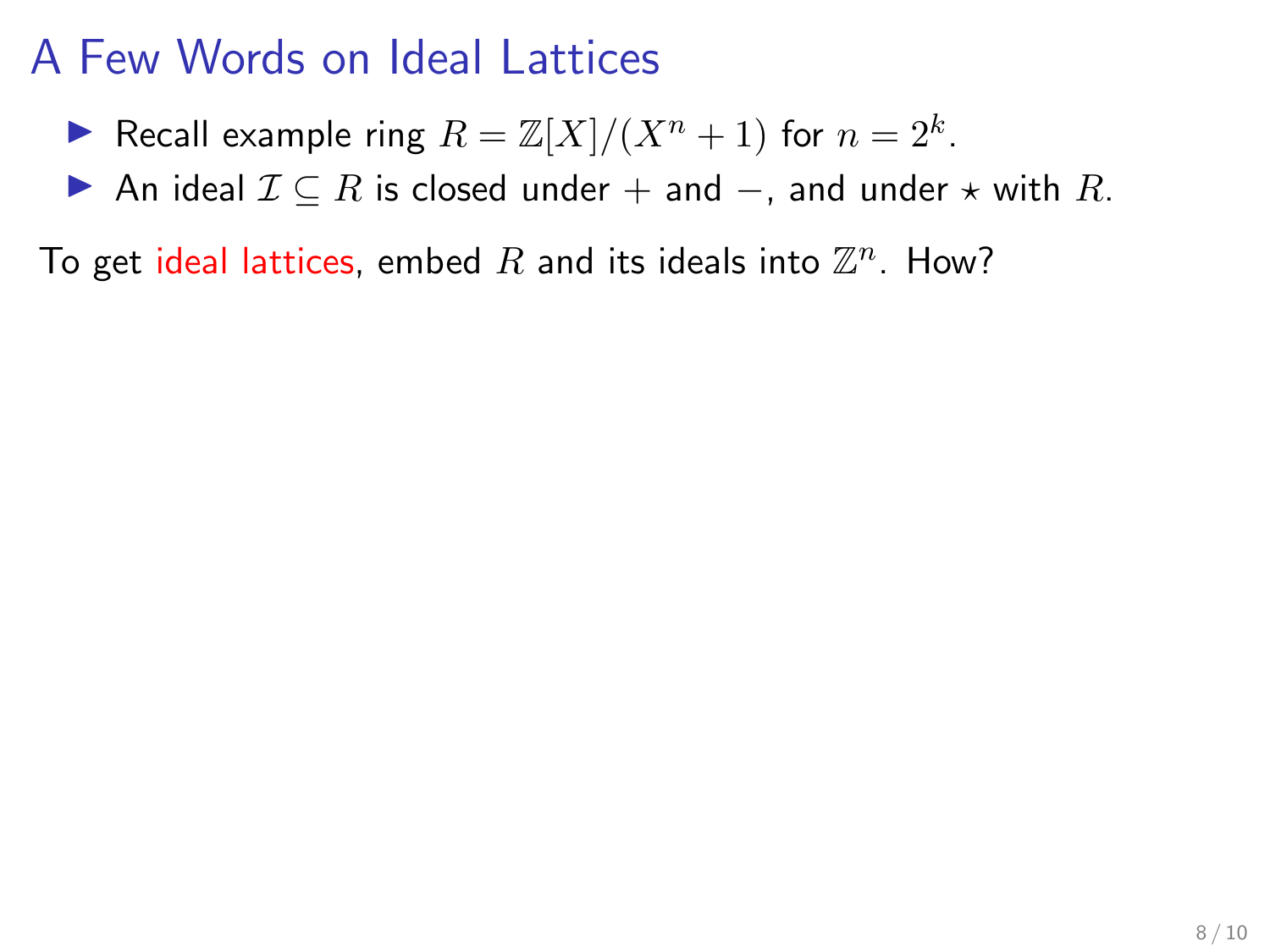- Recall example ring  $R = \mathbb{Z}[X]/(X^n + 1)$  for  $n = 2^k$ .
- An ideal  $\mathcal{I} \subseteq R$  is closed under + and  $-$ , and under  $\star$  with R.

To get ideal lattices, embed  $R$  and its ideals into  $\mathbb{Z}^n$ . How?

 $\blacktriangleright$  'Coefficient embedding' [HPS'98,M'02,PR'06,LM'06,G'09,...]:

$$
a(X) = a_0 + a_1X + \dots + a_{n-1}X^{n-1} \quad \leftrightarrow \quad (a_0, \dots, a_{n-1}) \in \mathbb{Z}^n
$$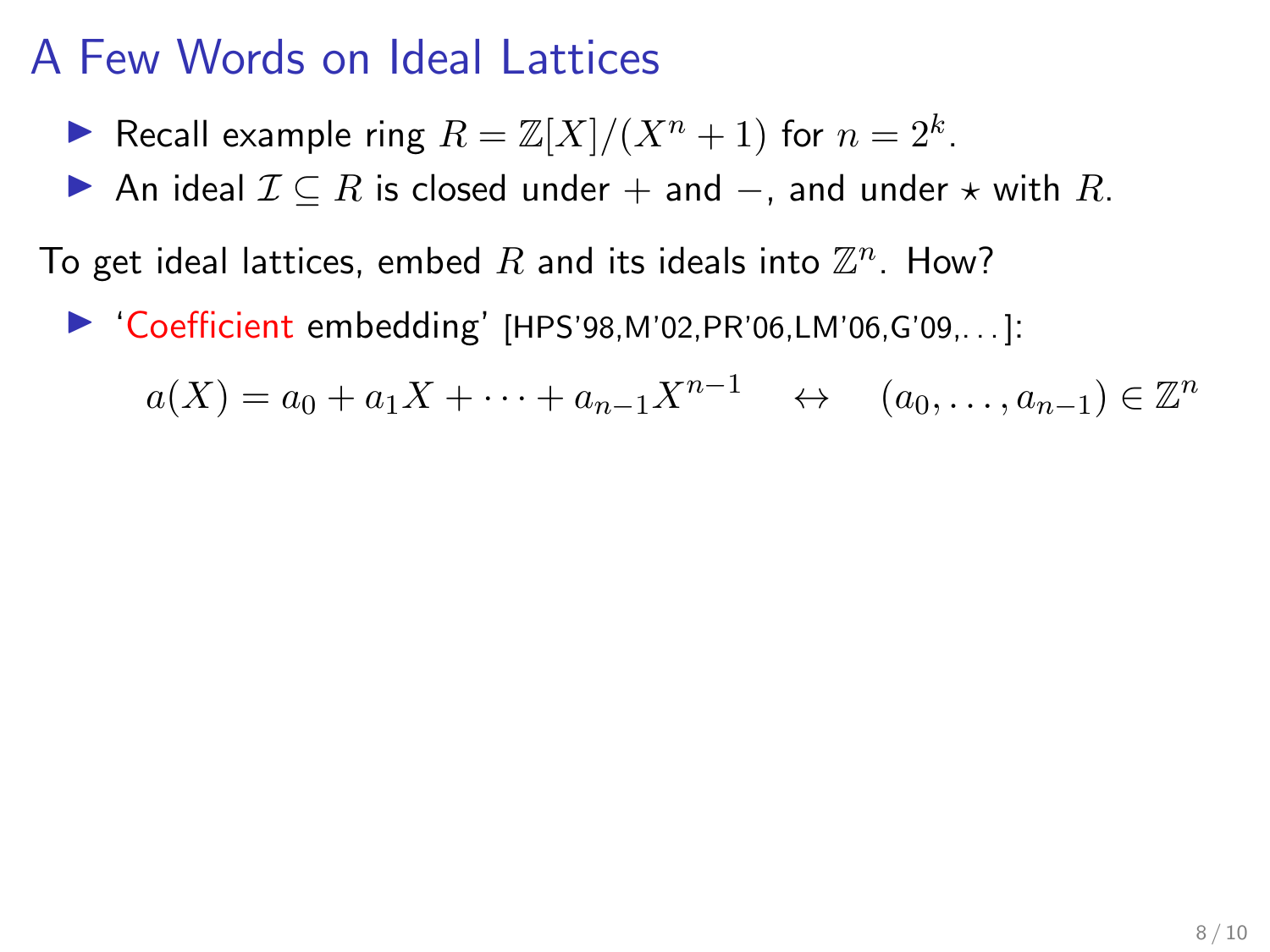- Recall example ring  $R = \mathbb{Z}[X]/(X^n + 1)$  for  $n = 2^k$ .
- ▶ An ideal  $\mathcal{I} \subseteq R$  is closed under + and -, and under  $\star$  with R.

To get ideal lattices, embed  $R$  and its ideals into  $\mathbb{Z}^n$ . How?

 $\triangleright$  'Coefficient embedding' [HPS'98, M'02, PR'06, LM'06, G'09, ...]:

 $a(X) = a_0 + a_1X + \cdots + a_{n-1}X^{n-1}$   $\leftrightarrow$   $(a_0, \ldots, a_{n-1}) \in \mathbb{Z}^n$ 

Addition  $+$  is coordinate-wise, but analyzing  $\star$  is cumbersome.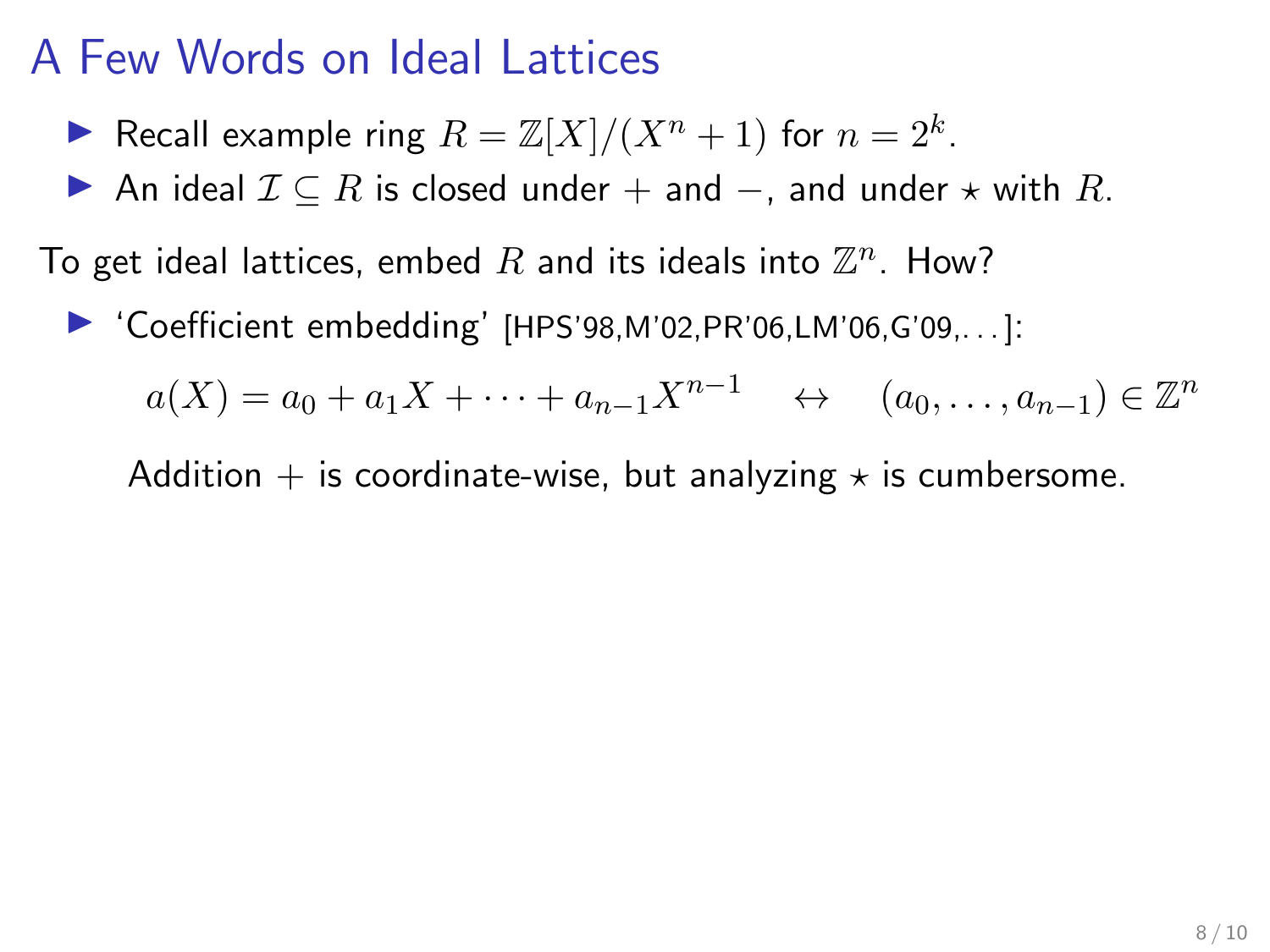- Recall example ring  $R = \mathbb{Z}[X]/(X^n + 1)$  for  $n = 2^k$ .
- ▶ An ideal  $\mathcal{I} \subseteq R$  is closed under + and -, and under  $\star$  with R.

To get ideal lattices, embed  $R$  and its ideals into  $\mathbb{Z}^n$ . How?

 $\blacktriangleright$  'Coefficient embedding' [HPS'98, M'02, PR'06, LM'06, G'09, ...]:

$$
a(X) = a_0 + a_1 X + \dots + a_{n-1} X^{n-1} \quad \leftrightarrow \quad (a_0, \dots, a_{n-1}) \in \mathbb{Z}^n
$$

Addition  $+$  is coordinate-wise, but analyzing  $\star$  is cumbersome. 'Expansion factor'  $\phi$  can bound  $\|a \star b\| \leq \phi \cdot \|a\| \cdot \|b\|$ , but is often loose, and doesn't help with distributions.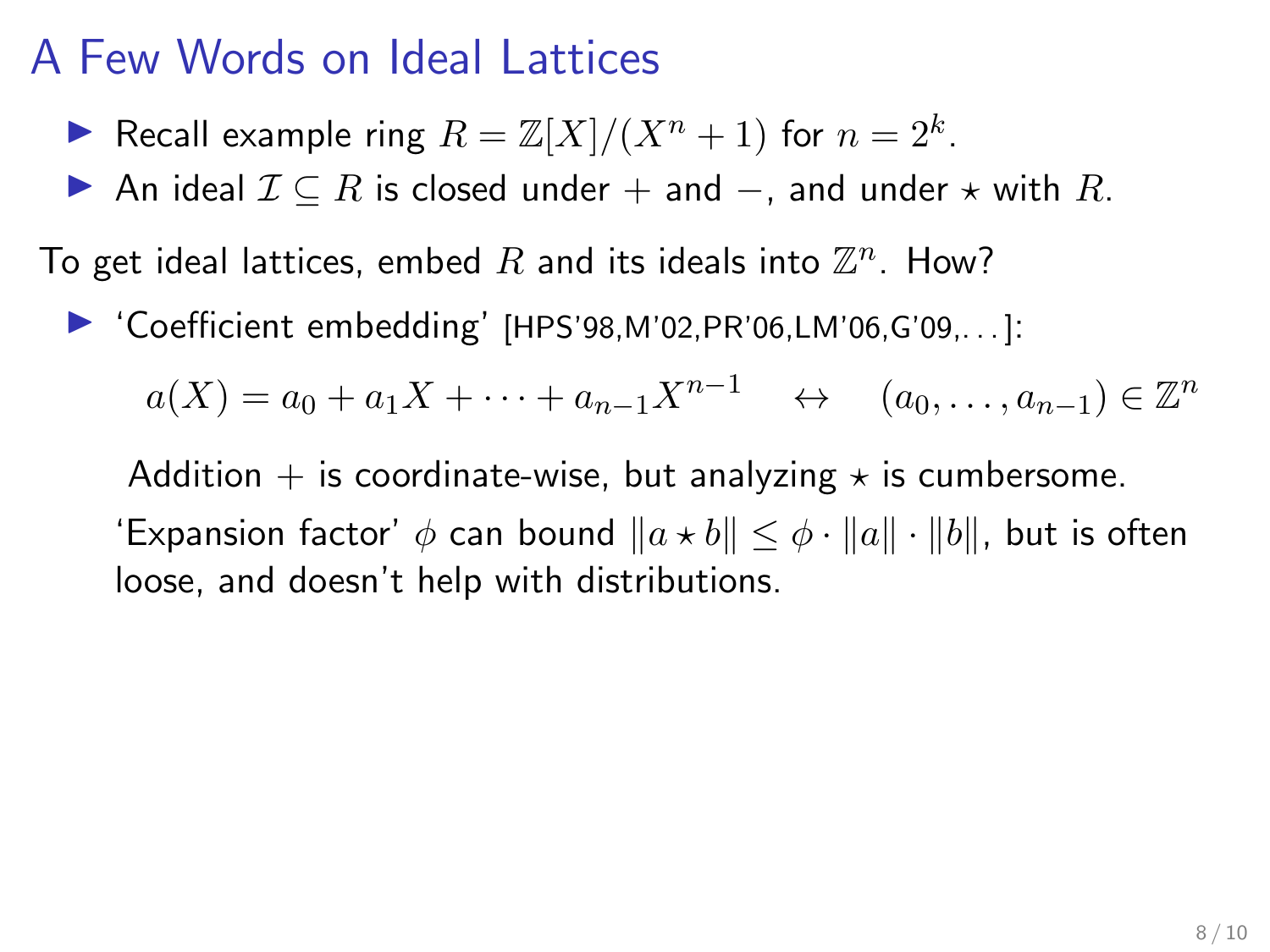- Recall example ring  $R = \mathbb{Z}[X]/(X^n + 1)$  for  $n = 2^k$ .
- ▶ An ideal  $\mathcal{I} \subseteq R$  is closed under + and -, and under  $\star$  with R.

To get ideal lattices, embed  $R$  and its ideals into  $\mathbb{C}^n$ . How?

 $\triangleright$  'Coefficient embedding' [HPS'98, M'02, PR'06, LM'06, G'09, ...]:

$$
a(X) = a_0 + a_1 X + \dots + a_{n-1} X^{n-1} \quad \leftrightarrow \quad (a_0, \dots, a_{n-1}) \in \mathbb{Z}^n
$$

Addition  $+$  is coordinate-wise, but analyzing  $\star$  is cumbersome. 'Expansion factor'  $\phi$  can bound  $\|a \star b\| \leq \phi \cdot \|a\| \cdot \|b\|$ , but is often loose, and doesn't help with distributions.

[Minkowski'1800s,..]: 'canonical embedding'  $\sigma$ . Let  $\omega = \exp(\pi i/n)$ :  $a(X) \stackrel{\sigma}{\mapsto} (a(\omega^1), a(\omega^3), \dots, a(\omega^{2n-1})) \in \mathbb{C}^n$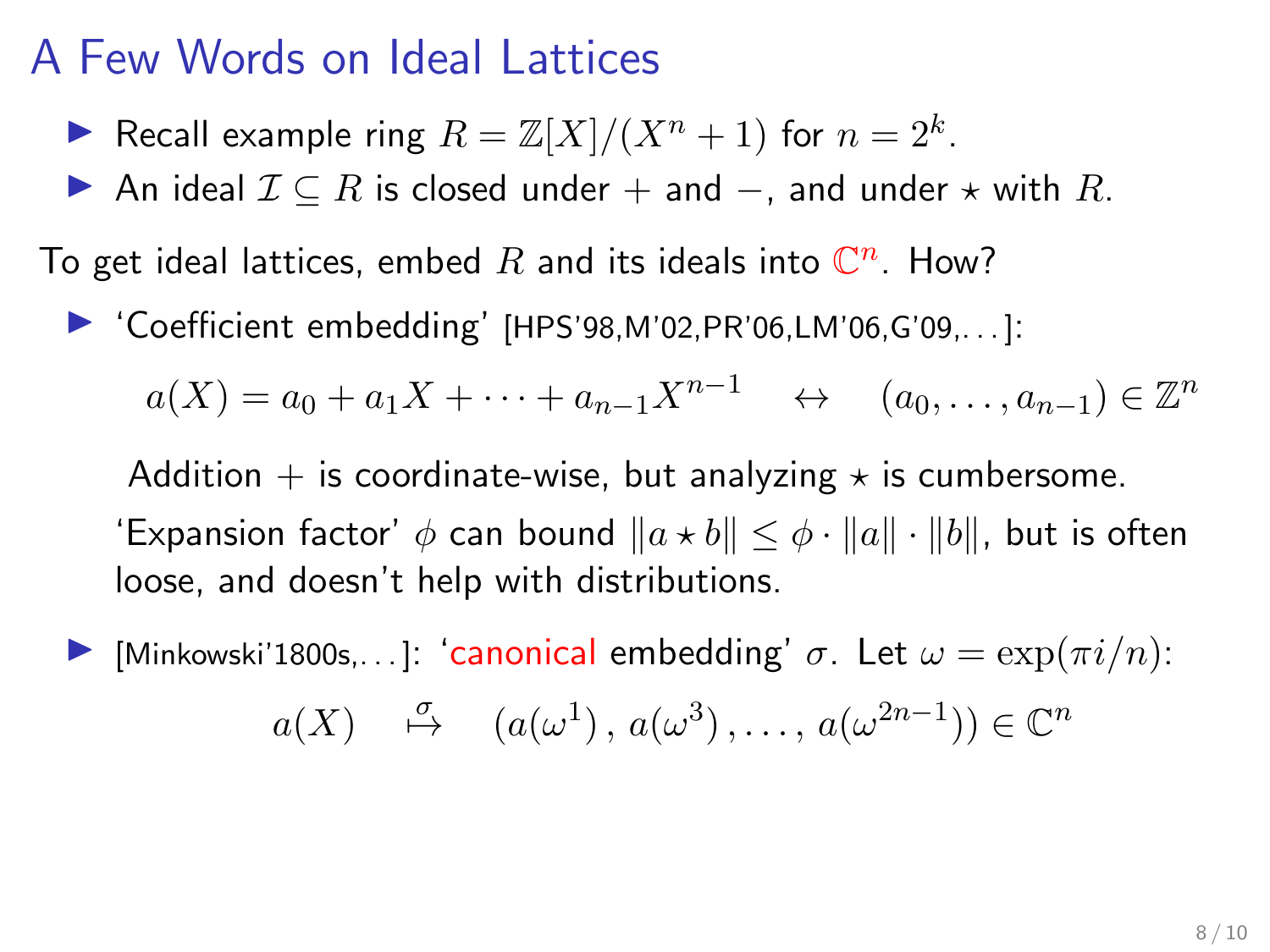- Recall example ring  $R = \mathbb{Z}[X]/(X^n + 1)$  for  $n = 2^k$ .
- ▶ An ideal  $\mathcal{I} \subseteq R$  is closed under  $+$  and  $-$ , and under  $\star$  with  $R$ .

To get ideal lattices, embed  $R$  and its ideals into  $\mathbb{C}^n$ . How?

 $\triangleright$  'Coefficient embedding' [HPS'98, M'02, PR'06, LM'06, G'09, ...]:

$$
a(X) = a_0 + a_1 X + \dots + a_{n-1} X^{n-1} \quad \leftrightarrow \quad (a_0, \dots, a_{n-1}) \in \mathbb{Z}^n
$$

Addition  $+$  is coordinate-wise, but analyzing  $\star$  is cumbersome. 'Expansion factor'  $\phi$  can bound  $\|a \star b\| \leq \phi \cdot \|a\| \cdot \|b\|$ , but is often loose, and doesn't help with distributions.

[Minkowski'1800s,...]: 'canonical embedding'  $\sigma$ . Let  $\omega = \exp(\pi i/n)$ :  $a(X) \stackrel{\sigma}{\mapsto} (a(\omega^1), a(\omega^3), \dots, a(\omega^{2n-1})) \in \mathbb{C}^n$ 

Both  $+$  and  $\star$  are coordinate-wise! Nice geometric behavior.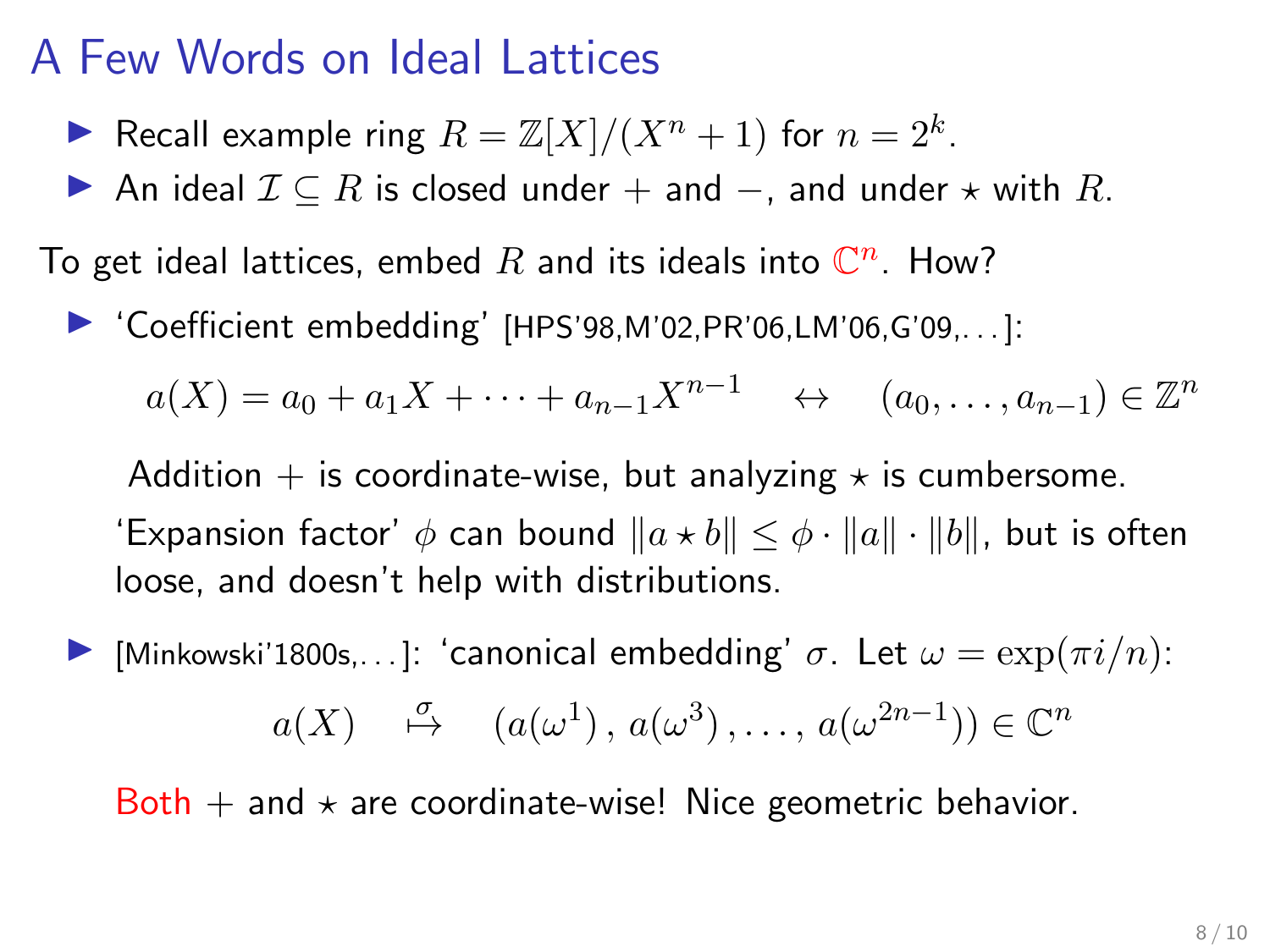- Recall example ring  $R = \mathbb{Z}[X]/(X^n + 1)$  for  $n = 2^k$ .
- ▶ An ideal  $\mathcal{I} \subseteq R$  is closed under + and -, and under  $\star$  with R.

To get ideal lattices, embed  $R$  and its ideals into  $\mathbb{C}^n$ . How?

 $\triangleright$  'Coefficient embedding' [HPS'98, M'02, PR'06, LM'06, G'09, ...]:

$$
a(X) = a_0 + a_1 X + \dots + a_{n-1} X^{n-1} \quad \leftrightarrow \quad (a_0, \dots, a_{n-1}) \in \mathbb{Z}^n
$$

Addition  $+$  is coordinate-wise, but analyzing  $\star$  is cumbersome. 'Expansion factor'  $\phi$  can bound  $||a \star b|| \leq \phi \cdot ||a|| \cdot ||b||$ , but is often loose, and doesn't help with distributions.

[Minkowski'1800s,...]: 'canonical embedding'  $\sigma$ . Let  $\omega = \exp(\pi i/n)$ :

$$
a(X) \xrightarrow{\sigma} (a(\omega^1), a(\omega^3), \dots, a(\omega^{2n-1})) \in \mathbb{C}^n
$$

Both  $+$  and  $\star$  are coordinate-wise! Nice geometric behavior.

**I** Lengths, Gaussians, etc. are all defined in terms of  $\sigma$ .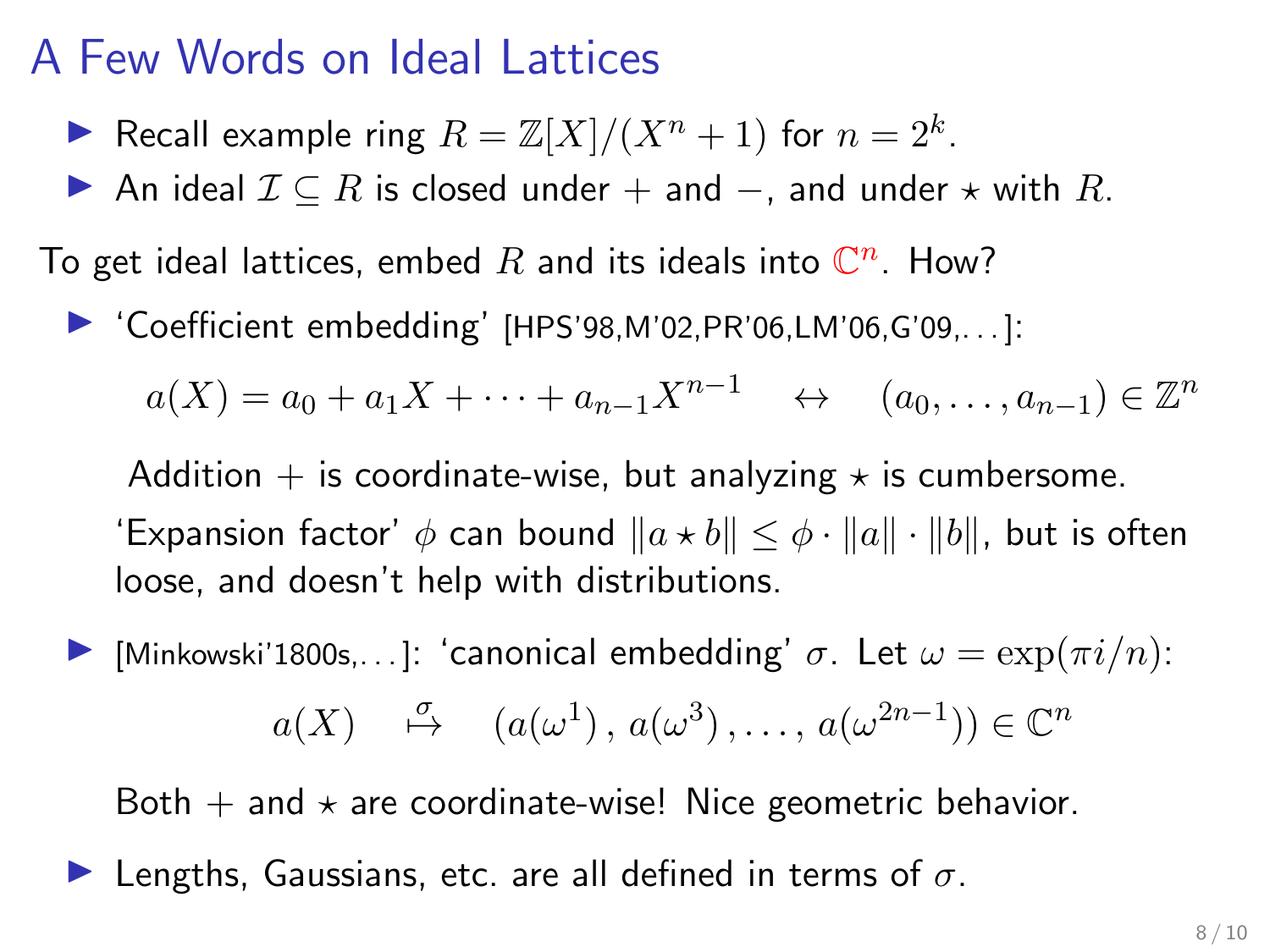**1** Classical hardness of LWE, subsuming the quantum reduction of [Regev'05]:  $q = \text{poly}(n)$ , based on GapSVP and SIVP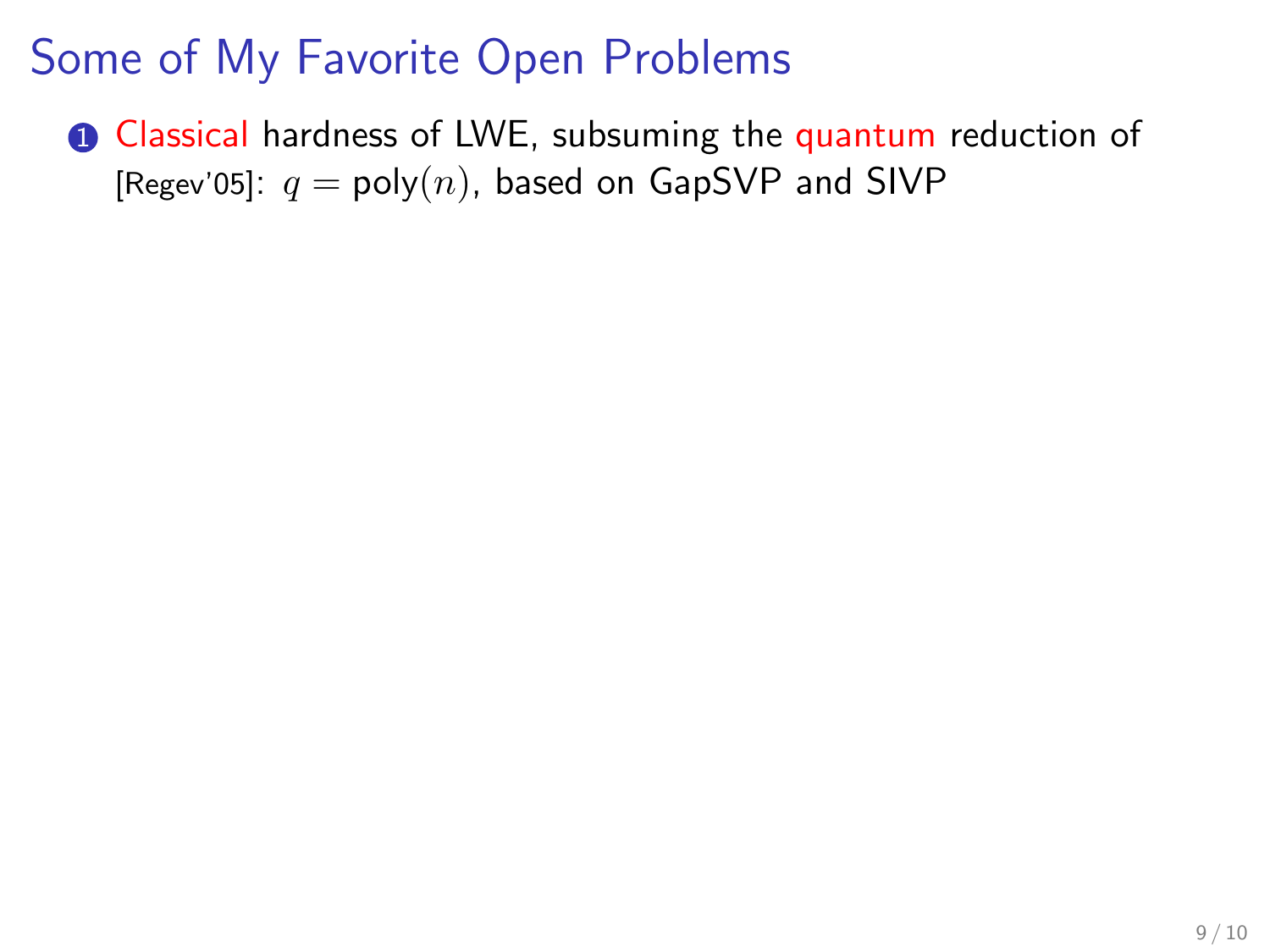- **1** Classical hardness of LWE, subsuming the quantum reduction of [Regev'05]:  $q = \text{poly}(n)$ , based on GapSVP and SIVP
- $\odot$  Adaptive security for IBE, with good key sizes (e.g.,  $O(1)$  As). Adapt [Waters'09] from bilinear setting?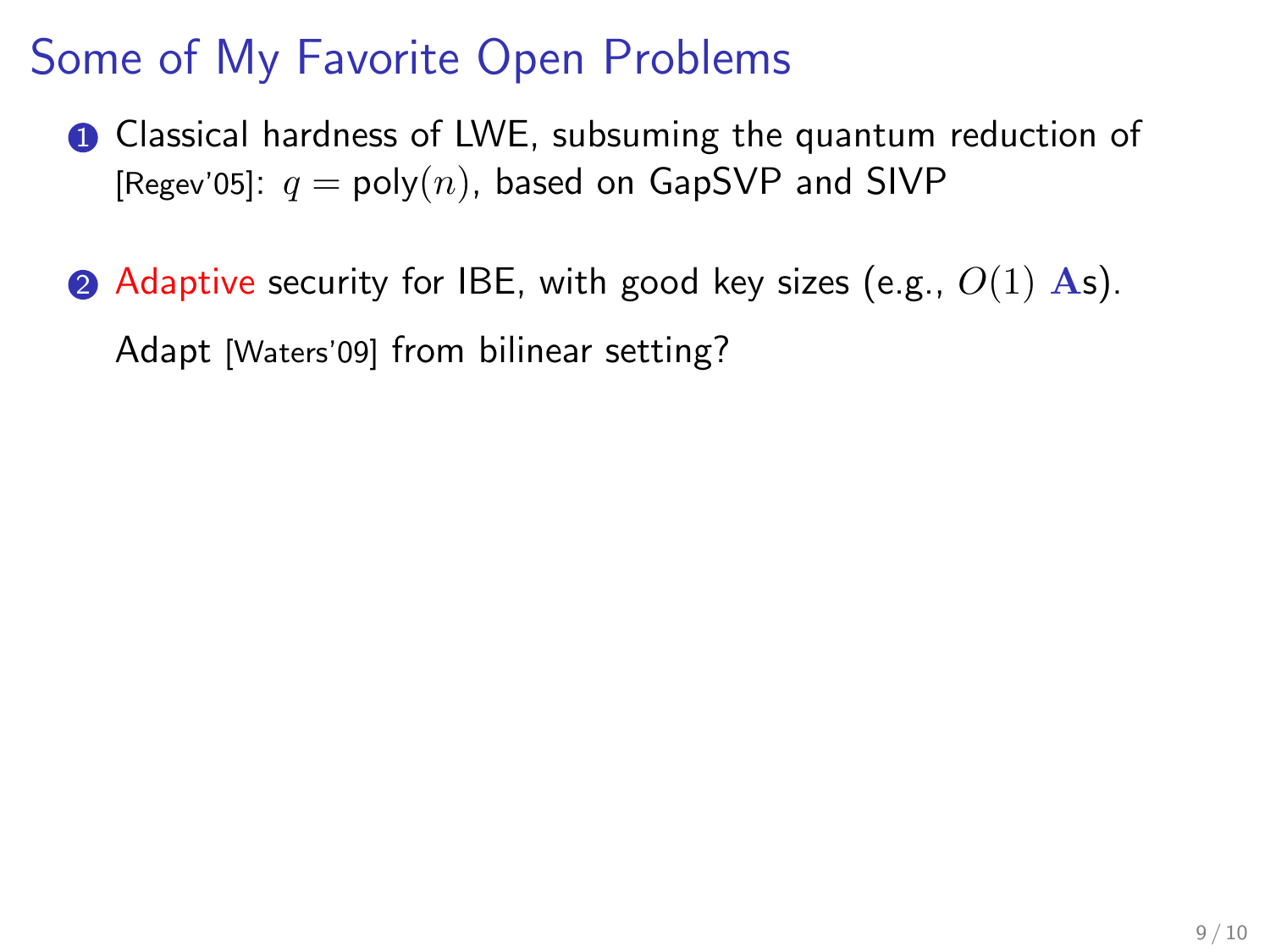- **1** Classical hardness of LWE, subsuming the quantum reduction of [Regev'05]:  $q = \text{poly}(n)$ , based on GapSVP and SIVP
- $\bullet$  Adaptive security for IBE, with good key sizes (e.g.,  $O(1)$  As). Adapt [Waters'09] from bilinear setting?
- <sup>3</sup> Provable hardness for small parameters for related problems like Learning With Rounding and PRFs [BPR'12]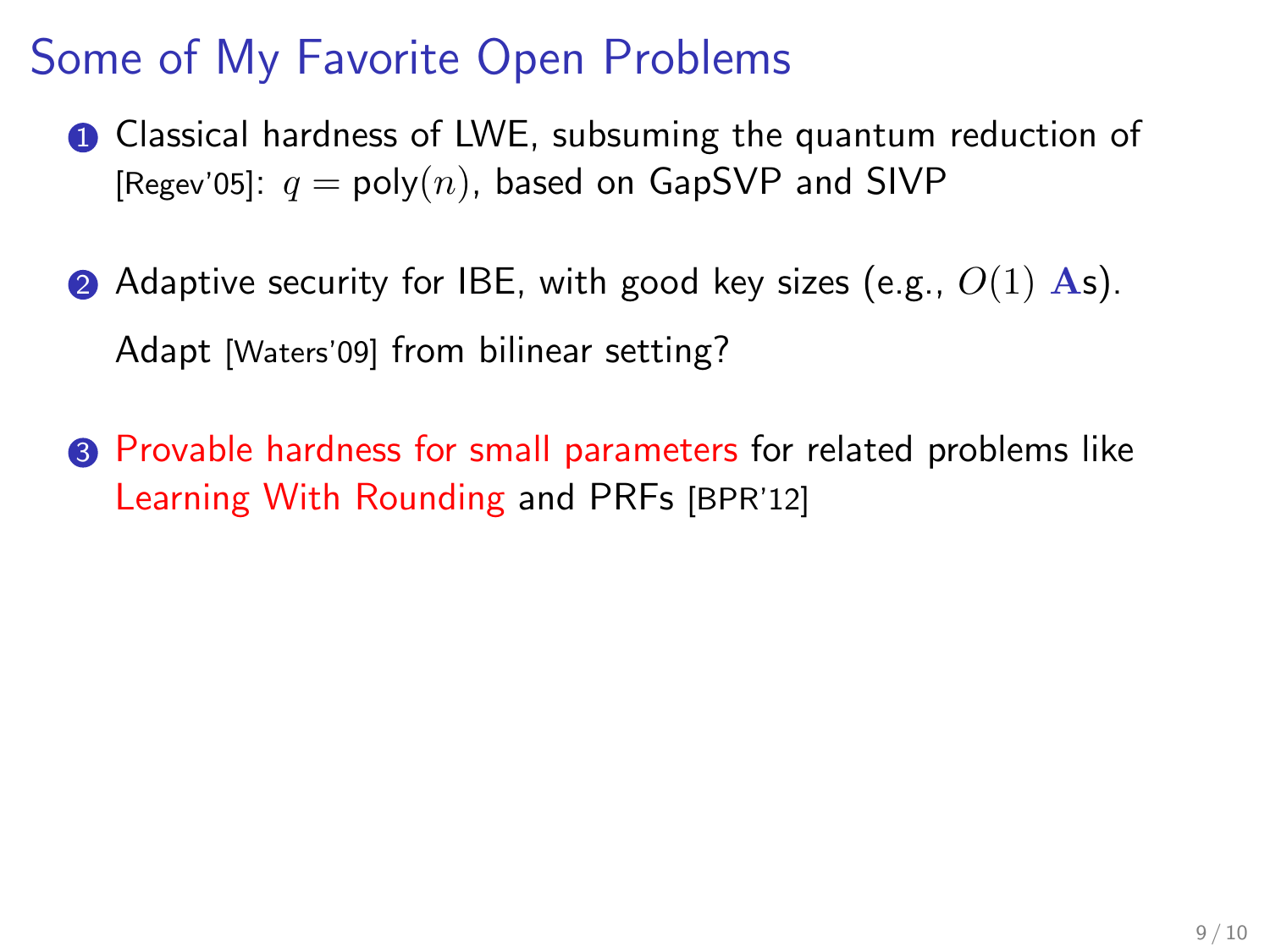- **1** Classical hardness of LWE, subsuming the quantum reduction of [Regev'05]:  $q = \text{poly}(n)$ , based on GapSVP and SIVP
- $\bullet$  Adaptive security for IBE, with good key sizes (e.g.,  $O(1)$  As). Adapt [Waters'09] from bilinear setting?
- <sup>3</sup> Provable hardness for small parameters for related problems like Learning With Rounding and PRFs [BPR'12]

4 Multilinear maps [GGH'12] from standard lattice assumptions (LWE)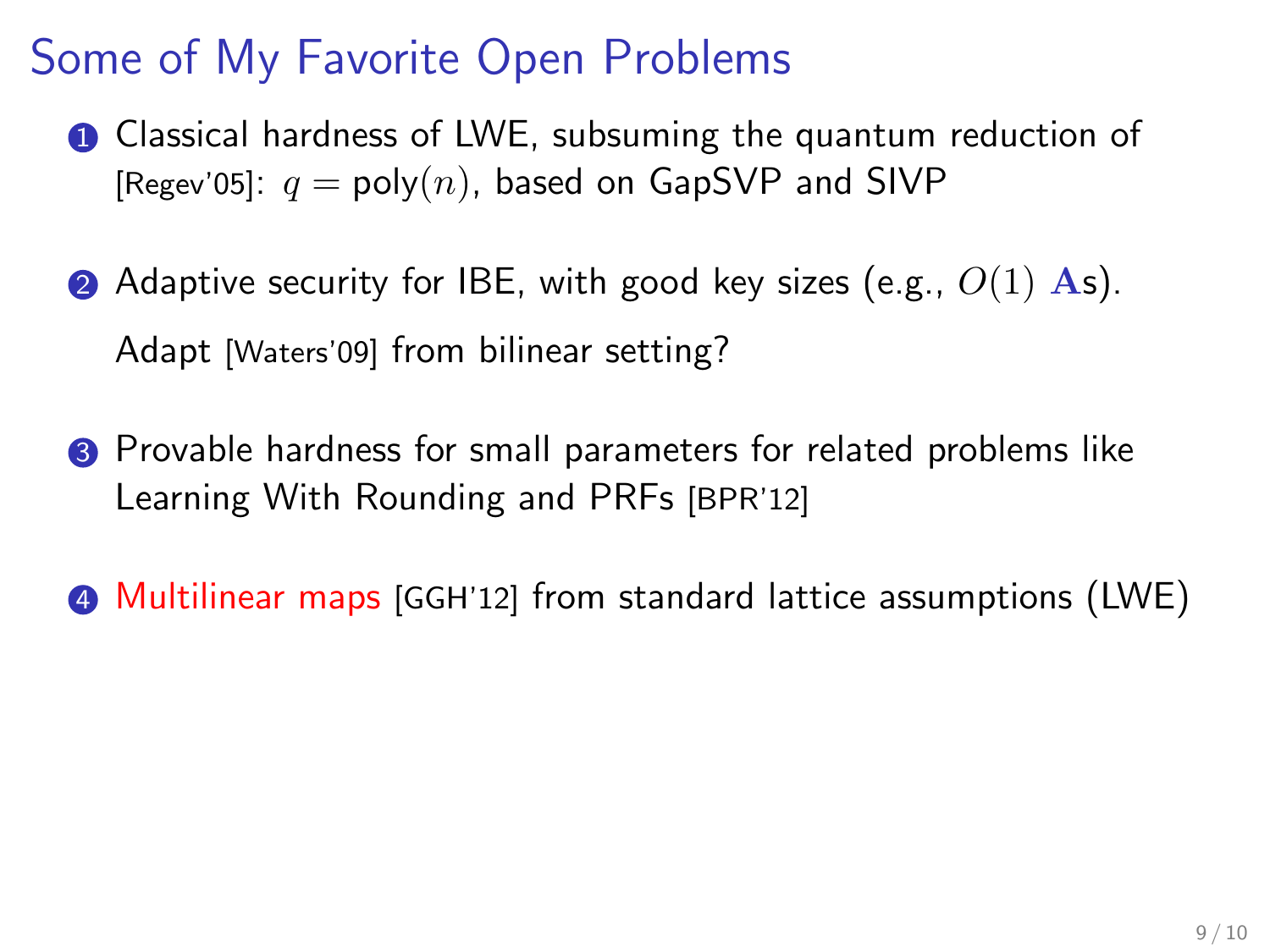- **1** Classical hardness of LWE, subsuming the quantum reduction of [Regev'05]:  $q = \text{poly}(n)$ , based on GapSVP and SIVP
- $\bullet$  Adaptive security for IBE, with good key sizes (e.g.,  $O(1)$  As). Adapt [Waters'09] from bilinear setting?
- <sup>3</sup> Provable hardness for small parameters for related problems like Learning With Rounding and PRFs [BPR'12]
- 4 Multilinear maps [GGH'12] from standard lattice assumptions (LWE)
- **6** Anything nontrivial about ideal lattices: attacks, hardness, applications, . . .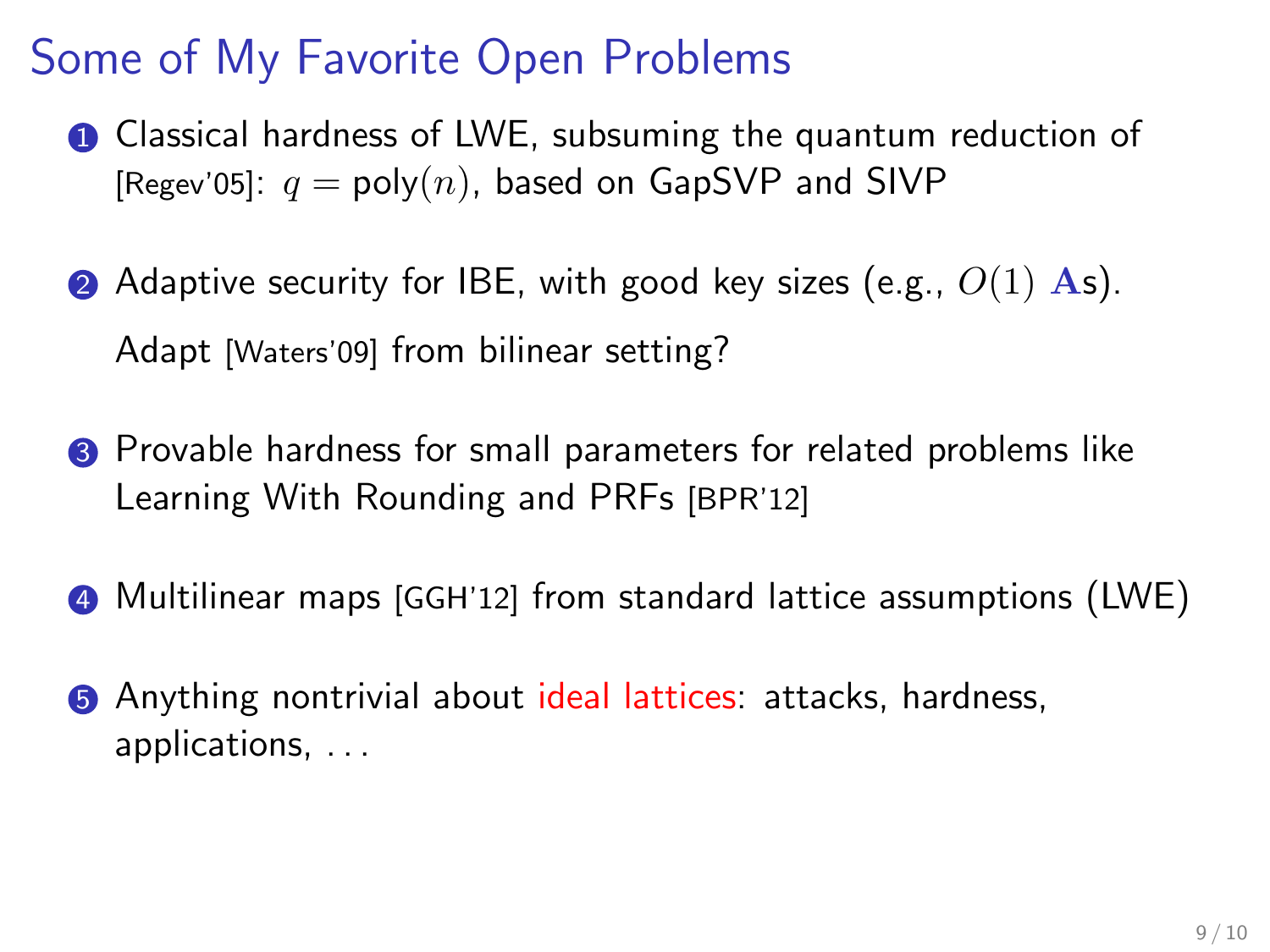I You now have a solid foundation in the central concepts and techniques used in lattice-based cryptography.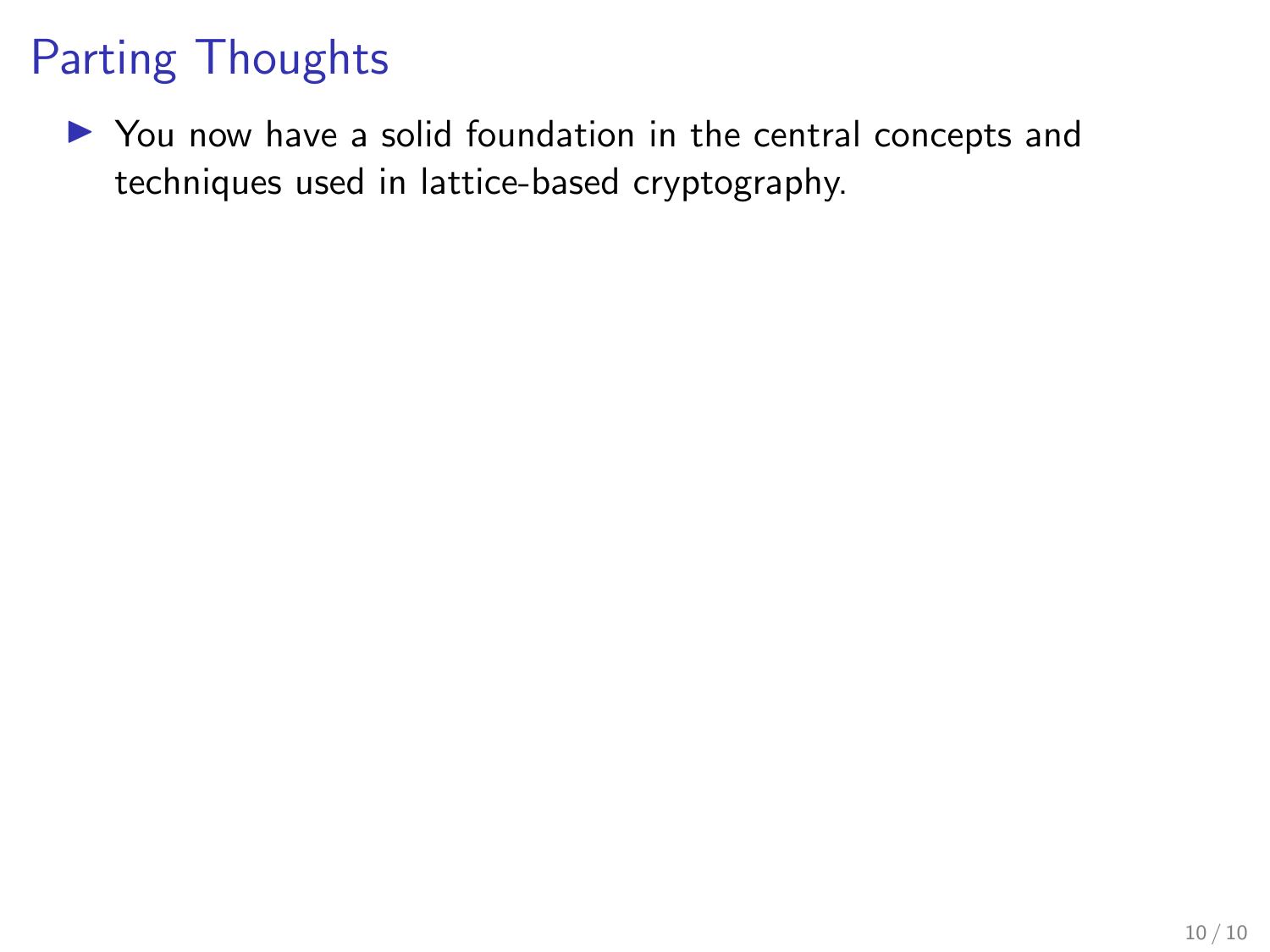- $\triangleright$  You now have a solid foundation in the central concepts and techniques used in lattice-based cryptography.
- $\blacktriangleright$  The field is vibrant: there are endless unanswered questions, and endless new discoveries to be made.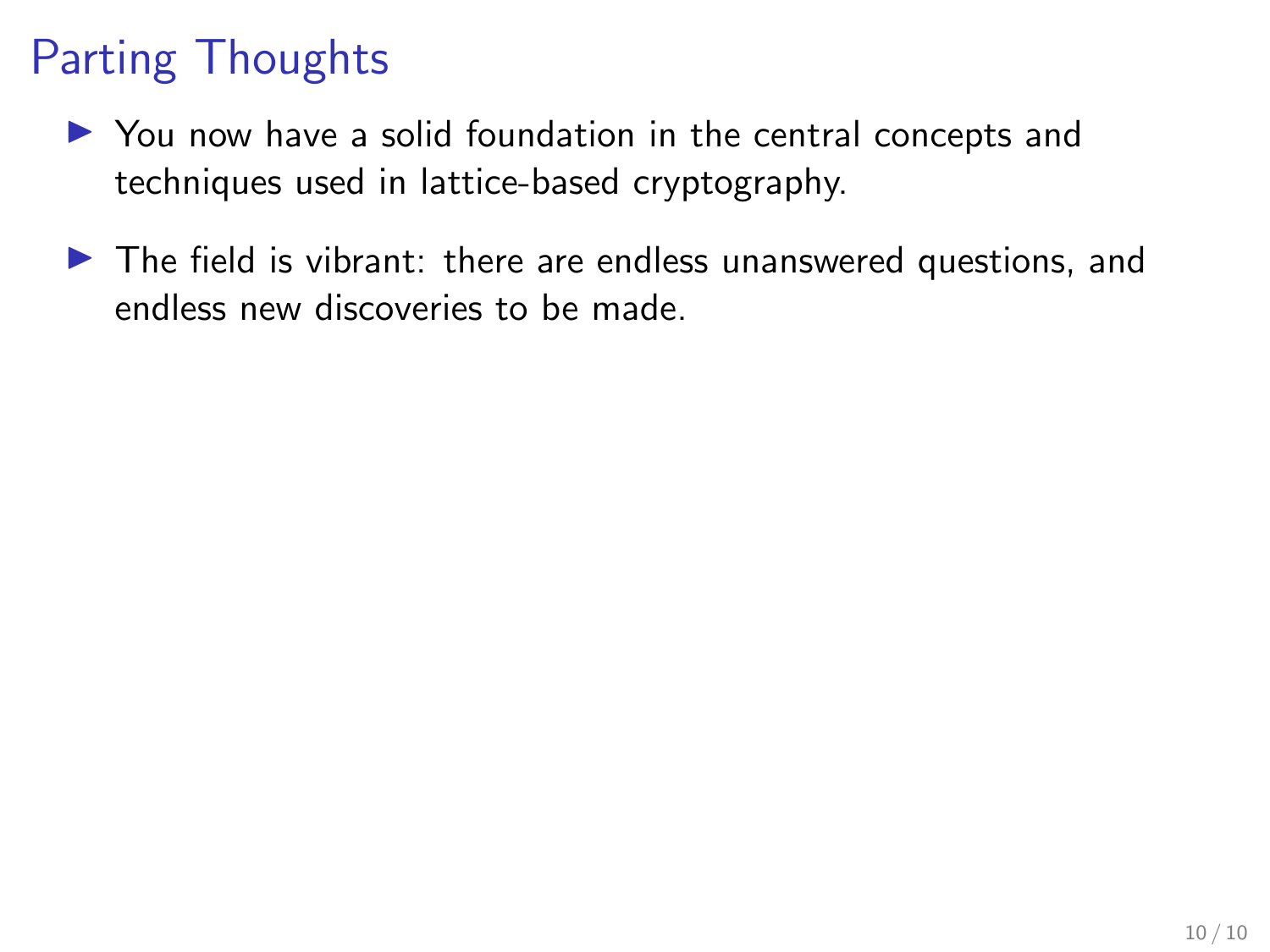- $\triangleright$  You now have a solid foundation in the central concepts and techniques used in lattice-based cryptography.
- $\blacktriangleright$  The field is vibrant: there are endless unanswered questions, and endless new discoveries to be made.
- $\blacktriangleright$  Enjoy the cryptography!